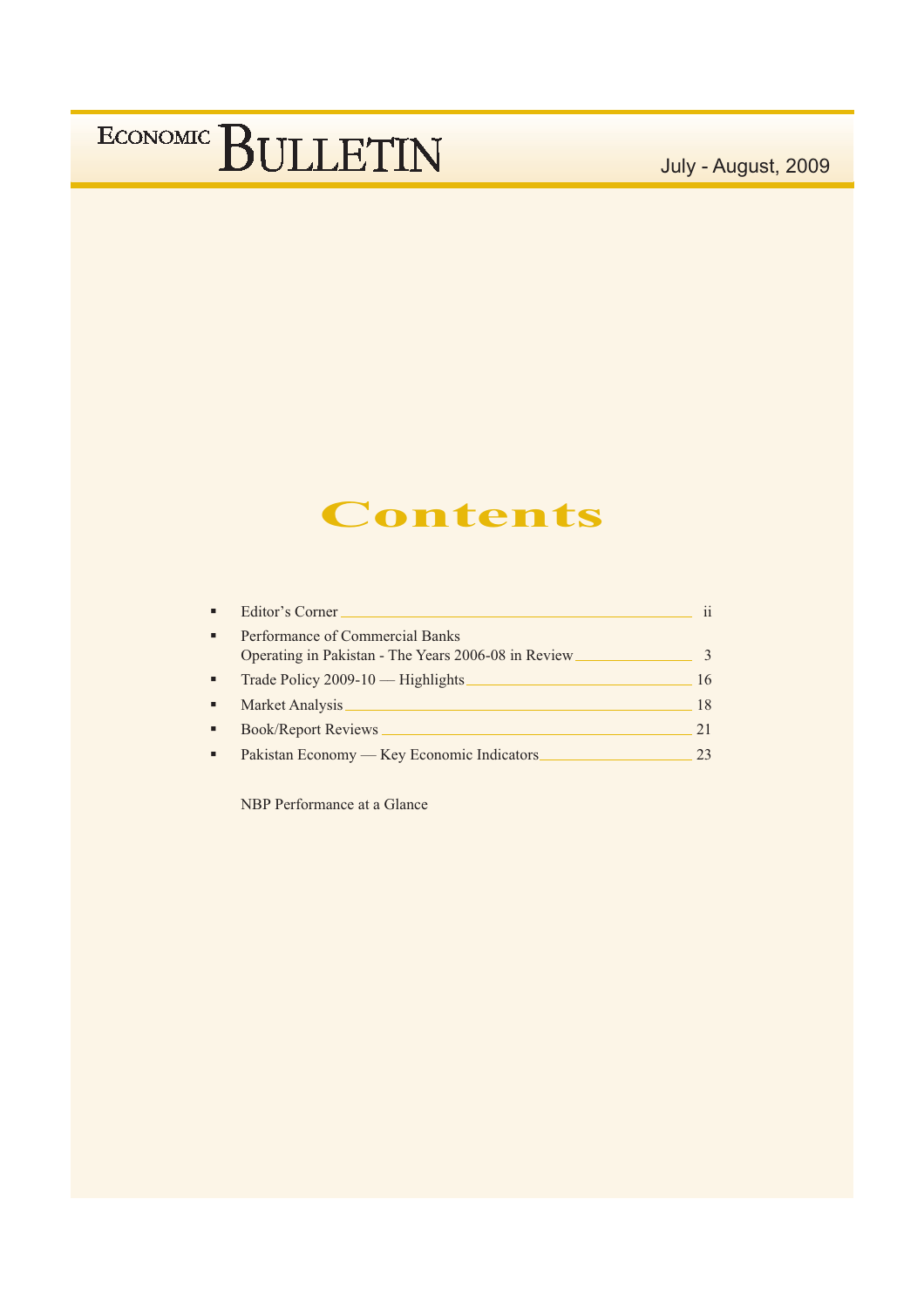#### **Editor's Corner**

#### Dear Readers,

Sugar prices have risen in the domestic market to touch all time highs. The rise is attributable to both domestic and international factors. On the domestic front, sugarcane output declined in 2008-09 as area sown fell to 1.03 million hectares, 17.0 percent lower over 1.24 million hectares cultivated a year earlier. Sugarcane production for the year was lower at 50.0 million tons, against 63.9 million tons produced in the preceding year, indicating a significant decline of 21.7 percent. The main reasons cited for lower production were shortage of irrigation water and late payment of dues to the farmers by the sugar mills for last year's crop. Delayed payments discouraged farmers from sowing sugarcane and they opted for growing wheat instead to avail attractive incentives. Sugar millers also reduced the price offered per 40 kgs by Rs5.0 and continued to take large deductions to meet cane quality standards, causing cane growers to shift to more profitable crops.

As such sugar production is estimated at 3.2 million tons in 2008-09 compared with 4.7 million tons in FY08, showing a decline of 1.5 million tons. Meanwhile, sugar consumption is rising. It is estimated at 4.2 million tons due to increased demand, driven by population growth. Thus for the current season, production was a million tons short of the consumption requirement. The carry over stocks after adjusting for the shortfall were around 200,000 tons.

International prices of sugar are at 20 year highs, ranging between \$500-600/ton, as sugar shortages have emerged world wide. Global sugar prices have been pushed up by growing demand in Brazil for sugar to be turned into ethanol for vehicle fuel, and a sharp fall in production in India. There has been a huge drop in sugar production in India, the world's second largest producer. Output has fallen because of lower plantations and a weak monsoon. It may have to import as much as one-third of their sugar this fiscal year. Pakistan which is the tenth largest sugar producer in the world has to import sugar, exposing it to the effects of sugar shortages and rising prices in the world market. Imported sugar is now costing more than what it did a few months back.

The domestic price of sugar has surged in the domestic market. Prices have been under pressure in the last few months due to the cumulative effects of a number of factors; lower output, smuggling to a neighbouring country where prices are higher so providing an incentive, increased consumption, disruption in the supply, delayed payment to growers, hoarding large amounts of sugar and causing artificial shortages in the market. slow release of sugar from the mills, abrupt raise in the price by the government from Rs38 to Rs50 per kg in the retail market, delay in imports and higher landed cost of imported sugar, estimated to be  $Rs60-65/kg$  etc.

Perhaps if the government had checked smuggling across the border, hoarding at home, and allowed import of sugar at the beginning of the crushing season when prices in the international market were not that high, it could have lend support to available stocks and the consumers would not have suffered.

Ayesha Mahn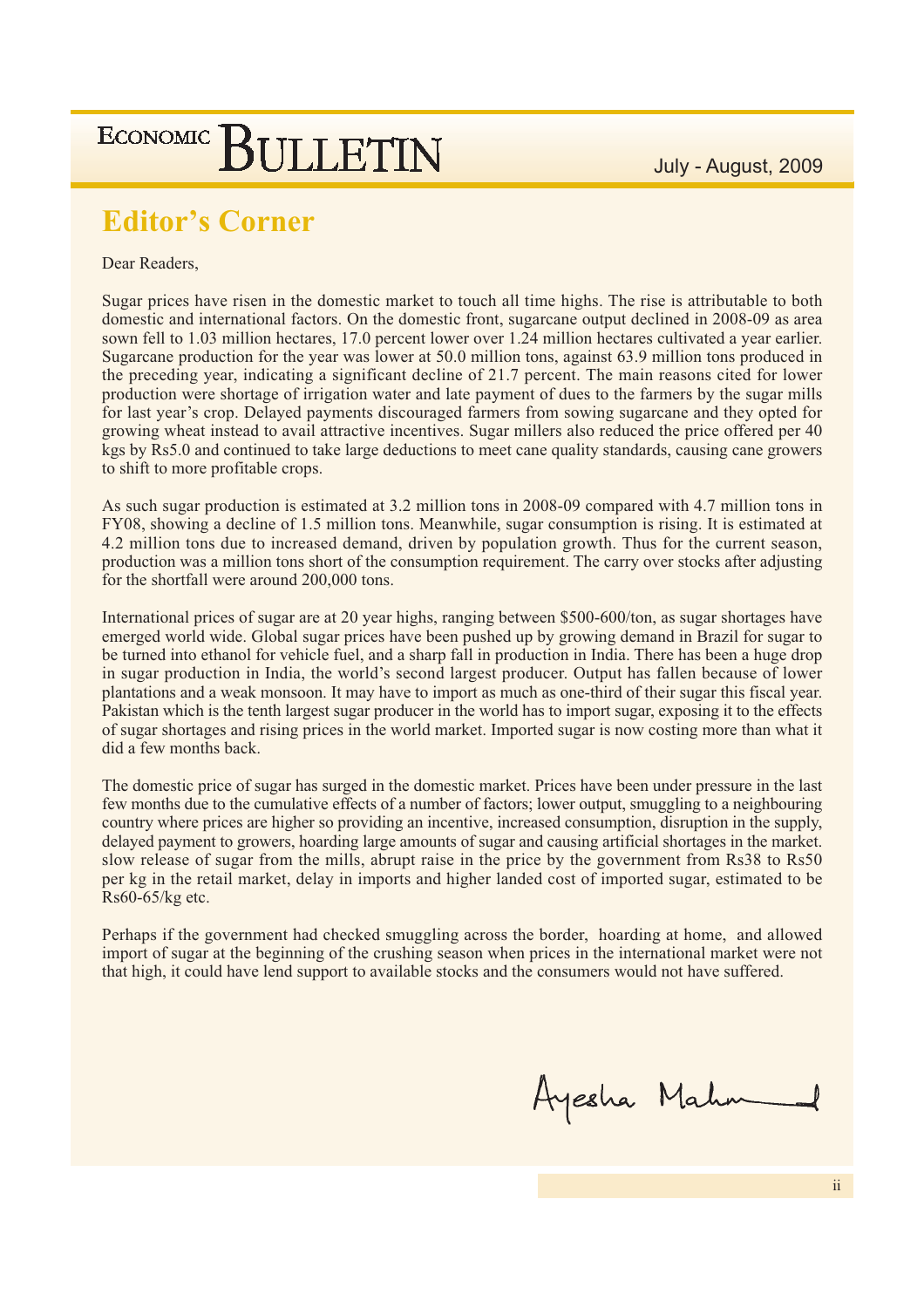#### **Performance of Commercial Banks Operating in Pakistan - The Years 2006-08 in Review**

Challenges

for the

sector

banking

The year 2008 was a difficult year for the Pakistan economy. Adverse developments both at home and internationally have had grave consequences. At home, the macroeconomic situation worsened because of the war on terror, which affected the inflows of foreign investment and privatisation, disrupted normal trading activities, destroyed infrastructure, increased the cost of international trade because of higher rate of insurance cover, industrial activities suffered and the cost of war took a heavy toll on government finances.

Pakistan was hit by a surge in global commodity prices, as oil and other essential import items showed an unprecedented increase. Give the dependence of the country on oil imports, and the need to import food items because of local shortages and distributional problems, the import bill rose in FY to reach \$40 billion. Subsequently the current account deficit rose to 8.4 percent of GDP. External financing inflows into Pakistan deteriorated considerably impacted by the global economic conditions as well as by uncertainty caused by domestic economic and political factors. Export to traditional markets were constrained because of the downturn in the US and European economies.

Pakistan's banking sector performs well

In the prevailing conditions, where macroeconomic challenges are enormous, the Pakistan's banking sector has performed well. The domestic banking system maintained its resilience despite facing pressures due to stringent regulations and adequate policies in place to help the sector manage its risks.

Capital adequacy is strong at 12.2 percent (Dec '08) well above the internationally acceptable minimum requirement of 8 percent. Asset base of the banking system increased and ended the year at Rs5653 billion. Last year the banking sector maintained a strong earning capacity and posted a profit after tax of Rs63 billion, though lower than last couple

of years. Stringent provisioning requirements has built sufficient reserves against non performing loans (NPLs) portfolio. This may have reduced profits but has positioned banks well.

The year however, was not without challenges for the banking sector. The failure of some large banks internationally raised concerns about the strength of the Pakistani banks. Intensive rumour mongering mid 2008 led to heavy deposit withdrawals, affecting some banks. This was checked however, through measures taken by the State Bank and because of strong capacity developed by the banks. The event did create a temporary liquidity crisis and slowed growth of the banking sector.

The slowdown of the domestic economy and internal security concerns adversely affected the business environment and heightened credit risk. As a result, banking sector saw an increase in non performing loans (NPLs) and worsening of other asset quality indicators. Increase in NPLs alongwith declining advances as banks made cautious lending decisions because of worsening business environment. saw a deterioration in the infection ratio.

The NPLs to loans ratio (net) which had fallen below one percent by the end of 2007 started to rise in 2008 and reached 2.5 percent by end December '08. By June 30, 2009, NPLs of the banks stood at Rs397.9 billion constituting 3.73 percent of net loans. Increase in NPLs not only reflects a deterioration in asset quality, but has implications for the banking sector's overall performance. It reduces their earnings, while provisioning increases banks' expenses. Higher provisioning requirement has reduced banks' profits.

Banks face competition from the National Saving Schemes of the government, which offer higher rate of return. Deposits mobilized by the banks registered a slow growth of Rs153 billion or 3.8 percent in the year ended December '08.

Deterioration or the external

account

2008

year

difficult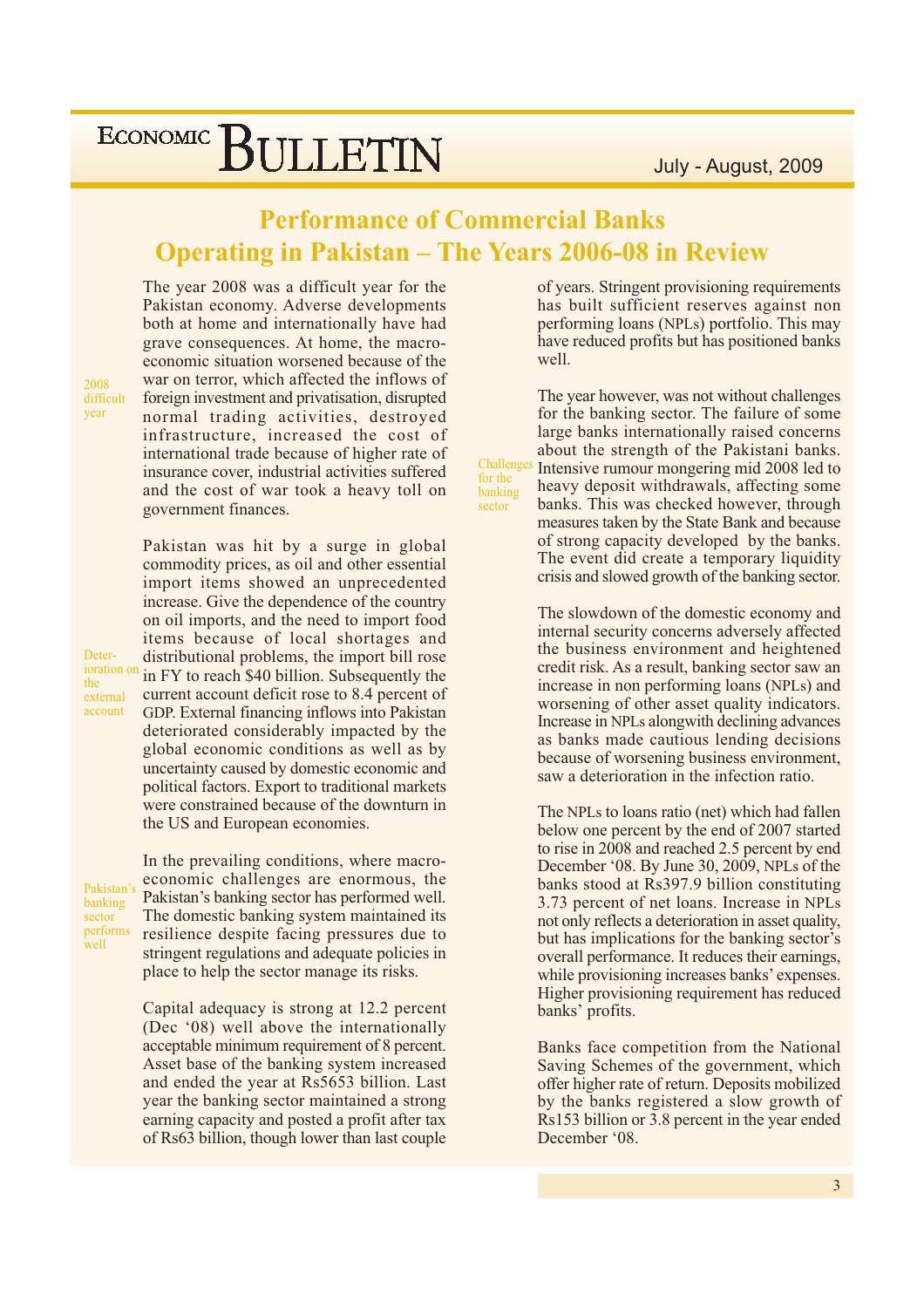It's been State Bank's policy to encourage longer term deposits. In June '08, it increased CRR and SLR requirements, but exempted longer term deposits from SLR requirement, A rise in interest rates and some innovative deposit schemes have given a boost to the depositors preference for term deposits.

Minimum paid up capital requirement lowered

Given the pressures from the macroeconomic environment, small banks faced the challenge of meeting the minimum capital requirements as specified by the State Bank of Pakistan (SBP). The SBP has revised downward the minimum paid up capital requirements for the banks. Now the banks are required to raise their minimum paid up capital to Rs10 billion by December 13, 2013 instead of the earlier set limit of Rs23 billion.

The Financial Development Report 2008, published by the World Economic Forum provides a comprehensive report related to the development of the world's financial systems. It provides a profile for each of the 52 countries covered by the Report.

Pakistan (34th) comes in a few notches below India, but demostrates similar strength in its financial markets (17th). Its banking system is strong, bolstered by very high levels of efficiency  $-$  (5th). However, Pakistan's institutional and business environment earn very low marks in most areas such as domestic financial sector liberalisation and infrastructure.

**SRP** 

adopts

measures

**SRP** formulates ten year strategy

The State Bank of Pakistan has formulated a strategy for the next 10 years. While the banking sector has grown in recent years, due to a host of reforms that have been introduced, but more reforms were needed for the banking sector to grow into its full potential.

Accordingly, a strategy for banking sector reforms over the next decade has been formulated by the SBP, which seeks to strengthen the financial sector, and make it more stable and diversified.

The banking sector strategy focuses on ten key areas, which seek to meet the needs of

#### July - August, 2009

undeserved economic sub-sectors; strengthen consumer protection through new legislation; strengthen efficiency with more diversification of products; strengthen and consolidate the banking sector by raising governance and risk management standards; stricter enforcement of prudential regulations and methods of supervision; introduce a framework for consolidated supervision; develop a safety net for protection of small depositors; strengthen the powers of SBP to maintain monetary and financial stability, deepen financial intermediation and develop the financial infrastructure.

The weakening macroeconomic situation developed last year, with growing external current account deficits, pressure on foreign exchange reserves, government's excessive recourse to State Bank borrowings to finance the fiscal deficit, excessive subsidization of oil and food products and consequently rising fiscal deficit, rising inflationary pressures, necessitated adoption of both fiscal and monetary measures by the government.

The SBP took a number of policy measures to address these challenges in May 2008. These included: a rise in the policy rate by 150 bps to 12 percent, increase in CRR and SLR to 9 percent and 19 percent respectively, a floor on banks' savings/PLS deposit rates at 5 percent, and L/C margin on all imports excluding oil and selected food products at 35 percent. SBP also advised the government to reduce its reliance on central bank borrowings. The government announced rationalization of fiscal subsidies and expenditure controls.

As a result of these measures the surplus liquidity with the banking sector fell, the yields on T-bills rose as banks started showing an interest in T-bills and by end June '08, the KIBOR rate had crossed 14 percent.

The SBP tightened the monetary policy further by increasing the policy discount rate by 100 basis points in July '08. The tigthening stance continued during the year, to lend support to macroeconomic stability. The policy discount rate was further increased from 13 to 15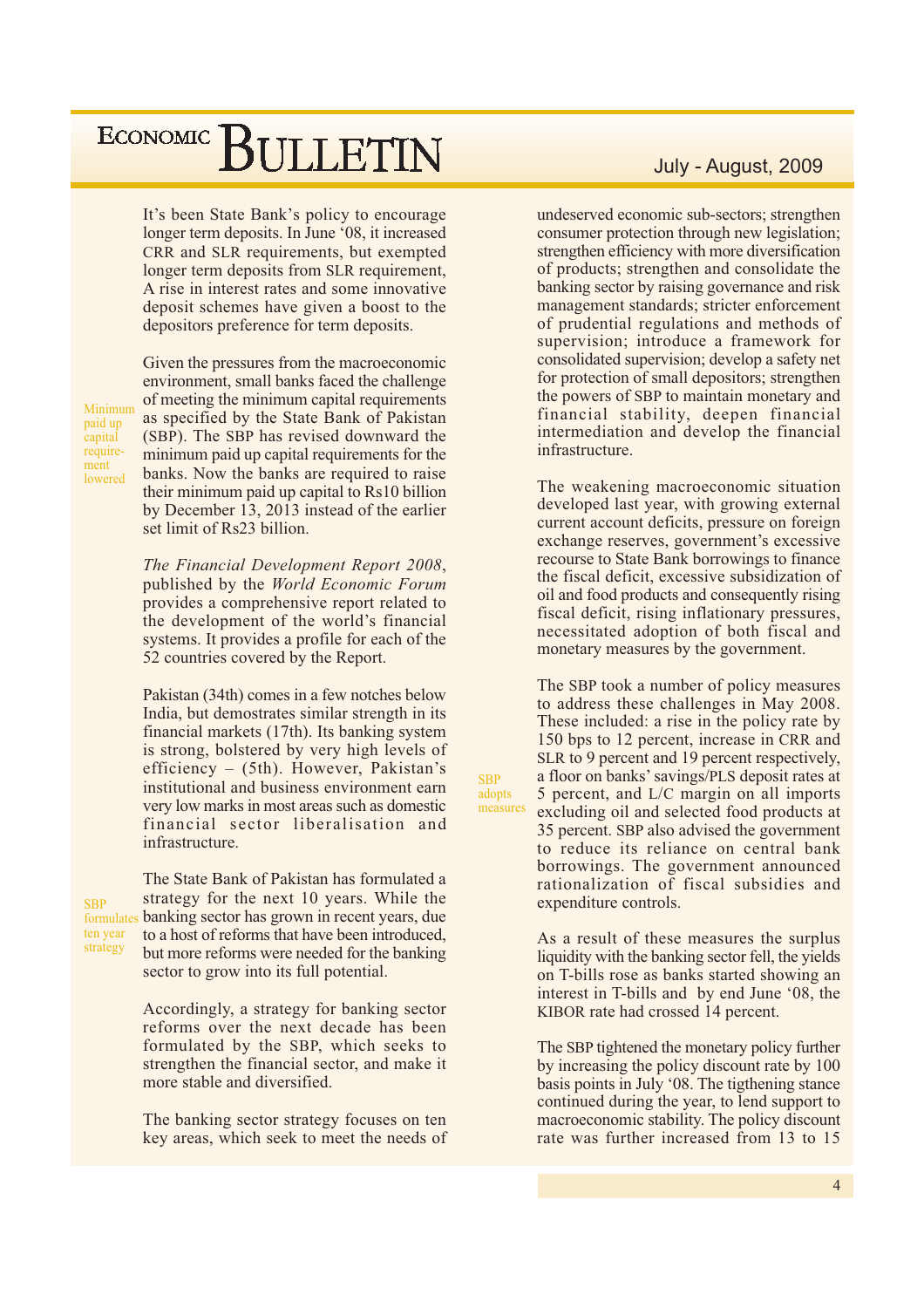percent in November '08. Tight monetary policy was one component of the macroeconomic stabilization programme.

Towards the end of the year, the SBP lowered the Cash Reserve Requirement and exempted time liabilities from the Statutory Liquidity Requirement. These measures helped the economy make reasonable progress towards macroeconomic stability.

Credit to the private sector which had risen in the earlier months of 2008, showed a slowdown starting in October, due to temporary liquidity crunch with banks. The SBP states, 'The slowdown in private sector credit was mainly explained by exceptionally low demand for working capital. This reflects a number of developments, such as (1) slowdown in domestic economic activities on account of acute power shortages, (2) a sharp fall in raw material prices in the international and domestic markets, (3) rising interest cost and (4) contraction in trade volume partly due to the global recession etc.'

The year 2008 saw a decline in the profitability of banks. The profit (BT) of all banks fell by 43.8 percent to Rs59 billion against Rs105 billion in 2007. While the domestic banking industry remained largely insulated from the international financial turmoil, it however, affected the business environment and heightened credit risk. Slower growth of the various economic sectors affected the balance sheet of corporates and their repayment capacity. Consequently non performing loans of the banking sector increased, necessitating increased provisioning; thus affecting the profits of the banks. NPLs have risen and managing credit risk is now a major challenge facing the banks. Besides provisioning for loan losses, profitability has also been affected by an increase in operating expenses.

As a consequence of the decline in profits, the key profitability ratios were affected. Return on Assets (RoA) for all banks nearly halved to 0.8 percent from 1.5 percent in 2007. As private and provincial banks showed an after tax loss, their RoA was negative. Last year the foreign banks had a negative RoA

#### July - August, 2009

 $(-0.2\%)$ , but this year there was a marginal improvement and the ratio was 0.04 percent.

Return on Equity (RoE) dropped to 8.6 percent from 17.9 percent a year earlier, with substantial declines being registered for all categories of banks. It turned negative for private banks due to slower growth in the banks equity base and decline in profits.

In the major banks category, National Bank of Pakistan (NBP), registered the highest profit (BT) of Rs23.0 billion, MCB followed at Rs21.9 billion, followed by Habib Bank at Rs15.9 billion. NBP's profitability has been affected, with pre-tax profit showing a decrease of 18.9 percent over the preceding year, mainly on account of higher provisioning against non-performing loans. With provision coverage at 76 percent, NBP is well positioned to absorb any deterioration in advances quality.

In the private/provincial banks category, a before tax loss of Rs24.0 billion was registered. as profit of Askari Commercial dropped from Rs2.3 billion in 2007 to Rs461 million in 2008 category and losses of Bank of Punjab, NIB Bank, Atlas posts a loss Bank, KASB Bank, Saudi Pak neutralized the profits registered by Habib Metropolitan, Bank

al Habib, Faysal Bank among a few others.

Private

banks

Deposits

Foreign banks operating in Pakistan showed a similar trend. On a cumulative basis, a loss of Rs552 million was registered against a profit of Rs1.1 billion a year earlier. Royal Bank of Scotland (formerly ABN AMRO Bank) showed a loss for the second consecutive year, while Barclays posted a loss in its first year of operations in Pakistan.

Deposits of the banks showed a sluggish growth over the year. For all banks it grew by 8.8 percent, against a growth of 17.9 percent a year earlier. A major decline was witnessed in the growth of private/provincial banks deposits, which rose by 3.8 percent in 2008 against a higher growth of 24.6 percent a year slow down earlier. In this category of banks, deposits of NIB Bank which had surged in 2007, declined by 10.4 percent in 2008. The low deposit mobilization by banks could be partly explained by the higher returns on the schemes offered by the National Savings Centre.

Credit to private sector slows down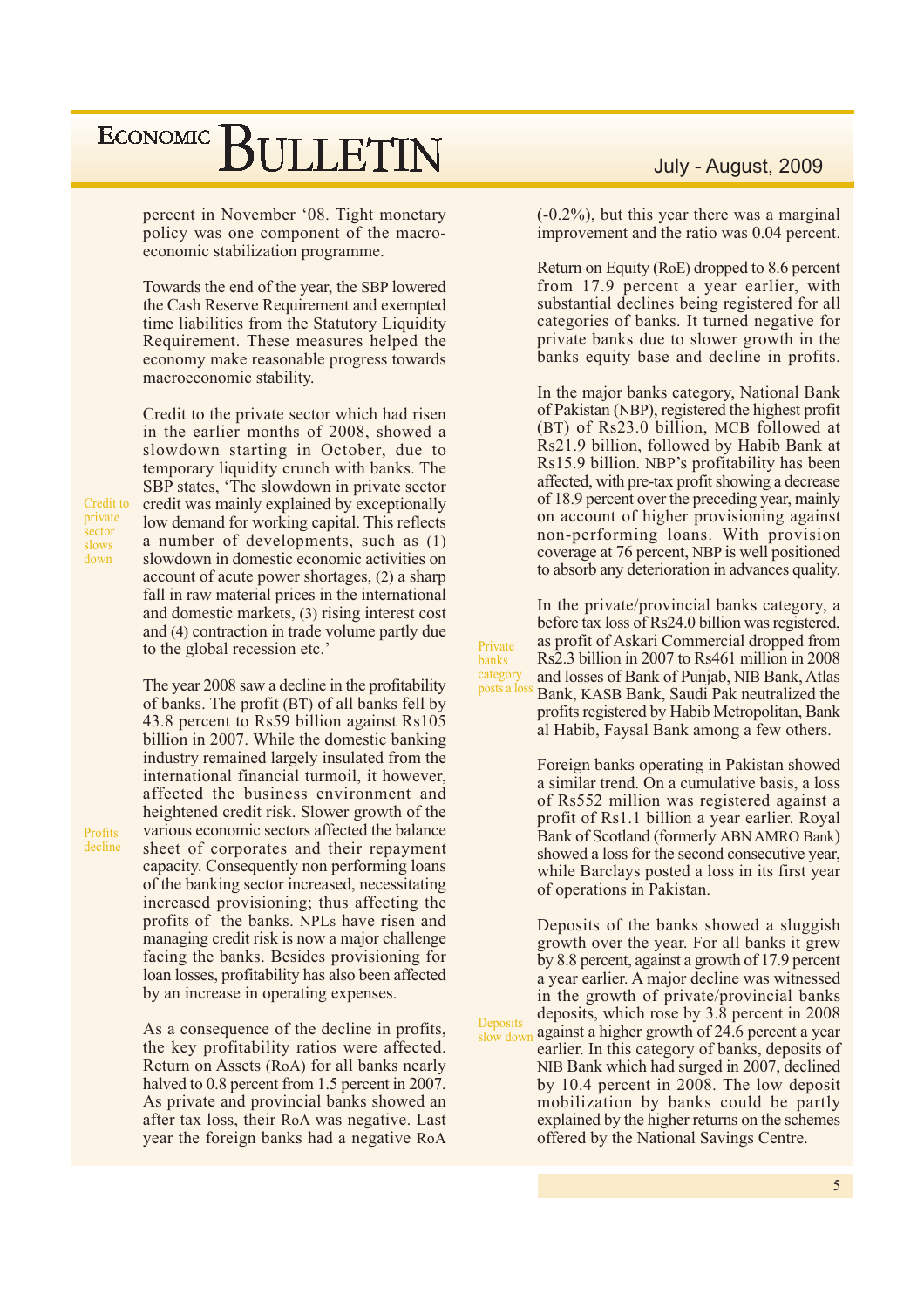NBP surpasses all other banks with deposits of nearly Rs625 billion, closely followed by HBL at Rs572.4 billion and UBL at Rs483.6 billion. In the foreign banks category, while deposits of HSBC have risen, it has fallen for Citibank and RBS.

Cost of fund rises Cost of funds ratio has increased for all categories of banks. Private/provincial banks category have a higher ratio (7.4 percent) compared to the major banks (4.5 percent). In the former category, KASB Bank has a cost of fund ratio of 11.7 percent, Arif Habib Rupali Bank 10.7 percent, Dawood Islamic 10.1 percent). First Women Bank has a ratio of 3.1 percent, the lowest in the sector.

Growth in advances picked up to 18.6 percent for all banks, against 10.2 percent in 2007. Advances by major banks, which constitutes nearly 65 percent of the total, is led by HBL closely followed by NBP and UBL. Among Advances foreign banks, advances have shown a remarkable turn around from a mere growth of 0.7 percent in 2007 to 11.1 percent in 2008. Advances by HSBC have risen by 31 percent to Rs25.3 billion, for Al Baraka by 14.2 percent.

> The cost to income ratio has shown a steady rise for all banks during the last three years. While this ratio showed a moderate increase for the major banks, it rose substantially for private/provincial banks. It's the highest (68.6) percent) for the foreign banks.

> Interest income continued to be the major source of income for the banks. Its growth which had slowed in 2007 (21.6 percent), picked up last year (26.6 percent) but is lower than that recorded in 2006 (53.1 percent).

> All banks income/expense ratio has declined over the last three years, implying higher expenses incurred over the income earned. The ratio declined from 1.4 percent to 1.3 percent for the major banks, from 1.1 percent to 0.9 percent, for private banks and remained same for foreign banks.

> Interest spread showed a rise for all banks, as against a decline recorded a year earlier. Major banks had a ratio of 6.1 per cent, foreign banks 6.5 per cent and private/provincial banks 3.5

#### July - August, 2009

percent. In the major banks category Bank al Falah had a smaller ratio of 4.1 percent against 9.3 percent for Standard Chartered. The ratio was much smaller for a large number of private banks.

The Debt Management Ratios, liabilities/assets and liabilities/equity declined marginally in 2008. The decline in the liabilities/assets ratio is larger for private/provincial bank compared to the other two categories. For all banks it fell from 91.0 percent to 90.6 percent. For private banks it fell from 93.2 percent to 90.8 percent. The liabilities/equity ratio also declined for all three categories of banks.

Administrative expenses rose by 29.4 percent for all banks during the year to Rs154 billion. While the major banks showed a growth of 19.5 percent, below the figure registered by all banks, the private/provincial banks showed a much higher growth of 50 percent.

Admn

expenses

increase

**NPLs** 

rises

The intermediation cost ratio rose to 3.5 percent for all banks. Foreign banks had a much higher ratio of 6.9 percent. In this category of banks, Oman International had a ratio as high as 8.5 percent while Bank of Tokyo the lowest ratio at 2.2 percent.

In the private/provincial banks category the ratio varied from a low of 1.5 percent in case of Bank of Puniab to a high of 12.6 percent for Samba Bank.

Non performing loans (NPLs) to advances ratio has increased for all banks. The ratio rose from 6.3 percent in 2007 to 9.4 percent in 2008. For private and provincial banks it jumped from 5.5 percent to 12 percent. As banks' asset quality indicators have deteriorated they have taken measures to improve credit verification processes, risk management, monitoring and collection system. Banks are now making increasing provisions for NPLs so providing a cushion to withstand losses.

Staff per branch ratio has remained more or less stagnant, except for foreign banks where it declined. The details of other ratios for all categories of banks is given in the accompanying tables.

rise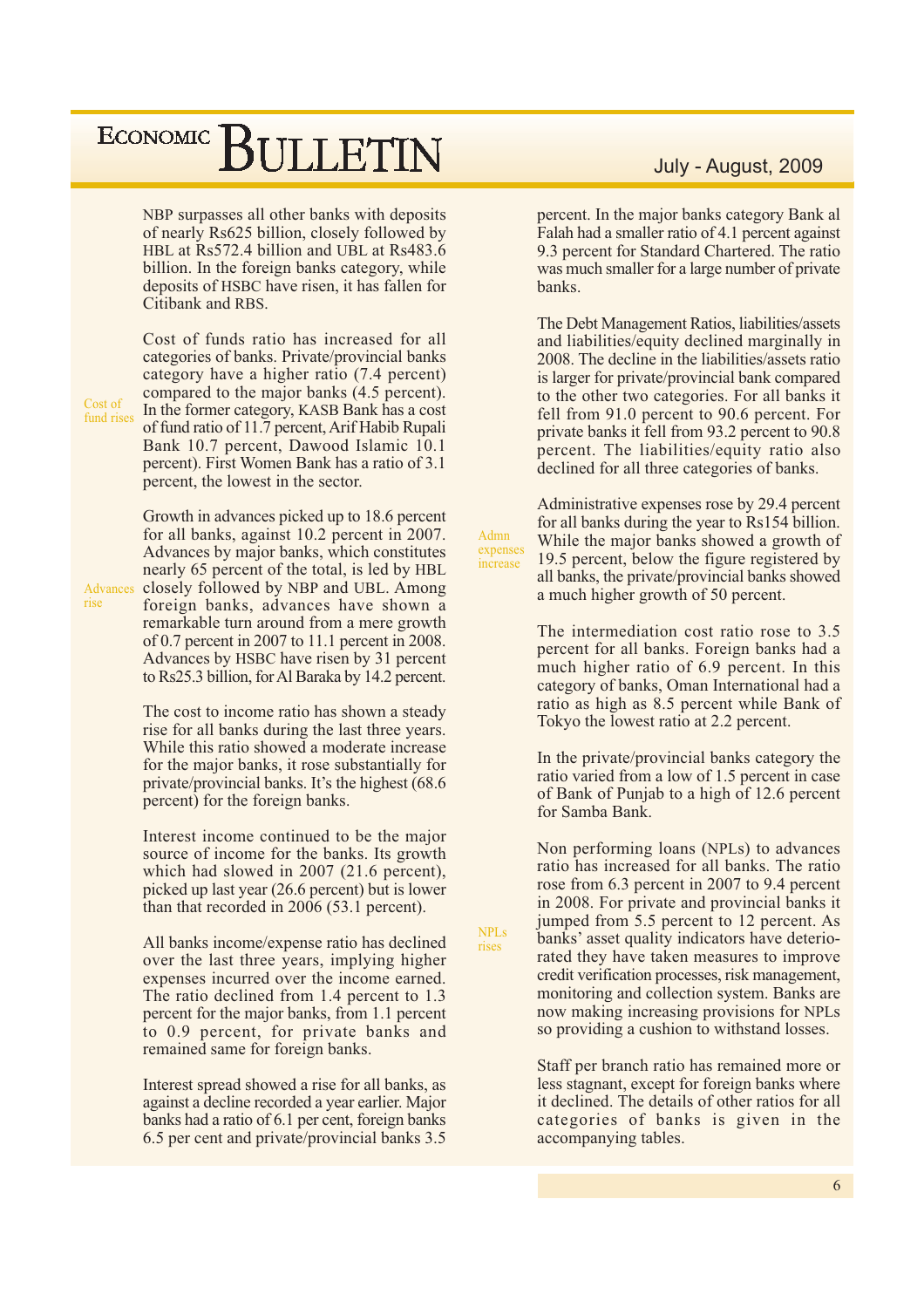July - August, 2009

 $(Pc \space Rn)$ 

|                             |       |             |       |       |                            |       |      |               |        |       |           | (15.5, 111) |
|-----------------------------|-------|-------------|-------|-------|----------------------------|-------|------|---------------|--------|-------|-----------|-------------|
|                             |       | Major Banks |       |       | Private & Provincial Banks |       |      | Foreign Banks |        |       | All Banks |             |
|                             | 2006  | 2007        | 2008  | 2006  | 2007                       | 2008  | 2006 | 2007          | 2008   | 2006  | 2007      | 2008        |
| <b>Assets Net</b>           | 2785  | 3263        | 3564  | 1203  | 1501                       | 1590  | 276  | 280           | 342    | 4264  | 5044      | 5496        |
| Equity                      | 230   | 275         | 317   | 100   | 148                        | 172   | 26   | 25            | 43     | 356   | 448       | 532         |
| Deposits                    | 2164  | 2508        | 2784  | 902   | 1124                       | 1167  | 191  | 208           | 227    | 3257  | 3840      | 4178        |
| Advances(Net)               | 1545  | 1680        | 2014  | 676   | 783                        | 919   | 152  | 153           | 170    | 2373  | 2616      | 3103        |
| Investments                 | 527   | 825         | 699   | 240   | 392                        | 327   | 50   | 43            | 42     | 817   | 1260      | 1068        |
| Gross Advances              | 1603  | 1765        | 2115  | 692   | 821                        | 992   | 155  | 159           | 168    | 2450  | 2745      | 3275        |
| Non Performing Loans (NPLs) | 113   | 122         | 178   | 28    | 45                         | 119   | 28   | 45            | 119    | 169   | 212       | 416         |
| Interest Income             | 200   | 241         | 299   | 83    | 104                        | 142   | 23   | 27            | 30     | 306   | 372       | 471         |
| <b>Interest Expense</b>     | 70    | 93          | 129   | 52    | 71                         | 97    | 11   | 13            | 15     | 133   | 177       | 241         |
| Net Interest Income         | 130   | 148         | 170   | 31    | 33                         | 45    | 12   | 13            | 15     | 173   | 194       | 230         |
| Non Interest Income         | 42    | 53          | 59    | 17    | 27                         | 24    | 6    |               | 9      | 65    | 87        | 92          |
| Revenue                     | 171   | 201         | 229   | 48    | 61                         | 71    | 18   | 20            | 24     | 237   | 282       | 324         |
| Admn Expense                | 65    | 77          | 92    | 22    | 30                         | 45    | 9    | 12            | 17     | 96    | 119       | 154         |
| Profit/(Loss)B.T            | 95    | 90          | 84    | 21    | 14                         | $-24$ |      |               | $-0.6$ | 123   | 105       | 59          |
| Profit/(Loss)A.T            | 63    | 61          | 55    | 15    | 12                         | $-14$ |      | $-0.4$        | 0.1    | 84    | 73        | 40          |
| Employees (Nos)             | 64356 | 66798       | 67593 | 24131 | 30312                      | 37764 | 4013 | 4536          | 4693   | 92500 | 101646    | 110050      |
| Branches (Nos)              | 5834  | 6002        | 6189  | 1347  | 1595                       | 2079  | 120  | 141           | 159    | 7301  | 7738      | 8427        |

#### Key Performance Indicators - All Banks

#### Growth Rates - All Banks

 $(In \%)$ Major Banks Private & Provincial Banks Foreign Banks All Banks 2008 2006 2007 2008 2006 2007 2006 2007 2008 2006 2007 2008 Assets Net  $27.0$  $17.2$  $9.2$  $30.8$  $24.8$  $\overline{5.9}$  $-19.5$  $1.4$  $\overline{22.1}$  $23.4$ 18.3  $9.0$  $\frac{19.6}{15.9}$  $\frac{15.3}{11.0}$  $\frac{56.5}{29.2}$  $48.0$ <br>24.6  $-20.4$  $-3.8$ <br>8.9  $\frac{72.0}{9.1}$  $\frac{59.2}{18.8}$  $\frac{25.8}{17.9}$ Equity  $81.1\,$  $16.2$  $18.8\,$  $3.8$ <br>17.4  $20.3$ Deposits 8.8 Advances  $28.7$  $\frac{15.5}{8.7}$ 19.9  $35.7$  $15.8$  $-10.8$  $0.7$  $11.1$ 26.9  $10.2$  $18.6$ Investments<br>Interest Income  $\frac{5.6}{58.5}$  $\frac{56.5}{20.6}$  $-15.3$ <br>24.1  $\frac{21.8}{60.5}$  $63.3$ <br> $25.3$  $-16.6$ <br>36.5  $-25.7$ <br>4.1  $-14.0$ <br>17.4  $-2.3$ <br>11.1  $7.0$ <br>53.0  $54.2$ <br>21.6  $-15.2$ <br>26.6  $\frac{87.1}{32.8}$ Interest Expense  $96.7$  $32.4$  $38.7$  $92.6$  $36.5$  $36.6$  $29.4$  $18.2$  $15.4$  $32.8$  $36.2$ 19.2 Net Interest Income<br>Non Interest Income  $433$  $14.2$  $6.5$ <br>58.8  $-11.8$  $15.4$  $124$ 14.9 36.4 8.3 18.6  $30.2$  $26.4$  $\frac{11.5}{11.3}$  $49.1$  $-11.1$  $-28.6$  $16.7$  $28.6$  $24.9$  $34.0$  $\frac{10.0}{5.7}$ Revenue  $39.9$  $17.5$ 13.9  $30.8$  $27.1$  $16.4$  $-17.8$  $11.1$  $20.0$  $31.1$  $19.0$  $14.9$  $\frac{18.5}{-5.3}$ <br> $-3.5$  $\frac{19.5}{-6.7}$ Admn Expense<br>Profit/(Loss)B.T 34.9  $37.5$ <br> $16.7$ 50.0  $0<sub>0</sub>$  $33.3 - 85.7$  $31.1$ <br> $33.2$ 29.4 36.4 417 24.0  $51.3$  $-33.3$  $-271.4$  $-39.4$  $-160.0$  $-14.6$  $-43.8$ Profit(Loss)A.T 51.2 19.4  $-20.0$  $-225.0$  $-37.8$  $-108.0$  $-175.0$ 33.1  $-13.1$  $-45.2$ 

| Selected Ratios - All Banks |  |
|-----------------------------|--|

 $(\text{In } \% )$ 

|                                       |       | Major Banks |       |       | Private & Provincial Banks |         |       | Foreign Banks |        |       | All Banks |       |
|---------------------------------------|-------|-------------|-------|-------|----------------------------|---------|-------|---------------|--------|-------|-----------|-------|
|                                       | 2006  | 2007        | 2008  | 2006  | 2007                       | 2008    | 2006  | 2007          | 2008   | 2006  | 2007      | 2008  |
| Cost of Funds                         | 3.2   | 3.7         | 4.5   | 5.5   | 6.3                        | 7.4     | 4.3   | 5.7           | 6.1    | 3.9   | 4.5       | 5.5   |
| <b>Intermediation Cost</b>            | 2.9   | 3.0         | 3.2   | 2.3   | 2.5                        | 3.3     | 3.6   | 5.4           | 6.9    | 2.8   | 3.0       | 3.5   |
| Pre Tax Margin                        | 39.1  | 30.6        | 23.3  | 20.9  | 10.7                       | $-14.5$ | 23.5  | 3.2           | $-1.4$ | 33.0  | 22.9      | 10.5  |
| Non Interest Income Ratio             | 24.4  | 26.3        | 25.7  | 35.0  | 44.4                       | 34.4    | 33.5  | 34.4          | 38.9   | 27.3  | 30.7      | 28.6  |
| <b>Gross Spread Ratio</b>             | 64.8  | 61.5        | 56.9  | 37.7  | 31.9                       | 32.0    | 51.8  | 49.8          | 50.4   | 56.5  | 52.4      | 49.0  |
| Cost/Income Ratio                     | 36.5  | 38.0        | 40.3  | 46.2  | 49.0                       | 63.2    | 51.6  | 62.0          | 68.6   | 39.6  | 42.1      | 47.5  |
| Income/Expense Ratio                  | 1.6   | 1.4         | 1.3   | 1.3   | 1.1                        | 0.9     | 1.3   | 1.0           | 1.0    | 1.5   | 1.3       | 1.1   |
| Return on Equity                      | 34.7  | 24.1        | 19.0  | 18.3  | 9.4                        | $-9.1$  | 15.7  | $-1.7$        | 0.4    | 28.1  | 17.9      | 8.6   |
| <b>Return on Assets</b>               | 2.5   | 2.0         | 1.6   | 1.4   | 0.9                        | $-0.9$  | 1.5   | $-0.2$        | 0.04   | 2.1   | 1.5       | 0.8   |
| <b>Return on Deposits</b>             | 3.1   | 2.6         | 2.1   | 1.8   | 1.1                        | $-1.3$  | 2.1   | $-0.2$        | 0.1    | 2.7   | 2.0       | 1.0   |
| Earning Assets/Deposits               | 105.7 | 107.4       | 107.1 | 115.8 | 115.1                      | 112.2   | 116.6 | 115.3         | 108.6  | 109.3 | 110.0     | 108.7 |
| <b>Capital Ratio</b>                  | 7.2   | 8.3         | 8.7   | 7.6   | 9.2                        | 10.4    | 9.6   | 9.2           | 10.8   | 7.5   | 8.6       | 9.3   |
| Deposits Time Capital                 | 8.6   | 7.8         | 8.2   | 10.8  | 11.0                       | 8.1     | 7.3   | 7.8           | 6.3    | 9.0   | 8.5       | 8.1   |
| Equity Multiplier (Time)              | 13.9  | 12.0        | 11.5  | 13.4  | 10.9                       | 9.6     | 10.5  | 10.9          | 9.2    | 13.4  | 11.6      | 10.8  |
| Capital to Risk Assets (CRA)          | 13.1  | 15.6        | 16.0  | 13.8  | 17.0                       | 18.8    | 18.3  | 16.7          | 20.9   | 13.6  | 16.1      | 17.3  |
| Advances+Investment/Assets            | 75.7  | 75.7        | 76.4  | 76.0  | 77.4                       | 78.3    | 71.1  | 71.5          | 65.4   | 75.4  | 76.0      | 76.3  |
| Earning Assets/Assets                 | 84.1  | 83.0        | 83.0  | 87.5  | 86.3                       | 84.1    | 82.0  | 82.6          | 75.8   | 84.9  | 83.9      | 82.9  |
| Advances/Deposits(CDR)                | 69.1  | 69.0        | 69.8  | 73.5  | 72.0                       | 73.5    | 74.1  | 76.5          | 74.2   | 70.6  | 70.3      | 71.1  |
| Liabilities/Assets                    | 90.8  | 90.1        | 90.6  | 93.0  | 93.2                       | 90.8    | 90.4  | 90.9          | 89.0   | 91.4  | 91.0      | 90.6  |
| Liabilities/Equity (Time)             | 12.7  | 10.8        | 10.5  | 12.2  | 10.1                       | 8.8     | 9.5   | 9.9           | 8.2    | 12.2  | 10.5      | 9.7   |
| Net Profit Margin                     | 36.8  | 30.1        | 24.5  | 32.4  | 19.2                       | $-20.4$ | 25.8  | $-2.2$        | 0.5    | 35.1  | 25.4      | 12.9  |
| Net Interest Margin (NIM)             | 6.1   | 5.9         | 6.0   | 3.2   | 2.9                        | 3.5     | 4.7   | 5.8           | 6.4    | 5.1   | 5.0       | 5.3   |
| <b>Cost of Funding Earning Assets</b> | 3.3   | 3.7         | 4.5   | 5.3   | 6.1                        | 7.4     | 4.4   | 5.8           | 6.3    | 3.9   | 4.5       | 5.5   |
| <b>Yield on Earning Assets</b>        | 9.4   | 9.6         | 10.6  | 8.4   | 9.0                        | 10.9    | 9.1   | 11.6          | 12.6   | 9.1   | 9.6       | 10.8  |
| <b>Interest Spread</b>                | 6.1   | 6.0         | 6.1   | 3.1   | 2.7                        | 3.4     | 4.8   | 5.9           | 6.5    | 4.6   | 4.3       | 5.0   |
| NPLs/Gross Advances                   | 7.1   | 6.9         | 8.4   | 4.1   | 5.5                        | 12.0    | 3.7   | 3.7           | 6.4    | 5.9   | 6.3       | 9.4   |
| <b>NPLs Provisions/Net Advances</b>   | 5.5   | 6.4         | 5.5   | 2.7   | 5.1                        | 8.7     | 4.3   | 4.0           | 5.1    | 4.6   | 5.3       | 6.4   |
| Admn Expenses/Employee (Rs.Mn)        | 1.0   | 1.1         | 1.4   | 0.9   | 1.0                        | 1.2     | 2.3   | 3.8           | 2.6    | 1.0   | 1.2       | 1.4   |
| Staff/Branch (Nos)                    | 11    | 11          | 11    | 18    | 19                         | 18      | 33    | 32.0          | 30     | 13    | 13        | 13    |
| Profit After Tax/Branch (Rs.Mn)       | 10.8  | 10.1        | 9.1   | 11.6  | 7.3                        | $-7.0$  | 38.7  | $-3.1$        | 0.8    | 11.4  | 9.3       | 5.0   |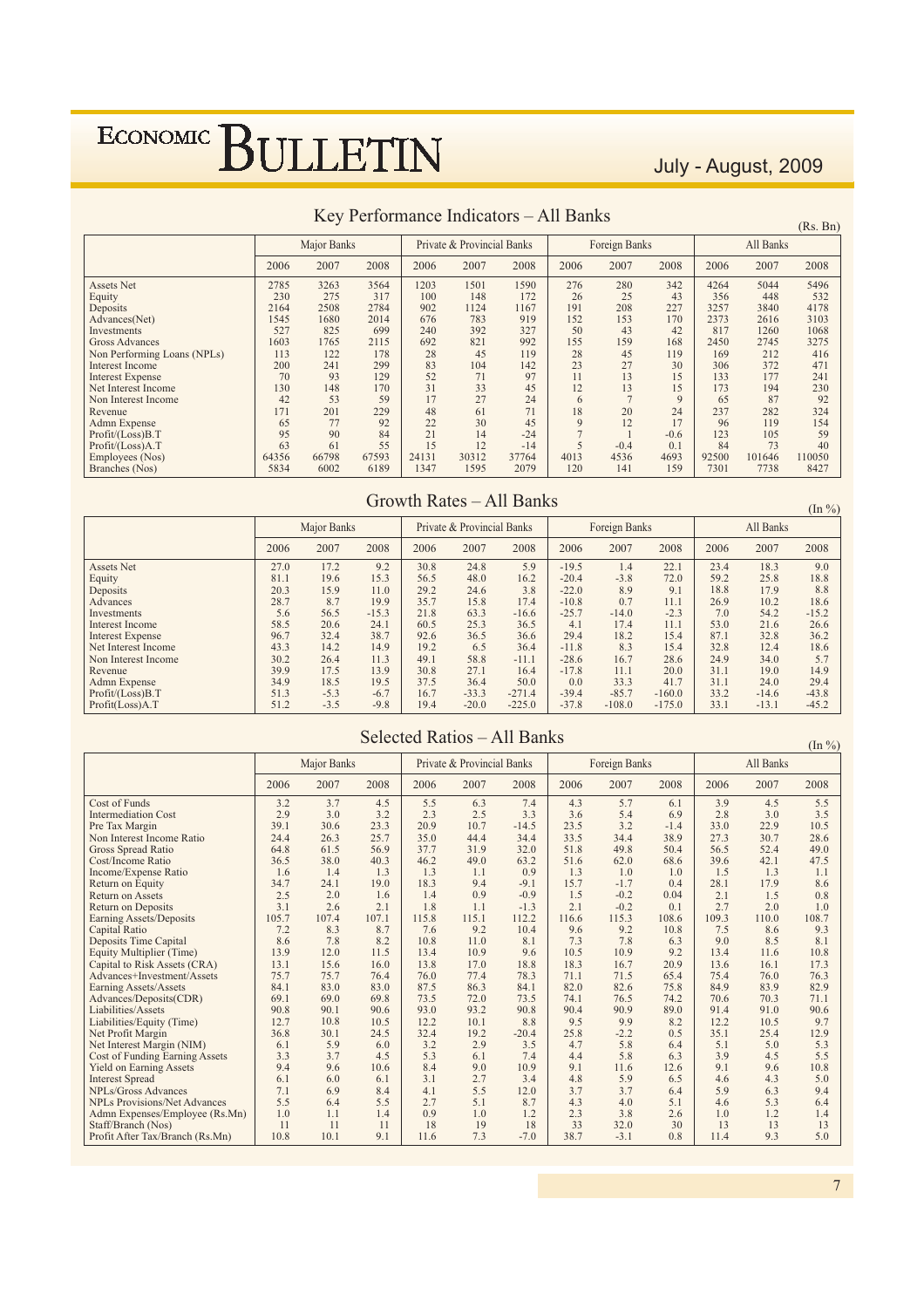July - August, 2009

Key Performance Indicators - Major Banks

|                                |        |               |       |       |        |       |        |          | $\cdot$ |        |          |        |       |             | (Rs. Bn) |
|--------------------------------|--------|---------------|-------|-------|--------|-------|--------|----------|---------|--------|----------|--------|-------|-------------|----------|
|                                |        | Assets        |       |       | Equity |       |        | Deposits |         |        | Advances |        |       | Investments |          |
| <b>Banks</b>                   | 2006   | 2007          | 2008  | 2006  | 2007   | 2008  | 2006   | 2007     | 2008    | 2006   | 2007     | 2008   | 2006  | 2007        | 2008     |
| <b>NBP</b>                     | 635.1  | 762.2         | 817.8 | 53.0  | 69.3   | 81.4  | 501.9  | 591.9    | 624.9   | 316.1  | 340.3    | 413.0  | 139.0 | 211.1       | 170.8    |
| <b>HBL</b>                     | 594.1  | 655.8         | 717.3 | 45.2  | 50.7   | 61.3  | 459.1  | 509.0    | 572.4   | 349.4  | 362.3    | 435.7  | 119.6 | 171.9       | 127.8    |
| <b>UBL</b>                     | 435.8  | 530.1         | 605.1 | 28.7  | 34.0   | 42.2  | 343.8  | 401.0    | 483.6   | 254.7  | 299.4    | 371.1  | 65.7  | 115.6       | 116.3    |
| <b>MCB</b>                     | 342.1  | 410.5         | 443.6 | 35.7  | 45.4   | 52.2  | 257.5  | 292.1    | 330.3   | 198.2  | 219.0    | 262.5  | 63.5  | 113.1       | 96.3     |
| <b>ABL</b>                     | 252.0  | 320.1         | 366.7 | 16.2  | 18.4   | 20.8  | 206.0  | 264.0    | 297.5   | 144.0  | 168.4    | 213.0  | 47.0  | 84.0        | 82.6     |
| Bank Al Falah                  | 275.7  | 329.0         | 349.0 | 10.6  | 13.8   | 14.6  | 239.5  | 273.2    | 300.7   | 150.0  | 171.2    | 192.7  | 56.5  | 88.5        | 76.0     |
| <b>Standard Chartered Bank</b> | 249.9  | 255.5         | 264.6 | 40.7  | 43.3   | 44.0  | 156.6  | 177.2    | 174.5   | 132.5  | 119.5    | 125.6  | 34.7  | 40.7        | 29.6     |
| <b>Total</b>                   | 2784.7 | 3263.2 3564.1 |       | 230.1 | 274.9  | 316.5 | 2164.4 | 2508.4   | 2783.9  | 1544.9 | 1680.1   | 2013.6 | 526.9 | 824.9       | 699.4    |

|                                |       | Interest Income |       |      | Interest Expense |       |       | Net Interest Income |       |      | Non Interest Income |      |       | Revenue |       |
|--------------------------------|-------|-----------------|-------|------|------------------|-------|-------|---------------------|-------|------|---------------------|------|-------|---------|-------|
| <b>Banks</b>                   | 2006  | 2007            | 2008  | 2006 | 2007             | 2008  | 2006  | 2007                | 2008  | 2006 | 2007                | 2008 | 2006  | 2007    | 2008  |
| <b>NBP</b>                     | 44.1  | 50.6            | 60.9  | 13.9 | 16.9             | 23.9  | 30.2  | 33.6                | 37.1  | 12.2 | 13.5                | 16.4 | 42.4  | 47.1    | 53.5  |
| <b>HBL</b>                     | 43.7  | 48.3            | 61.2  | 13.2 | 18.0             | 25.5  | 30.5  | 30.3                | 35.6  | 8.5  | 8.0                 | 10.3 | 39.0  | 38.3    | 45.9  |
| <b>UBL</b>                     | 33.6  | 41.0            | 52.3  | 12.4 | 16.9             | 24.1  | 21.4  | 24.1                | 28.1  | 7.3  | 9.0                 | 10.4 | 28.7  | 33.1    | 38.5  |
| <b>MCB</b>                     | 25.8  | 31.8            | 40.0  | 4.5  | 7.9              | 11.6  | 21.2  | 23.9                | 28.5  | 5.0  | 6.4                 | 5.8  | 26.2  | 30.3    | 34.3  |
| <b>ABL</b>                     | 7.2   | 21.2            | 30.6  | 6.8  | 10.1             | 16.6  | 10.4  | 11.1                | 14.0  | 2.4  | 3.9                 | 4.2  | 12.8  | 15.0    | 18.2  |
| Bank Al Falah                  | 21.2  | 25.8            | 31.0  | 15.2 | 16.6             | 20.3  | 6.0   | 9.2                 | 10.7  | 3.2  | 6.0                 | 5.2  | 9.2   | 15.2    | 15.9  |
| <b>Standard Chartered Bank</b> | 14.9  | 22.5            | 23.3  | 4.4  | 6.3              | 6.9   | 10.4  | 16.2                | 16.4  | 3.7  | 6.1                 | 6.6  | 14.1  | 22.3    | 23.0  |
| <b>Total</b>                   | 200.5 | 241.2           | 299.3 | 70.4 | 92.7             | 128.9 | 130.1 | 148.4               | 170.4 | 42.3 | 52.9                | 58.9 | 172.4 | 201.3   | 229.3 |

|                                |      | Admn Expense |      |       | <b>Operating Profit</b> |       |      | Provisions/Other Expenses |      |      | Profit / Loss (B.T) |      |      | Profit / Loss (A.T) |      |
|--------------------------------|------|--------------|------|-------|-------------------------|-------|------|---------------------------|------|------|---------------------|------|------|---------------------|------|
| <b>Banks</b>                   | 2006 | 2007         | 2008 | 2006  | 2007                    | 2008  | 2006 | 2007                      | 2008 | 2006 | 2007                | 2008 | 2006 | 2007                | 2008 |
| <b>NBP</b>                     | 13.4 | 14.2         | 18.2 | 29.0  | 32.9                    | 35.3  | 2.6  | 4.9                       | 12.3 | 26.3 | 28.1                | 23.0 | 17.0 | 19.0                | 15.5 |
| <b>HBL</b>                     | 17.1 | 17.4         | 20.3 | 21.9  | 20.9                    | 25.6  | 3.0  | 7.8                       | 9.7  | 18.8 | 13.1                | 15.9 | 12.7 | 8.0                 | 10.0 |
| <b>UBL</b>                     | 11.6 | 13.4         | 15.5 | 7.1   | 19.7                    | 23.0  | 2.5  | 6.7                       | 9.1  | 14.5 | 13.0                | 13.9 | 9.7  | 8.4                 | 8.3  |
| <b>MCB</b>                     | 6.5  | 5.4          | 7.5  | 19.7  | 24.9                    | 26.8  | 1.3  | 3.6                       | 4.9  | 18.5 | 21.3                | 21.9 | 12.1 | 15.3                | 15.4 |
| <b>ABL</b>                     | 5.3  | 5.9          | 8.1  | 7.5   | 9.1                     | 10.1  | 0.9  | 3.1                       | 4.0  | 6.7  | 6.0                 | 6.1  | 4.4  | 4.1                 | 4.2  |
| Bank Al Falah                  | 5.9  | 8.3          | 10.5 | 3.3   | 6.9                     | 5.4   | 0.7  | 2.4                       | 3.7  | 2.6  | 4.5                 | 1.8  | 1.8  | 3.1                 | 1.3  |
| <b>Standard Chartered Bank</b> | 5.2  | 12.1         | 12.4 | 8.9   | 10.2                    | 10.6  | 1.7  | 6.1                       | 9.3  | 7.3  | 4.1                 | 1.1  | 5.7  | 2.8                 | 0.7  |
| <b>Total</b>                   | 65.0 | 76.7         | 92.5 | 107.4 | 124.6                   | 136.8 | 12.7 | 34.6                      | 53.2 | 94.7 | 90.1                | 83.7 | 63.4 | 60.7                | 55.4 |

NBP National Bank of Pakistan

HBL Habib Bank Limited

UBL United Bank Limited

ABL Allied Bank Limited

Source: Annual Reports of the Banks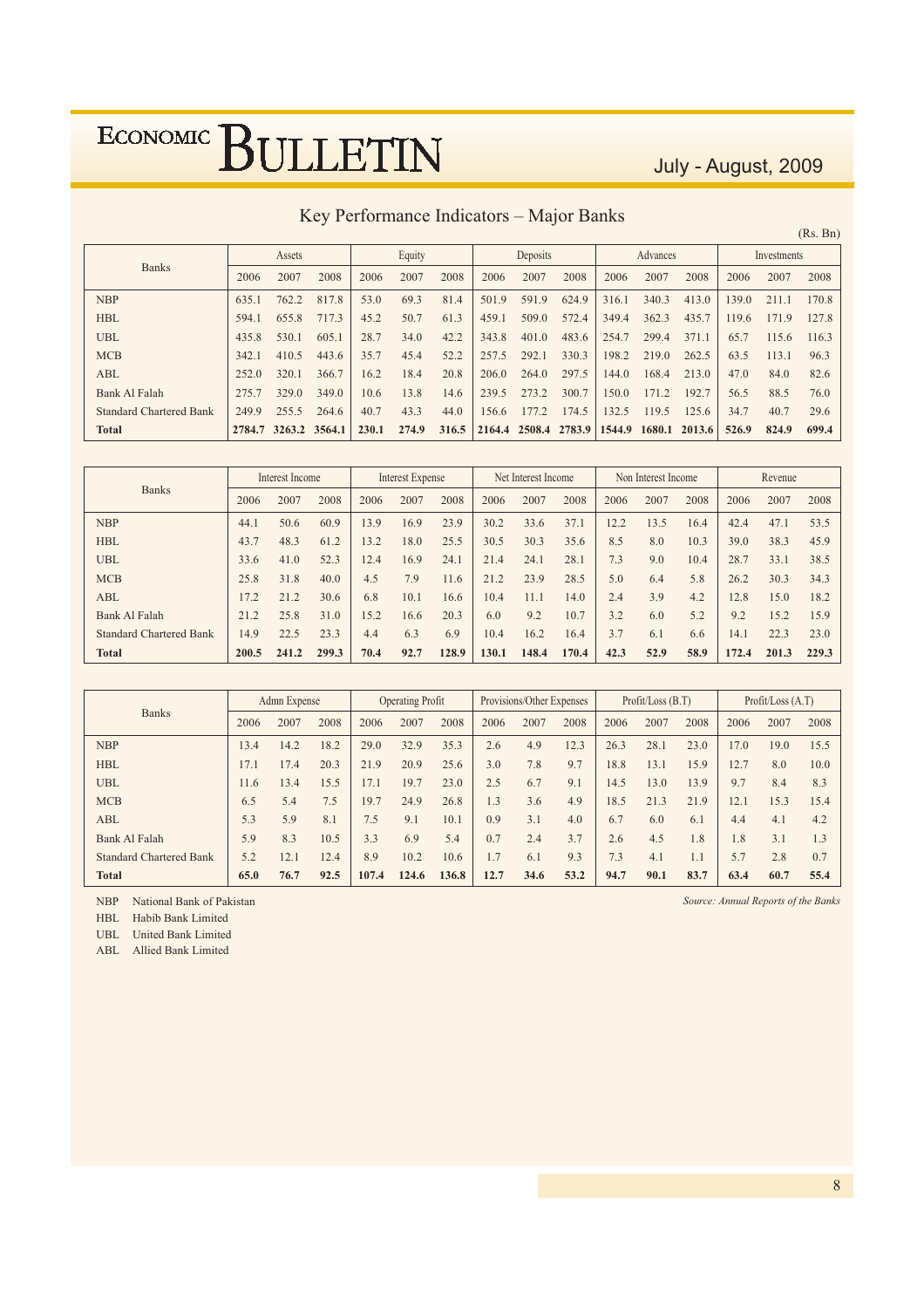July - August, 2009

|                                                   |                |                         |                |              |                            |                                    | <u> Majul Daliks – Sciecteu Katius</u> |                             |              |              |                                |                                  |                             |                             | $(\ln \frac{9}{6})$             |
|---------------------------------------------------|----------------|-------------------------|----------------|--------------|----------------------------|------------------------------------|----------------------------------------|-----------------------------|--------------|--------------|--------------------------------|----------------------------------|-----------------------------|-----------------------------|---------------------------------|
| <b>Banks</b>                                      |                | Cost of Fund            |                |              | <b>Intermediation Cost</b> |                                    |                                        | Pre-Tax Margin              |              |              |                                | Non Interest Income Ratio (NIIR) |                             | Gross Spread Ratio (GSR)    |                                 |
|                                                   | 2006           | 2007                    | 2008           | 2006         | 2007                       | 2008                               | 2006                                   | 2007                        | 2008         | 2006         | 2007                           | 2008                             | 2006                        | 2007                        | 2008                            |
| <b>NBP</b>                                        | 2.8            | 3.0                     | 3.8            | 2.7          | 2.5                        | 2.9                                | 46.8                                   | 43.8                        | 29.7         | 28.7         | 28.7                           | 30.7                             | 68.4                        | 66.5                        | 60.8                            |
| <b>HBL</b>                                        | 2.7            | 3.5                     | 4.3            | 3.1          | 3.2                        | 3.4                                | 36.1                                   | 23.3                        | 22.7         | 21.8         | 20.7                           | 22.5                             | 69.8                        | 62.1                        | 58.3                            |
| UBL<br><b>MCB</b>                                 | 3.5<br>1.7     | 4.1<br>2.6              | 4.9<br>3.4     | 3.2<br>2.4   | 3.2<br>1.8                 | 3.1<br>2.2                         | 35.8<br>60.1                           | 26.0<br>55.7                | 22.1<br>47.7 | 25.0<br>19.0 | 27.2<br>21.2                   | 27.0<br>16.9                     | 63.2<br>82.4                | 58.7<br>75.3                | 53.8<br>71.1                    |
| ABL                                               | 3.4            | 3.9                     | 5.4            | 2.7          | 2.3                        | 2.6                                | 33.9                                   | 23.7                        | 17.6         | 19.0         | 26.1                           | 22.9                             | 60.5                        | 52.4                        | 45.8                            |
| Bank Al-Falah                                     | 6.4            | 6.1                     | 6.7            | 2.5          | 3.1                        | 3.4                                | 10.5                                   | 14.3                        | 4.9          | 35.1         | 39.7                           | 32.9                             | 28.1                        | 35.5                        | 34.5                            |
| <b>Standard Chartered</b>                         | 3.3            | 3.5                     | 3.8            | 3.8          | 6.7                        | 6.8                                | 39.4                                   | 14.3                        | 3.7          | 26.0         | 27.4                           | 28.7                             | 70.3                        | 71.9                        | 70.4                            |
| <b>Total</b>                                      | 3.2            | 3.7                     | 4.5            | 2.9          | 3.0                        | 3.2                                | 39.1                                   | 30.6                        | 23.3         | 24.4         | 26.3                           | 25.7                             | 64.8                        | 61.4                        | 56.9                            |
|                                                   |                | Cost / Income Ratio     |                |              |                            |                                    |                                        | <b>ROE</b>                  |              |              | <b>ROA</b>                     |                                  |                             | <b>ROD</b>                  |                                 |
| <b>Banks</b>                                      |                |                         |                |              | Income Expense Ratio       |                                    |                                        |                             |              |              |                                |                                  |                             |                             |                                 |
| <b>NBP</b>                                        | 2006<br>31.8   | 2007<br>30.1            | 2008<br>34.0   | 2006<br>1.9  | 2007<br>1.8                | 2008<br>1.4                        | 2006<br>37.5                           | 2007<br>31.1                | 2008<br>20.5 | 2006<br>2.8  | 2007<br>2.7                    | 2008<br>2.0                      | 2006<br>3.5                 | 2007<br>3.5                 | 2008<br>2.5                     |
| <b>HBL</b>                                        | 39.6           | 45.0                    | 44.1           | 1.6          | 1.3                        | 1.3                                | 32.6                                   | 16.8                        | 19.7         | 2.3          | 1.3                            | 1.6                              | 2.8                         | 1.7                         | 2.0                             |
| <b>UBL</b>                                        | 39.4           | 40.5                    | 40.3           | 1.6          | 1.4                        | 1.3                                | 41.2                                   | 27.5                        | 21.9         | 2.5          | 1.8                            | 1.5                              | 3.0                         | 2.3                         | 1.9                             |
| <b>MCB</b>                                        | 24.7           | 17.9                    | 22.0           | 2.5          | 2.3                        | 1.9                                | 45.0                                   | 37.7                        | 31.5         | 3.8          | 4.1                            | 3.6                              | 5.0                         | 5.6                         | 4.9                             |
| ABL                                               | 41.1           | 39.6                    | 44.5           | 1.5          | 1.3                        | 1.2                                | 30.2                                   | 23.5                        | 21.2         | 2.0          | 1.4                            | 1.2                              | 2.4                         | 1.7                         | 1.5                             |
| <b>Bank Al-Falah</b><br><b>Standard Chartered</b> | 64.0<br>36.5   | 54.4<br>54.2            | 65.6<br>54.0   | 1.1<br>1.7   | 1.2<br>1.2                 | 1.1<br>1.0                         | 20.4<br>23.1                           | 25.7<br>6.6                 | 9.2<br>1.6   | 0.7<br>3.2   | 1.0<br>1.1                     | 0.4<br>0.3                       | 0.8<br>4.7                  | 1.2<br>1.7                  | 0.5<br>0.4                      |
| <b>Total</b>                                      | 36.5           | 38.0                    | 40.3           | 1.6          | 1.4                        | 1.3                                | 34.7                                   | 24.1                        | 19.0         | 2.5          | 2.0                            | 1.6                              | 3.1                         | 2.6                         | 2.1                             |
|                                                   |                |                         |                |              | <b>Solvency Ratios</b>     |                                    |                                        |                             |              |              |                                |                                  |                             |                             |                                 |
| <b>Banks</b>                                      |                | Earning Assets/Deposits |                |              | Capital Ratio              |                                    |                                        | Deposit Time Capital        |              |              | Equity Multiplier (Time)       |                                  |                             |                             | Capital Risk Assets Ratio (CRA) |
|                                                   | 2006           | 2007                    | 2008           | 2006         | 2007                       | 2008                               | 2006                                   | 2007                        | 2008         | 2006         | 2007                           | 2008                             | 2006                        | 2007                        | 2008                            |
| <b>NBP</b>                                        | 102.9          | 103.3                   | 102.7          | 7.5          | 8.8                        | 9.5                                | 6.2                                    | 5.5                         | 5.6          | 13.4         | 11.4                           | 10.5                             | 15.5                        | 18.6                        | 20.0                            |
| <b>HBL</b>                                        | 109.9          | 113.6                   | 108.6          | 6.9          | 7.7                        | 8.2                                | 9.4                                    | 12.0                        | 17.5         | 14.4         | 13.0                           | 12.3                             | 11.7                        | 13.5                        | 14.0                            |
| <b>UBL</b>                                        | 105.2          | 109.0                   | 108.7          | 6.0          | 6.4                        | 6.7                                | 12.1                                   | 10.2                        | 10.3         | 16.8         | 15.6                           | 14.9                             | 10.2                        | 11.2                        | 11.4                            |
| <b>MCB</b><br>ABL                                 | 113.1<br>102.6 | 114.0<br>102.8          | 113.1<br>104.2 | 8.4<br>6.6   | 10.8<br>6.1                | 11.4<br>5.7                        | 7.5<br>11.4                            | 5.7<br>12.5                 | 5.5<br>13.3  | 11.9<br>15.3 | 9.3<br>16.5                    | 8.7<br>17.5                      | 14.3<br>11.4                | 19.4<br>11.1                | 20.3<br>10.3                    |
| Bank Al-Falah                                     | 96.3           | 100.1                   | 100.2          | 3.3          | 4.0                        | 4.2                                | 23.4                                   | 18.0                        | 17.3         | 30.3         | 24.8                           | 23.9                             | 6.4                         | 7.6                         | 7.8                             |
| <b>Standard Chartered</b>                         | 110.9          | 105.4                   | 103.8          | 13.7         | 16.6                       | 16.8                               | 5.0                                    | 4.0                         | 4.1          | 7.3          | 6.0                            | 6.0                              | 27.1                        | 33.3                        | 35.6                            |
| <b>Total</b>                                      | 105.7          | 107.4                   | 107.1          | 7.2          | 8.3                        | 8.7                                | 8.6                                    | 7.8                         | 8.2          | 13.9         | 12.0                           | 11.5                             | 13.1                        | 15.6                        | 16.0                            |
|                                                   |                |                         |                |              |                            |                                    |                                        |                             |              |              |                                |                                  |                             |                             |                                 |
|                                                   |                |                         |                |              | <b>Liquidity Ratio</b>     |                                    |                                        |                             |              |              |                                |                                  | Debt Management Ratio (DMR) |                             |                                 |
| <b>Banks</b>                                      |                | Advances+Inv./Assets    |                |              | Earning Assets/Assets      |                                    |                                        | Advances/Deposits (CDR)     |              |              | Avg.Liabilities/Avg.Assets     |                                  |                             | Liabilities/Equity (Time)   |                                 |
|                                                   | 2006           | 2007                    | 2008           | 2006         | 2007                       | 2008                               | 2006                                   | 2007                        | 2008         | 2006         | 2007                           | 2008                             | 2006                        | 2007                        | 2008                            |
| <b>NBP</b>                                        | 72.7           | 72.7                    | 71.9           | 81.9         | 80.9                       | 79.1                               | 60.6                                   | 60.0                        | 61.9         | 87.1         | 85.8                           | 86.2                             | 11.7                        | 9.8                         | 9.0                             |
| <b>HBL</b>                                        | 79.5           | 80.3                    | 79.6           | 87.3         | 88.0                       | 89.5                               | 74.7                                   | 73.5                        | 73.8         | 91.6         | 93.6                           | 95.5                             | 13.2                        | 12.2                        | 11.7                            |
| <b>UBL</b>                                        | 75.6           | 76.5                    | 79.5           | 85.2         | 84.1                       | 84.7                               | 72.4                                   | 74.3                        | 75.8         | 93.3         | 92.4                           | 92.4                             | 15.6                        | 14.4                        | 13.8                            |
| <b>MCB</b><br>ABL                                 | 79.8<br>78.1   | 78.9<br>77.5            | 80.9<br>79.8   | 85.9<br>84.8 | 83.2<br>84.5               | 82.4<br>85.2                       | 77.8<br>69.5                           | 75.9<br>66.5                | 77.4<br>67.9 | 89.9<br>92.7 | 87.2<br>93.4                   | 86.7<br>93.9                     | 10.7<br>14.1                | 8.1<br>15.4                 | 7.6<br>16.4                     |
| Bank Al-Falah                                     | 73.1           | 77.1                    | 77.9           | 84.9         | 84.9                       | 84.8                               | 58.2                                   | 62.7                        | 63.4         | 96.2         | 95.3                           | 95.1                             | 29.1                        | 23.7                        | 22.7                            |
| <b>Standard Chartered</b>                         | 67.1           | 64.8                    | 60.6           | 73.7         | 69.6                       | 70.2                               | 76.1                                   | 75.5                        | 69.7         | 86.6         | 83.3                           | 83.5                             | 6.3                         | 5.0                         | 5.0                             |
| <b>Total</b>                                      | 75.7           | 75.7                    | 76.4           | 84.1         | 83.0                       | 83.0                               | 69.1                                   | 69.0                        | 69.8         | 90.8         | 90.1                           | 90.6                             | 12.7                        | 10.8                        | 10.5                            |
|                                                   |                |                         |                |              |                            |                                    |                                        |                             |              |              |                                |                                  |                             |                             |                                 |
| <b>Banks</b>                                      |                | Net Profit Margin       |                |              | Net Interest Margin (NIM)  |                                    |                                        | Cost of Fund Earning Assets |              |              | <b>Yield on Earning Assets</b> |                                  |                             | <b>Interest Spread</b>      |                                 |
|                                                   | 2006           | 2007                    | 2008           | 2006         | 2007                       | 2008                               | 2006                                   | 2007                        | 2008         | 2006         | 2007                           | 2008                             | 2006                        | 2007                        | 2008                            |
| <b>NBP</b>                                        | 40.2           | 40.3                    | 28.9           | 6.1          | 6.0                        | 5.9                                | 2.8                                    | 3.0                         | 3.8          | 8.9          | 8.9                            | 9.8                              | 6.1                         | 5.9                         | 6.0                             |
| HBL                                               | 32.6           | 20.8                    | 23.9           | 6.2          | 5.5                        | 5.8                                | 2.7                                    | 3.3                         | 4.2          | 8.9          | 8.8                            | 10.0                             | 6.2                         | 5.5                         | 5.7                             |
| <b>UBL</b><br>MCB                                 | 34.0<br>46.3   | 25.4<br>50.3            | 21.6<br>44.9   | 6.4<br>7.7   | 6.0<br>7.6                 | 5.9<br>8.1                         | 3.7<br>1.6                             | 4.2<br>2.5                  | 5.0<br>3.3   | 10.0<br>9.4  | 10.2<br>10.2                   | 10.9<br>11.4                     | 6.5<br>7.7                  | 6.2<br>7.6                  | 6.0<br>8.0                      |
| ABL                                               | 34.2           | 27.1                    | 22.9           | 5.5          | 4.6                        | 4.8                                | 3.6                                    | 4.2                         | 5.7          | 9.1          | 8.8                            | 10.5                             | 5.7                         | 4.8                         | 5.0                             |
| Bank Al-Falah                                     | 19.2           | 20.6                    | 8.2            | 2.7          | 3.6                        | 3.7                                | 6.9                                    | 6.5                         | 7.1          | 9.5          | 10.0                           | 10.8                             | 3.1                         | 3.9                         | 4.1                             |
| <b>Standard Chartered</b><br><b>Total</b>         | 40.4<br>36.8   | 12.4<br>30.1            | 2.9            | 7.8<br>6.1   | 9.2<br>5.9                 | 9.0<br>6.0                         | 3.3<br>3.3                             | 3.6<br>3.7                  | 3.8<br>4.5   | 11.1<br>9.4  | 12.8<br>9.6                    | 12.8<br>10.6                     | 7.9<br>6.1                  | 9.3<br>6.0                  | 9.0<br>6.1                      |
|                                                   |                |                         | 24.5           |              |                            |                                    |                                        |                             |              |              |                                |                                  |                             |                             |                                 |
|                                                   |                | NPLs/Gross Advances     |                |              |                            | <b>NPLs</b> Provisons/Net Advances |                                        | Admn Exp./Employee (Rs.Mn)  |              |              | Staff/Banch                    |                                  |                             | Profit (A.T)/Branch (Rs.Mn) |                                 |
| <b>Banks</b>                                      |                |                         |                |              |                            |                                    |                                        |                             |              |              |                                |                                  |                             |                             |                                 |
|                                                   | 2006           | 2007                    | 2008           | 2006         | 2007                       | 2008                               | 2006                                   | 2007                        | 2008         | 2006         | 2007                           | 2008                             | 2006                        | 2007                        | 2008                            |
| <b>NBP</b><br><b>HBL</b>                          | 10.4<br>8.6    | 10.2<br>6.5             | 12.3<br>7.8    | 10.2<br>6.7  | 10.1<br>5.1                | 10.9<br>5.6                        | 1.0<br>1.1                             | 1.0<br>1.2                  | 1.2<br>1.4   | 11<br>10     | 11<br>10                       | 12<br>9                          | 13.6<br>8.6                 | 15.1<br>5.4                 | 12.1<br>6.6                     |
| <b>UBL</b>                                        | 6.7            | 7.5                     | 7.7            | 0.6          | 0.5                        | 0.3                                | 1.1                                    | 1.4                         | 1.8          | 9            | 9                              | 8                                | 8.9                         | 7.7                         | 7.3                             |
| MCB                                               | 4.1            | 4.7                     | 6.7            | 4.3          | 4.9                        | 4.1                                | 0.7                                    | 0.6                         | 0.7          | 9            | 10                             | 10                               | 12.2                        | 14.9                        | 15.0                            |
| ABL                                               | 6.9            | 6.4                     | 6.2            | 5.3          | 6.0                        | 5.0                                | 0.7                                    | 0.7                         | 1.0          | 10           | 11                             | 11                               | 5.9                         | 5.4                         | 5.4                             |
| Bank Al-Falah<br><b>Standard Chartered</b>        | 1.5<br>6.3     | 2.7<br>8.0              | 4.5<br>12.0    | 1.5<br>7.4   | 2.6<br>9.7                 | 3.2<br>9.6                         | 0.9<br>1.7                             | 1.1<br>3.4                  | 1.4<br>3.8   | 34<br>27     | 32<br>25                       | 27<br>19                         | 9.0<br>48.7                 | 13.6<br>19.3                | 4.6<br>3.9                      |

#### Major Banks - Selected Ratios

 $\overline{9}$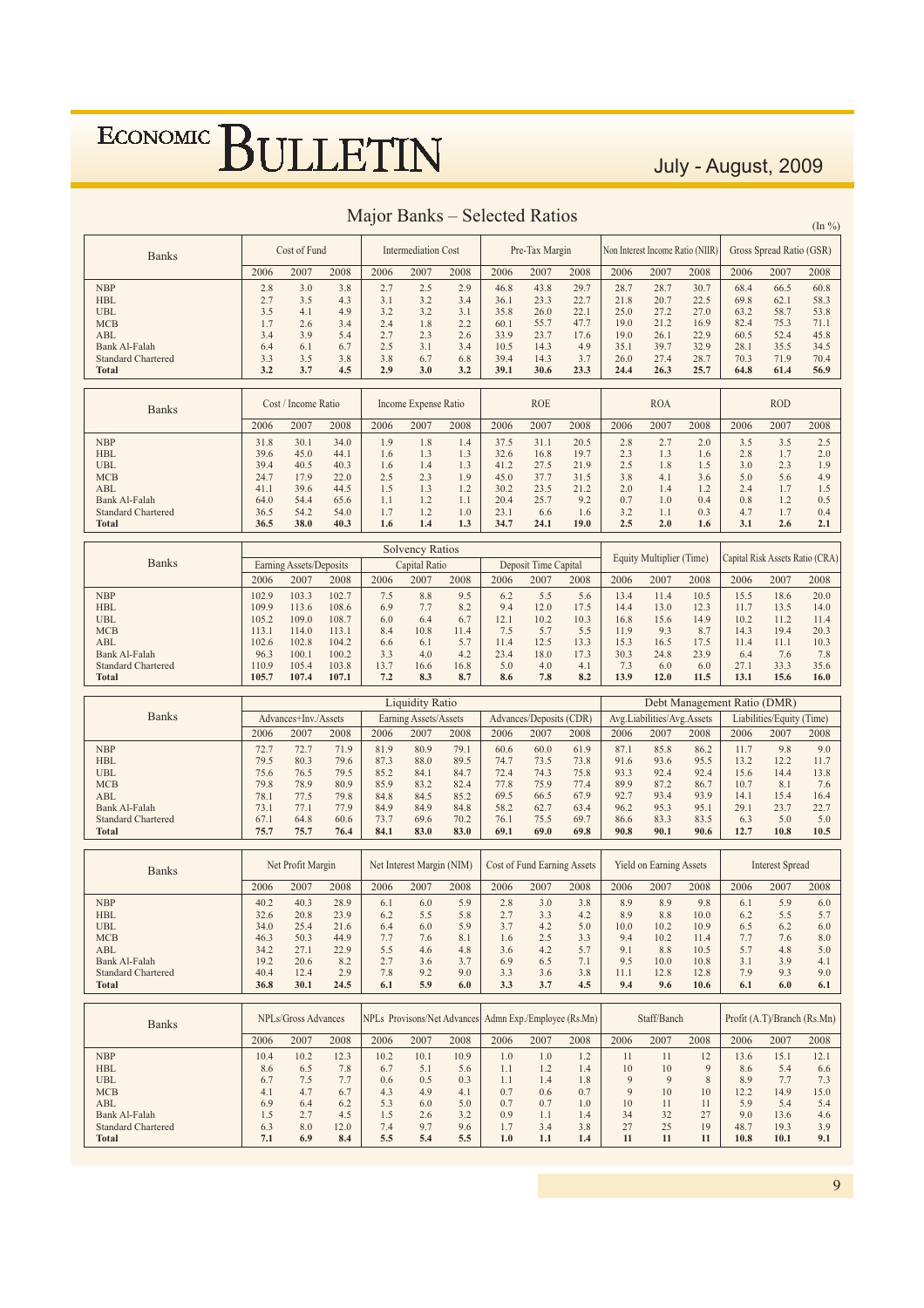July - August, 2009

 $(Rs Rn)$ 

| <b>Banks</b>                   |        | Assets |        |       | Equity |       |       | Deposits                 |                |       | Advances |        |       | Investments |       |
|--------------------------------|--------|--------|--------|-------|--------|-------|-------|--------------------------|----------------|-------|----------|--------|-------|-------------|-------|
|                                | 2006   | 2007   | 2008   | 2006  | 2007   | 2008  | 2006  | 2007                     | 2008           | 2006  | 2007     | 2008   | 2006  | 2007        | 2008  |
| Askari Commercial Bank         | 166.0  | 182.2  | 206.2  | 9.6   | 12.1   | 12.0  | 131.8 | 143.0                    | 167.7          | 99.2  | 100.8    | 128.8  | 28.6  | 39.4        | 35.7  |
| Soneri Bank                    | 70.7   | 76.9   | 81.0   | 5.2   | 6.2    | 7.0   | 53.0  | 60.1                     | 61.6           | 35.4  | 40.2     | 47.6   | 16.7  | 19.2        | 14.1  |
| Bank Al-Habib                  | 115.0  | 141.2  | 177.3  | 6.2   | 8.0    | 10.0  | 91.4  | 114.8                    | 144.4          | 71.0  | 79.2     | 100.2  | 21.0  | 35.3        | 48.2  |
| Bank of Khyber                 | 27.2   | 29.7   | 31.3   | 2.8   | 5.5    | 5.7   | 19.1  | 21.4                     | 24.7           | 9.2   | 10.1     | 12.6   | 8.6   | 8.9         | 9.0   |
| Bank of Punjab                 | 164.9  | 235.0  | 186.0  | 10.7  | 15.1   | 5.1   | 137.7 | 192.0                    | 164.1          | 101.3 | 133.9    | 131.7  | 28.2  | 73.5        | 22.7  |
| <b>KASB Bank</b>               | 26.5   | 40.9   | 51.8   | 2.2   | 4.2    | 8.8   | 21.3  | 33.1                     | 35.1           | 14.1  | 25.1     | 32.2   | 5.1   | 7.3         | 9.5   |
| Habib Metropolitan Bank Ltd    | 148.7  | 172.9  | 182.4  | 10.7  | 13.5   | 16.2  | 102.5 | 121.1                    | 128.4          | 83.3  | 89.8     | 108.3  | 39.6  | 61.7        | 53.6  |
| Faysal Bank                    | 115.5  | 141.3  | 138.2  | 9.1   | 10.3   | 10.1  | 74.4  | 102.1                    | 102.8          | 74.5  | 87.3     | 89.8   | 22.5  | 31.6        | 30.2  |
| mybank                         | 26.3   | 40.6   | 39.8   | 3.9   | 5.1    | 5.9   | 19.2  | 30.2                     | 28.0           | 13.5  | 20.8     | 20.9   | 2.7   | 11.6        | 10.3  |
| Prime Commercial Bank          | 52.3   |        |        | 3.8   |        | ۰     | 40.7  |                          | $\overline{a}$ | 32.1  |          |        | 11.6  |             |       |
| PICIC Commercial Bank          | 70.3   |        |        | 4.5   |        | ۰     | 59.5  | $\overline{\phantom{a}}$ | $\sim$         | 34.9  |          | $\sim$ | 15.7  | ۰           |       |
| Saudi Pak Commercial Bank      | 59.2   | 53.7   | 55.6   | 3.0   | 1.1    | 3.1   | 49.0  | 42.4                     | 41.1           | 29.0  | 25.9     | 31.1   | 15.8  | 17.9        | 12.0  |
| Meezan Bank                    | 46.4   | 67.2   | 85.3   | 4.8   | 5.7    | 6.3   | 34.4  | 54.6                     | 70.2           | 27.0  | 34.6     | 39.8   | 2.9   | 10.5        | 14.3  |
| <b>NIB</b>                     | 46.4   | 176.9  | 178.9  | 4.4   | 22.5   | 41.0  | 30.6  | 116.7                    | 104.6          | 31.1  | 81.9     | 80.3   | 6.6   | 40.4        | 35.2  |
| Atlas Bank                     | 17.0   | 23.0   | 29.0   | 3.1   | 5.3    | 4.2   | 8.8   | 15.3                     | 18.6           | 7.8   | 9.2      | 20.6   | 3.6   | 5.6         | 3.0   |
| Dubai Islamic Bank             | 8.4    | 21.3   | 32.0   | 3.5   | 4.3    | 5.1   | 4.3   | 16.1                     | 25.5           | 3.3   | 11.3     | 18.1   | 0.8   | 3.0         | 3.0   |
| Bank Islami Pakistan           | 4.0    | 14.4   | 19.1   | 2.0   | 3.2    | 5.2   | 1.8   | 9.9                      | 12.5           | 0.9   | 4.0      | 6.5    | 0.5   | 3.9         | 5.0   |
| Arif Habib Rupali Bank         | 5.7    | 18.1   | 24.8   | 3.1   | 6.3    | 6.1   | 2.5   | 9.5                      | 16.6           | 1.4   | 8.0      | 15.8   | 1.7   | 5.4         | 5.1   |
| JS Bank                        | 12.5   | 20.3   | 21.6   | 3.0   | 5.1    | 5.8   | 7.2   | 13.7                     | 15.3           | 1.7   | 6.5      | 9.7    | 2.6   | 6.3         | 5.1   |
| Emirates Global Islamic Bank   | 2.4    | 8.9    | 16.5   | 2.4   | 3.8    | 4.1   |       | 4.6                      | 10.9           | 0.03  | 2.6      | 10.0   |       | 2.3         | 2.8   |
| Dawood Islamic Bank Ltd        | $\sim$ | 6.8    | 9.6    |       | 3.7    | 4.1   |       | 2.9                      | 5.1            |       | 3.7      | 5.6    |       | 1.3         | 2.0   |
| Samba Bank Limited*            | 8.2    | 20.7   | 16.5   | 1.6   | 6.2    | 5.5   | 5.6   | 12.6                     | 9.9            | 2.4   | 4.7      | 6.2    | 2.2   | 3.9         | 3.8   |
| <b>FWB</b>                     | 9.0    | 9.0    | 7.3    | 0.9   | 1.0    | 1.1   | 7.0   | 7.6                      | 5.9            | 3.1   | 3.1      | 3.3    | 3.1   | 3.2         | 2.3   |
| <b>All Private/Prov. Banks</b> | 1202.6 | 1501.0 | 1590.2 | 100.5 | 148.2  | 172.4 | 901.8 | 1123.7                   | 1167.5         | 676.2 | 782.7    | 919.1  | 240.1 | 392.2       | 326.9 |

#### Private/Provincial/Government Banks

 $(Rs.Mn)$ Admn Expense Banks Admn Expense Operating Profit Provision/Other Expenses Profit/Loss (B.T.) Profit/Loss (A.T.) Askari Commercial Bank<br>Soneri Bank Bank Al-Habih Bank of Khyber Bank of Punjab  $KASR$  Rank Habib Metropolitan Bank Ltd Faysal Bank  $\frac{1}{2}$  my hank Prime Commercial Bank PICIC Commercial Bank<br>Saudi Pak Commercial Bank Meezan Bank NIIR<sup>.</sup> Atlas Bank Dubai Islamic Bank Bank Islami Pakistar Arif Habib Rupali Bank JS Bank Emirates Global Islamic Bank Dawood Islamic Bank Ltd Samba Bank Limited\* **FWB**  6 6 6 6 6 - - - > . - - . - - !3 Askari Commercial Bank Soneri Bank Bank Al-Habib Bank of Khyber Bank of Punjab KASB Bank Habib Metropolitan Bank Ltd **Faysal Bank** nybank Prime Commercial Bank PICIC Commercial Bank<br>Saudi Pak Commercial Bank Meezan Bank NIB<sub>11</sub> Atlas Bank Dubai Islamic Bank<br>Bank Islami Pakistan Arif Habib Rupali Bank JS Bank Emirates Global Islamic Bank Dawood Islamic Bank Ltd<br>Samba Bank Limited\* **FWB All Private/Prov. Banks**  6 6 6 6 6 1259 5536<br>7858 1924 11579 1790 7289 9728 1686 4536 5796 3712 2704 3473 893 156  $\frac{150}{100}$ 143  $\frac{2}{17}$  $\frac{1}{483}$  $721$ **82724** 15143 6272 9946 2380 17539 2917 11984 11611 2907 - $-4800$ 4574 7000 1338 1120 602 618 &&# 381  $250$ <sup>250</sup><br>1183 685 104380 18393 7823 14587 2959<br>17753 4861 15870 13404 3641 1  $-$ <br>4588 6803 15202 2976 2724  $\frac{27}{1469}$ 2472  $\frac{1}{975}$ 1060 855<br>1758 736 141909 6977 3768 4078 1305 7509 1429 4416 6089 866 2782 3530 3261 1464 2452 763 30<br>19  $23$  $\overline{2}$ - $552$ 238 **()(('** 8686 4334 5765 1845 13939 2285 8259 7459  $2208$ - $-4440$ 2452 4996<br>1294 469  $\frac{70}{304}$ 252  $864$ 125  $58$ 838 172 71044 10651 4878 8004 1898 16614 4448 10920 8455 2830 - $\frac{1}{4219}$ 3088 10800 2421  $137'$  $729$ 1586 1362 598  $403$  $\frac{10}{3}$  $213$ 96565 5620 1768<br>3779 619 4070 361 2873 3639  $820$ 1754 2266  $451$ 1240  $1021$ 130 & &  $119$  $0.5$  $17$  $-69$ 484 31170 6458 1937 4181 535<br>3600 632<br>3724 4151 699 - $\frac{1}{360}$ 2122 2004 44 650<br>298 365  $\frac{266}{266}$ 256 192  $\frac{1}{2}$  345 514 33333 7743<br>2945 6583 1061 1139 413 4950 4949  $811$ - $\frac{1}{369}$ 3715 4402<br>555 1346<br>739 886  $613$ 462  $452$  $687$ 523 **%('%** 2139 755 1363 307<br>2954 593 1729<br>2753 452 699 857  $\frac{65}{706}$ 691 494<br>97 34<br>44<br>21  $\overline{0.1}$ - $\frac{1}{84}$ 62.0 16834 4565 1068 2131 746<br>5423 821 3176 3441  $911$ 1  $\frac{777}{1348}$  $\frac{15}{599}$ 347 336  $\frac{330}{140}$ 346  $\frac{18}{418}$ 64  $\alpha$ & 82  **\$** 2707 1226 2454  $340$ 4183 661<br>4273 2311  $\frac{25}{943}$ - $\frac{1}{384}$ 708 2422 245 336  $\frac{550}{196}$ 167  $492$ 95  $\frac{46}{125}$ 90 **%%%** 7759<br>2523 5142 938<br>7024 954 4602 6392  $1272$ 2453 3123 1342 1931  $\frac{1551}{1523}$ 227 160  $\frac{100}{125}$ 140  $\frac{1}{17}$  $\frac{1}{15}$ 546 **% \*** 11023 3005 6312 1295<br>9023 1453 6900 7592 1610 - $\frac{1}{1137}$ 3470 2931 391 986 438<br>711 684<br>320 201  $\frac{201}{473}$ 596 **(()** 10450 4171 9036 <sup>1401</sup> 5322 2352  $9223$ 7260 1754 1  $\frac{1}{753}$ 4423  $6824$ 800 1682 935 1053 1105 557  $408$ 812 613 71024  $327'$  $\frac{52}{1029}$ 2432 372<br>1752  $854$  $1349$ 1867 587<br>1570 1351  $\frac{1331}{1262}$  $1023$  $\frac{1}{1}$  $\frac{122}{308}$ 67 &78  $90$  $\frac{1}{159}$  $\frac{1}{647}$ 284 4780  $\frac{770}{1279}$ 3166 523<br>2251 1154  $3251$ 2800  $726$ - $\frac{1}{1270}$ 1756 2141 665 1454  $507$ 383 736<br>395 166  $\frac{100}{892}$ 332 5004  $\frac{399}{1674}$ 4307 655<br>2800 1759  $\frac{1}{3087}$ 3258  $\frac{200}{923}$ 1  $\frac{1}{1936}$ 2627 6433<br>1865 1701  $\frac{1}{2}$ 775  $083$  $\frac{983}{950}$  $434$  $\frac{75}{146}$ 368  $4482$ 1494<br>2710 566<br>5272  $101$  $\frac{101}{3253}$  $4525$ 685<br>883 1773  $\begin{array}{c} 80 \\ 908 \end{array}$  $302$  $-81$  $-604$  $-20$ <br>50  $-0.4$ <br> $-142$  $-632$ 262  $6234$  $\frac{025}{1726}$ 3146 772<br>6772  $200$ 4646 4792 884 - $-133$ <br>1714 790<br>-274  $-468$  $-69$ 328 -52<br>-75  $35$  $-419$ 264 4546 2497 4729 746<br>2522 593  $6136$  $4002$  $831$ - $-1183$ 1796  $\frac{1}{2}$   $\frac{1}{2}$  $-1065$  $-109$  $-93$ 278 122<br>-393  $64$  $-649$ 245 1135 45<br>21 363<br>504 48  $110$ 655  $\frac{62}{356}$  $494$  $^{77}$  $128$ 272<br>59 29<br>14  $0<sub>2</sub>$  $\frac{1}{25}$  $\frac{1}{217}$ 3033 249<br>94  $680$  $^{080}_{1926}$  $234$  $443$  $2095$  $659$ - $\frac{1}{3186}$ 445 1500<br>275  $101$  $^{32}_{0.1}$  $\overline{10}$  $\frac{8}{2}$  $\frac{2}{954}$ 25 4084 1544<br>1151  $540$  $^{340}_{19355}$  $7447$  $\frac{2}{1397}$ 2206  $1592$ - $\frac{1}{1652}$ 804 11388<br>529 162  $\frac{102}{136}$ 625  $\frac{12}{-2}$  $\overline{A}$  $362$ 56 3347 <sub>3347</sub><br>1449 2689  $\frac{200}{203}$  $\frac{203}{4769}$  $53$  $3143$ 3870 623<br>527  $1270$  $^{127}_{-409}$  $\frac{780}{22}$  $\frac{22}{-141}$ -633<br>-34<br>50  $-0.4$ <br> $-167$  $-848$  $256$ 2300  $\frac{2300}{1477}$ 3052 77<br>4846 66 4204 2698  $\frac{1}{2}$ 1  $-3320$ 1269 -710<br>-550  $-568$  $-100$ 327  $-62$ <br> $-84$  $\frac{6}{3}$  $-1373$ 238 461 953<br>3578  $206$  $-16833$  $-1849$ 4740  $1796$  $-761$ - $-2834$  $922$  $-10998$ <br>1594 -272<br>-229<br>-347 111<br>-391  $50$  $-1011$ 190  $2250$  $\frac{225}{985}$ 1761  $\frac{1}{2}$  $\frac{203}{3804}$ 137 2096 2817 499<br>360  $060$  $-304$ 604 <sup>118</sup> %  $-411$  $-8$ <br>94  $-0.4$ <br> $-109$  $-588$ 166 2681  $\frac{2001}{1000}$ 2211  $\frac{2}{213}$  $4446$ &% 2797  $7277$  $\frac{22}{340}$ 1  $-3041$ 963 -490<br>-309  $-369$  $-37$ <br>230  $35 - 57$ <br>51  $-1323$ 158 386  $701$ 2425  $\frac{1}{1}$   $\frac{1}{2}$  $-10059$  $-973$  $3277$ 1115  $\frac{1115}{350}$ 1  $-2014$ 621  $-7475$  $-1011$  $-182$  $-53$ <br>191  $\frac{55}{-260}$  $\frac{1}{33}$  $-742$ 106

\* Formerly Crescent Commercial Bank Limited

 $\overline{\mathbf{22343}}$ 

29639

**%()** 

**(** 

**'\*)**

 $2600$ 

6  $5032$ 

**) ()**

50039

 $2082^{\circ}$ 

14044

 $\overline{.24032}$ 

All Private/Prov. Banks

Source: Annual Reports of the Banks

11969

**)(%(**

 $\frac{1000}{14072}$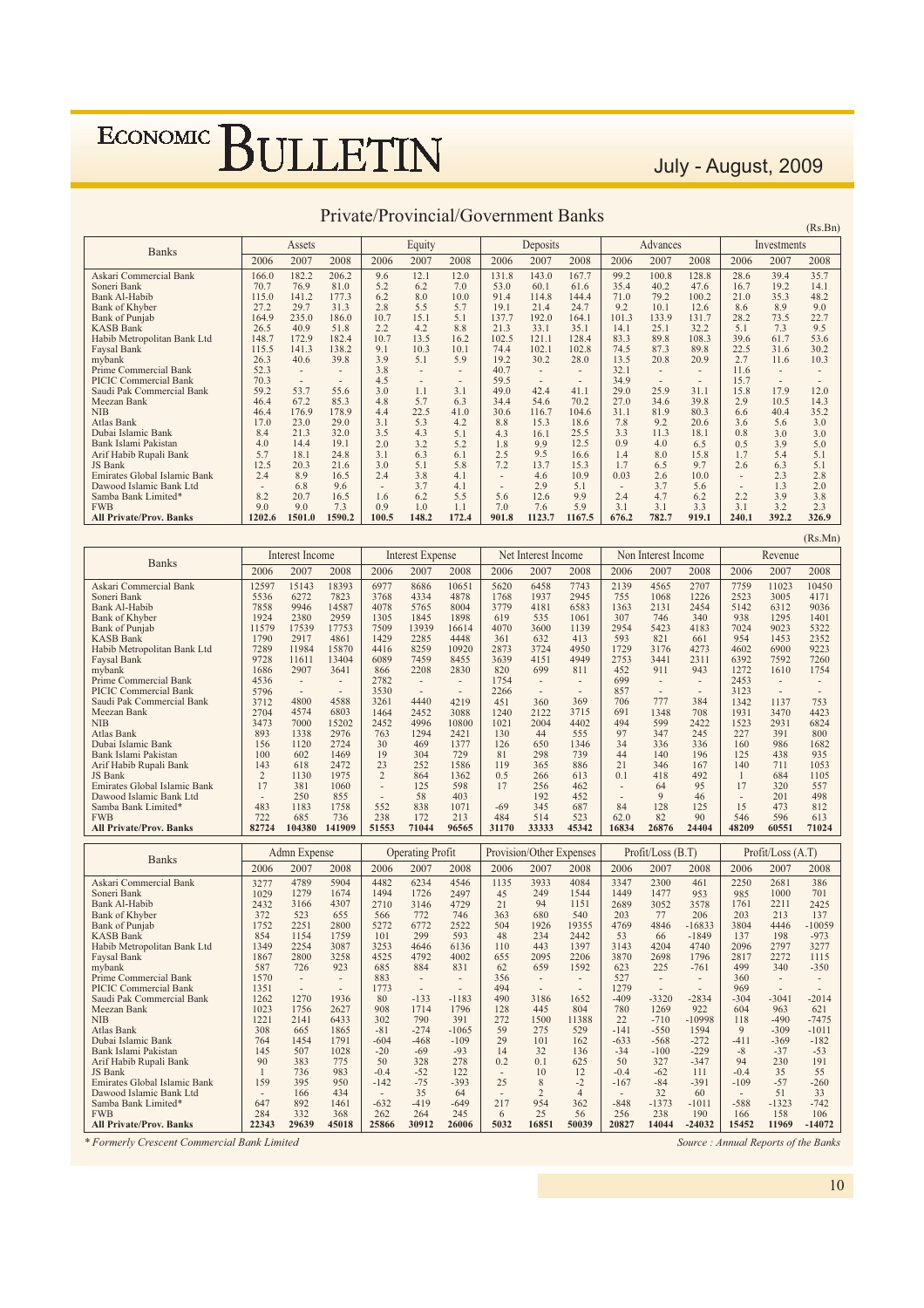#### Gross Spread Ratio(GSR) Cost of Fund Intermediation Cost Pre-Tax Margin Non Interest Income Ratio(NIR) **Banks** 2006 2007 2008 2006 2007 2008 2006 2007 2008 2006 2007 2008 2006 2007 2008 Askari Comm. Bank  $\overline{2.4}$  $\overline{22.7}$  $\overline{11}$  $\frac{1}{2.2}$  $\frac{27.6}{ }$  $41.4$  $\frac{25.9}{25.9}$  $44.6$  $42.6$  $42.1$  $5.1$  $5.7$  $6.2$  $3.1$  $3.4$ Soneri Bank  $64$ 6.8  $7.2$  $1<sub>7</sub>$  $20$  $25$  $230$  $201$  $10<sub>5</sub>$  $299$  $355$  $294$  $319$  $309$ 37.6  $2.8$ <br>2.3  $\frac{2.5}{3.1}$ <br>2.7  $^{23.0}_{29.2}$ <br>9.1  $25.3$ <br>25.3  $33.8$ <br> $58.2$  $42.0$ <br> $22.5$ Bank Al-Habib  $4.4$  $5.7$  $2.6$  $21.0$  $\frac{25.5}{26.5}$  $\frac{27.2}{27.2}$  $48.1$  $45.1$  $\frac{1.6}{1.5}$ <br> $\frac{4.2}{1.3}$  $5.8$  $7.8$  $32.7$  $32.2$ 35.9 Bank of Khyber 8.0 6.2  $24.3$  $7.9$ <br> $7.8$ <br> $5.8$  $32.8$ <br> $2.2$ <br> $34.9$  $-76.7$ <br> $-33.5$ <br> $23.5$  $20.5$ <br> $21.7$ <br> $31.1$  $6.3$ <br> $7.1$ <br> $4.3$  $\frac{8.6}{11.7}$  $78.6$ <br>28.1  $35.1$ <br> $20.2$ Bank of Punjab  $1<sup>2</sup>$  $1\overline{5}$  $211$  $42.1$  $60.1$ 6.4  $62.2$ <br> $37.6$ KASB Bank<br>KASB Bank<br>Habib Metropolitan Bank  $\frac{4.0}{1.6}$  $\frac{4.6}{2.0}$  $\frac{1.8}{27.7}$ 56.5  $8.5$ <br>31.2  $7<sub>0</sub>$  $460$  $463$ 394  $6.8$ <br> $4.9$ <br> $5.9$  $7.4$ <br>8.2  $2.1$ <br>3.4  $2.8$ <br>2.7  $43.1$ <br> $35.5$  $\frac{36.9}{22.3}$ Faysal Bank  $74$  $\frac{1}{2}$   $\frac{1}{2}$  $31.0$  $\frac{7}{17}$  0  $\frac{20}{11}$   $\frac{1}{4}$  $45.3$  $\frac{1010}{318}$  $374$  $\frac{3}{35}$  8  $2.8$  $^{21.0}_{29.1}$  $48.6$  $^{29.8}_{24.0}$  $8.6$  $5.9$  $56.6$ 53.8  $-16.6$ mybank  $3.3$ <br> $2.2$ <br> $2.6$ Prime Commercial Bank  $10<sup>1</sup>$  $285$  $387$ Prime Commercial Bank<br>Picic Commercial Bank<br>Saudi Pak Commercial Bank  $5.7$  $19.2$  $\frac{20.5}{27.4}$  $39.1$ 8.7  $2.5$  $3.9$ 68.3 6.8 8.5  $-13.7$  $-59.5$  $-57.0$ 51.0  $7.5$ 8.0 61.6  $12.1$ Meezan Bank<br>Samba Bank\*  $4.7$ <br>9.3  $3.2$ <br>9.8  $\frac{3.7}{3.7}$  $4.0$ <br>12.6  $13.2 - 53.7$ 38.8<br>27.1  $\frac{16.0}{15.4}$  $\frac{46.4}{29.2}$  $54.6$ <br>39.1  $4.5$  $5.1$  $230$  $21.4$  $358$  $45.9$  $8.9$  $-149.6$  $-104.7$ 556.3  $-14.3$ 8.3  $3.7$ <br> $3.2$ **NIB**  $7<sup>5</sup>$  $5.8$  $83$  $2.5$ 4.9  $0.1$  $-9.3$  $-62.4$  $31.3$  $20.4$  $355$ 29.4 28.6 29.0 Atlas Bank Limited  $8.0$  $8.8$  $11.9$  $4.5$  $9.2$  $-14.2$  $-32.6$  $-49.5$  $42.7$  $\frac{20}{88.7}$  $\frac{55}{30.6}$  $14.6$  $3.3$  $18.6$ Dubai Islamic Bank  $\frac{1.4}{2.1}$  $\frac{4.6}{5.1}$  $6.6$ <br> $6.4$  $35.3$ <br> $15.9$  $14.2$  $\frac{8.6}{9.0}$  $-333.2$ <br> $-23.5$  $-39.0$ <br> $-13.5$  $-8.9$ <br> $-13.8$  $\frac{21.3}{35.6}$  $34.1$ <br> $32.0$  $\frac{20.0}{21.0}$ 80.8 58.0 49.4 Bank Jelami  $86$  $810$  $405$  $503$ Arif Habib Rupali Bank<br>JS Bank  $\frac{2}{1.8}$  $\frac{3.1}{3.7}$  $10.7$  $7.1$ <br>0.03  $\frac{0.0}{5.6}$  $5.2$  $\frac{25.5}{30.5}$  $33.9$  $-13.8$  $14.9$  $48.7$  $\frac{21.0}{15.9}$  $83.7$ <br> $25.0$  $\frac{49.5}{59.1}$ <br>23.5  $\frac{30.5}{35.8}$  $0.04$ 78  $\frac{9.1}{7.4}$ 66 66  $-190$  $-40$  $45$  $167$ 61 1  $445$  $310$ Emirates Global  $67.2$ <br> $76.8$  $54$  $17.1$  $11.7$  $-18.7$  $-33.9$  $\frac{3}{20}$  $17.1$  $43.6$  $12.4$  $^{17.1}_{9.2}$  $52.9$ Dawood Islamic Bank  $4.0$  $10.1$  $11.5$  $10.8$ 6.7  $4.5$  $327$  $27$  $3<sup>2</sup>$  $23.0$ 67.1 **FWB**  $22$  $3<sub>1</sub>$  $43$  $40$  $310$  $113$  $13.8$  $147$  $750$  $711$ Total  $\overline{5.5}$  $\frac{1}{6.3}$  $7.4$  $2.3$  $2.5$  $\frac{1}{3.3}$  $20.9$  $10.7$  $-14.5$  $44.4$  $37.7$  $31.9$  $32.0$  $35.0$  $34.4$ Cost/Income Ratio Income/Expense Ratio **ROE ROA ROD Banks** 2007 2008 2007 2008 2007 2008 2007 2008 2006 2007 2008 2006 2006 2006 2006 Askari Comm. Bank  $42.2$ 43.4  $\frac{1}{56.5}$  $1.3$  $1.1$  $1.0$  $26.1$  $24.7$  $3.2$  $\overline{1.4}$  $\overline{1.5}$  $\overline{0.2}$  $\overline{1.8}$  $\overline{2.0}$  $\overline{0.2}$ Soneri Bank  $40s$  $426$  $401$  $1<sup>3</sup>$  $1<sup>2</sup>$  $11$  $219$  $175$  $10<sub>6</sub>$  $1\overline{5}$  $14$  $0.9$  $2.0$  $18$  $12$ Bank Al-Habib  $47.3$ <br> $39.7$  $\frac{50.2}{40.9}$  $\frac{47.7}{46.8}$  $\frac{1}{1.4}$  $\frac{1}{1.3}$  $\frac{1}{1.3}$  $\frac{21.5}{32.2}$  $\frac{1}{31.1}$  $27.0$  $\frac{1.7}{1.7}$  $\frac{0.5}{1.5}$  $\frac{2.0}{2.1}$  $2.1$ <br>-0.7  $\frac{1.2}{1.9}$  $1.0$  $1.2$  $0.8$  $0.2$  $1.1$  $0.3$ **Bank of Khyber**  $1.1$  $1.1$  $-3.2$ Bank of Punjab<br>KASB Bank  $249$  $249$  $526$  $1<sup>5</sup>$  $1<sup>2</sup>$  $0.6$  $43.6$ <br>7.0  $34.5$  $-99.8$  $28$  $2<sub>2</sub>$  $-4.8$ <br> $-2.1$  $34$  $2.7$ <br>0.7  $-5.7$ <br> $-2.9$  $\frac{21.7}{79.4}$  $74.8$  $\frac{1}{1.0}$  $\frac{2.8}{0.6}$  $0.6$  $0.8$  $89.4$  $1.0$  $0.6$  $6.3$ <br>23.2  $-15.0$ Habib Metropolitan Bank  $293$  $32'$  $335$  $1<sup>5</sup>$  $1\Delta$  $1<sup>2</sup>$ 26.6  $221$ 1.8  $17$  $18$  $26$  $25$  $26$  $\frac{20.0}{32.7}$ <br>15.5  $2.5$ <br>2.3  $1.1 - 1.2$ Faysal Bank  $29.2$  $rac{36.9}{36.9}$  $44.9$  $\frac{1}{1.4}$  $\frac{1}{1.2}$  $\frac{1}{1.1}$  $\frac{25.2}{23.3}$  $\frac{22.1}{10.9}$  $1.8$  $0.8$  $rac{2}{3.8}$  $\frac{2}{2.6}$  $45.1$ 52.6  $1.4$ 7.6 1.0  $-0.9$ mybank 46.1  $1.1$ 0.9  $-6.4$  $3.1$  $1.4$ Prime Commercial Bank  $64.0$  $1.1$  $\frac{10.0}{22.4}$  $0.7$  $0.9$ Picic Commercial Bank<br>Saudi Pak Commercial Bank  $43.3$ <br>110.0  $1.4 - 0.6$  $\frac{1.2}{0.9}$  $1.7 - 0.7$  $111.7$  $257.1$  $^{22.4}_{-9.8}$  $-148.8$  $-5.4$  $\frac{6.7}{2.2}$  $0.6$  $-96.1$  $-3.7$  $-4.8$  $0.6$  $\frac{0.8}{1.3}$ <br>0.5  $-0.0$ <br>1.6<br> $-6.6$  $1.7 - 9.2$ Meezan Bank  $530$  $506$  $50A$  $\frac{1}{3}$  $\overline{1}$  $156$  $184$  $103$  $0.8$  $21$  $\overline{10}$ Samba Bank\* 4284.8 188.6  $179.9$  $0.4$  $0.7$  $-36.7$  $-33.9$  $-12.7$  $-4.0$  $-10.2$  $-14.5$  $6.6$  $NIB$ 81.6 73.0 94.3  $1.0$ 0.9  $0.6$  $2.7$  $-3.7$  $-23.6$  $0.3$  $-0.4$  $-4.2$  $0.5$  $-0.7$  $-6.8$ Atlas Bank Limited 135.7<br>477.5  $\frac{170.1}{147.5}$  $0.7$ <br>0.9  $-7.4$ <br> $-9.4$  $-1.5$ <br> $-2.5$  $0.2$ <br>-19.0  $-2.6$ <br> $-3.6$ 233.1  $0.9$  $0.8$  $0.4$  $-21.3$  $0.1\,$  $-3.9$  $-6.0$ Dubai Islamic Bank  $0.2$  $-9.2$  $-0.7$  $-0.9$ 106.5  $0.7$  $-20.6$  $-3.9$  $0.8$ <br>1.4  $-0.4$ <br>1.9  $-0.9$ <br>7.4 Bank Islami  $116.0$  $115.8$  $109.9$  $0.9$  $0.9$  $-0.8$  $-1.4$  $-1.3$  $-0.4$  $-0.3$  $-0.6$  $-0.5$ Arif Habib Rupali Bank 53.9 73.6  $0.9$  $6.1$  $4.9$  $-3.1$  $3.3$  $-0.9$  $-1.5$ 64.1  $1.5$  $3.8$ JS Bank 166.7 107.6 89.0  $0.8$  $1.0$  $1.0$  $0.9$  $1.0$  $0.2$  $0.3$  $0.3$  $0.4$ Emirates Global  $123.4$ 170.6  $-1.8$  $-1.3$  $-2.0$  $-2.5$  $-3.4$  $0.8$  $0.7$  $-6.6$ Dawood Islamic Bank<br>FWB  $82.6$ <br>55.8  $87.1$ <br>43.7  $\frac{1.1}{1.5}$  $\frac{1.1}{1.5}$ 2.8  $\frac{0.9}{9.8}$  $\frac{1.5}{1.7}$  $0.4$ <br> $1.3$  $\frac{3.5}{2.2}$  $\frac{0.8}{1.6}$  $\overline{1.7}$  $\overline{2.1}$  $52.0$  $1.5$  $21.1$  $16.6$  $40.0$ Total  $46.7$  $63.2$  $\frac{1}{1}$  $\overline{1.1}$  $0.9$  $18.3$  $94$  $-9.1$  $0<sup>0</sup>$  $-0.9$  $\frac{1}{1}$  $11$  $-1.3$ Solvency Ratio Capital Risk Assets Ratio (CRA) **Equity Multiplier (Time)** Earning Assets/Deposits Capital Ratio Deposit Time Capital **Banks** 2006 2007 2008 2006 2007 2008 2006 2007 2008 2006 2007 2008 2006 2007 2008  $\frac{10.5}{ }$ Askari Comm Bank  $1081$  $109.8$  $1066$  $\frac{123}{3}$  $\overline{93}$  $109$  $55$ 6.2 62  $126$  $11.8$ 181  $160$  $161$ Soneri Bank<br>Bank Al-Habib  $6.7$ <br>5.3  $7.7$ <br> $5.5$  $1170$  $\frac{10}{2}$  $1120$  $\frac{87}{8}$  $102$  $rac{1}{9.3}$  $\frac{1}{8}$  0  $140$  $\frac{1000}{120}$  $12.0$  $13.3$  $15.1$  $150$  $\frac{11}{107.1}$  $13.9$  $\frac{0.9}{13.0}$  $\frac{12.9}{18.0}$  $\frac{12.0}{17.7}$  $^{13.1}_{9.5}$ 104.8  $5.6$  $14.2$ 18.9  $8.7$  $10.0$  $106.$  $9.3$  $6.6$ <br> $7.6$ <br> $9.3$  $6.8$ <br> $15.5$ <br> $10.6$  $24.5$ Bank of Khyber  $126.9$  $122.4$ 114.5  $14.7$ 18.4  $4.6$  $4.4$  $10.8$  $5.4$  $43.2$  $49.4$  $\frac{10.6}{15.8}$ Bank of Punjab  $\frac{107.8}{107.4}$  $\frac{1}{2}$  108.2  $103.6$  $6.3$  $6.4$ <br>9.4  $9.4$  $15.7$  $20.9$  $\frac{1}{10.6}$  $11.0$  $7.6$ <br>22.6  $4.8$ KASB Bank 105.3 113.3 8.6  $14.0$ 8.5  $5.1$  $11.7$  $7.1$ 15.7 16.1  $\begin{array}{c} 10.0 \\ 13.3 \\ 13.2 \\ 7.4 \end{array}$  $6.9$ <br>7.6  $7.5$ <br> $7.6$  $8.4$ <br>7.3  $9.7$ <br>5.3  $9.2$ <br>5.9 Habib Metropolitan Bank  $1304$  $1314$  $130.0$  $8.7$  $14.5$  $120$  $124$ 13.9  $150$ 123.7  $13.1$  $12.6$  $12.0$ Faysal Bank 132.7  $7.6$  $13.6$  $11.6$ 136.8  $14.8$  $13.4$  $m\nu$ hank  $113.0$  $113.4$  $1165$  $136$  $43$  $46$  $\overline{48}$ 6.8  $74$  $282$  $262$  $262$ Prime Commercial Bank  $117.5$  $11.1$  $11.0$  $14.7$  $\frac{20.2}{12.6}$  $11.8$ 6.8 Picic Commercial Bank<br>Saudi Pak Commercial Bank 105.4  $6.4$ <br>5.8  $\frac{13.9}{11.0}$  $\frac{14.7}{14.8}$  $\frac{15.6}{17.3}$  $\frac{12.7}{12.8}$  $1039$  $1071$  $\overline{36}$  $12.7$  $27.6$  $\overline{7.4}$  $38$  $261$  $74$  $106.7$ Meezan Bank  $108.3$  $\frac{107.2}{123.6}$  $\frac{105.1}{132.9}$  $10.0$  $\frac{9.2}{27.1}$  $\frac{7.9}{31.5}$  $7.3$ <br>3.6  $\frac{8.5}{2.3}$  $10.7$  $10.0$  $10.8$  $\frac{201}{12.6}$  $\frac{12.8}{16.5}$ <br>52.3  $\frac{17.0}{110.2}$  $\frac{16.2}{107.7}$ Samba Bank  $1046$  $32$  $180$  $19$ 5.6  $37$  $6.1$ <br>2.4  $\frac{5.2}{5.6}$  $NIR$  $136<sup>4</sup>$  $\frac{1}{115}$  5  $116.3$  $11.0$  $\frac{7}{12}$  0  $17.8$  $\frac{2}{3.6}$  $\frac{1}{2}$   $\frac{1}{9}$  $9.1$  $8.3$  $17.0$  $\frac{110}{23}$  $\frac{20}{30}$  1 Atlas Bank Limited<br>Dubai Islamic Bank  $5.4$ <br>2.2  $204.8$  $\frac{115.5}{143.3}$  $\frac{12.0}{20.9}$  $\frac{17.8}{18.3}$  $\frac{3.0}{3.0}$  $4.8$  $49.1$  $31.9$ 18.6  $3.8$  $53.7$ 64.2  $121.9$ 98.9 97.9 99.7 44.7  $26.4$ 17.6  $1.1$  $2.6$  $4.4$  $3.8$  $5.7$ 53.7 31.9 Buoar Islami<br>Bank Islami<br>Arif Habib Rupali Bank  $149.3$  $116.8$  $110.8$  $49.5$  $27.9$ <br>39.6  $24.9$ <br>29.0  $0.9$  $\frac{2.0}{2.0}$  $2.5$ <br> $2.2$  $\frac{2.5}{2.0}$  $3.6$ <br>2.5  $4.0$  $\frac{207.7}{217.6}$  $104.6$  $79.5$ <br> $52.4$ 193.2 177.0  $1.3$ 99.7 143.6 54.4  $0.8$ 1.8  $3.4$  $67.5$ <br>139.7 IS Bank  $119.0$  $119.8$  $115.1$  $23.9$  $24.8$  $26.0$  $24$  $25$  $\frac{1}{2}$  $4.2$  $4.0$  $3.8$ 177.4  $99.7$ Emirates Global  $\frac{11}{2}$  $69.3$  $\frac{20.0}{30.8}$  $\frac{1}{1.2}$ 128.9  $2.0$ 98.1  $1.4$  $1.7$ Dawood Islamic Bank 206.1 177.9  $533$  $\frac{47.1}{13.3}$  $0.8$  $\frac{1.0}{6.2}$  $\frac{1.9}{9.5}$  $\frac{2.1}{7.5}$  $\frac{85.5}{30.9}$ 92.7  $EWR$  $\overline{8}$  1  $\overline{12}$   $\overline{4}$  $284$  $\frac{22.7}{34.0}$  $110.9$  $\frac{200}{108}$  6  $104.9$  $10.6$  $Q \triangleq A$  $\frac{100.0}{115.1}$  $\overline{11.0}$  $\frac{0.2}{8.1}$  $T<sub>ot</sub>$  $115.8$  $112.2$  $\frac{10}{9.2}$  $\frac{10.3}{10.4}$  $10.8$  $13.4$  $10.9$  $0.6$  $\frac{100}{13.7}$  $17.0$  $18.8$

#### Private & Provincial Banks – Selected Ratios

 $(\text{In } \% )$ 

July - August, 2009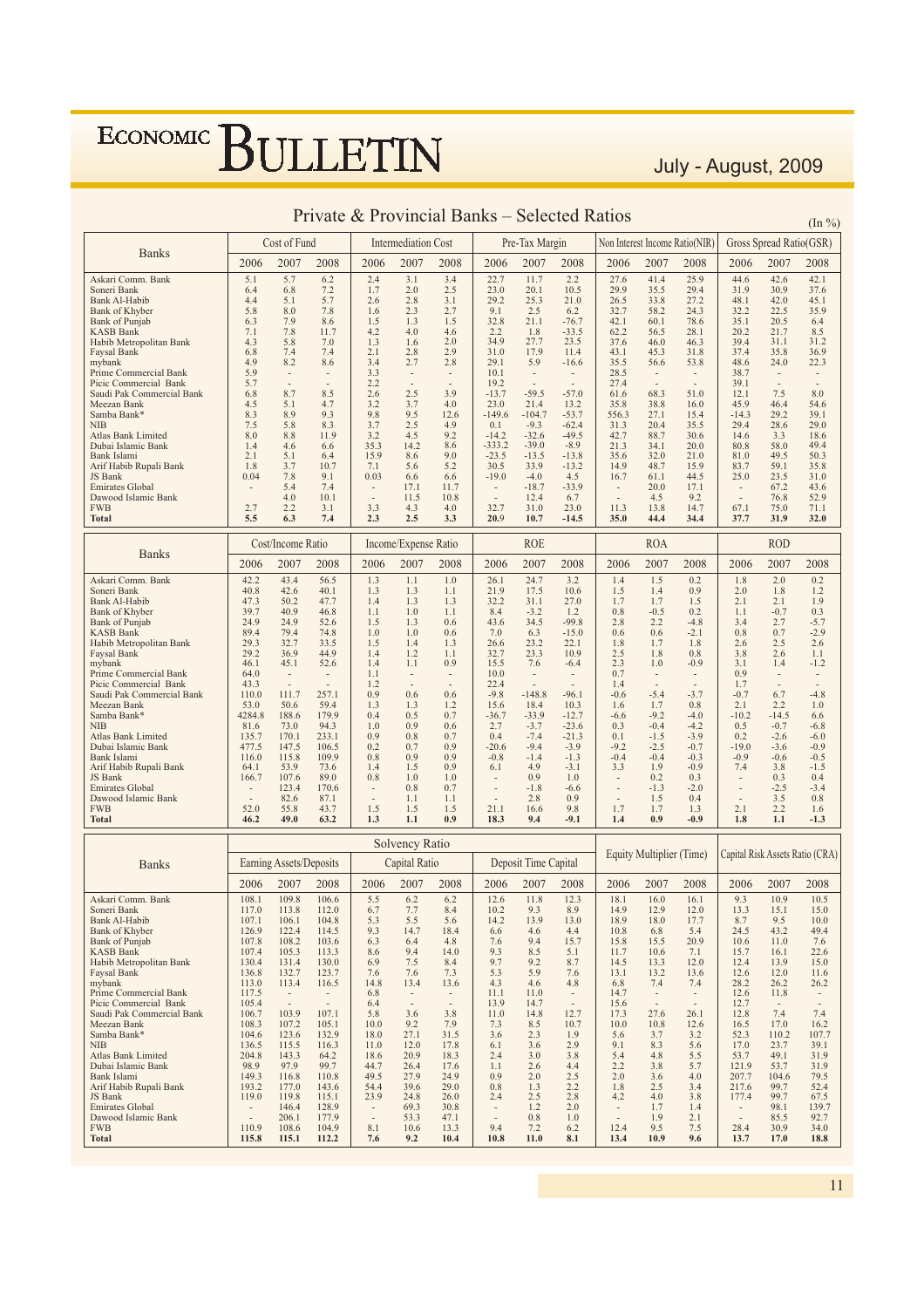July - August, 2009

|                                                    |                                                      |                                                      |                            |                                                      |                                    |                                  |                                                      |                                    | Private & Provincial Banks - Selected Ratios |                                                      |                                |                                |                                                      |                           | $(\ln \frac{9}{6})$                 |
|----------------------------------------------------|------------------------------------------------------|------------------------------------------------------|----------------------------|------------------------------------------------------|------------------------------------|----------------------------------|------------------------------------------------------|------------------------------------|----------------------------------------------|------------------------------------------------------|--------------------------------|--------------------------------|------------------------------------------------------|---------------------------|-------------------------------------|
|                                                    |                                                      |                                                      |                            |                                                      | <b>Liquidity Ratio</b>             |                                  |                                                      |                                    |                                              |                                                      |                                | Debt Management Ratio          |                                                      |                           |                                     |
| <b>Banks</b>                                       |                                                      |                                                      | Advances+Investment/Assets |                                                      | Earning Assets/Assets              |                                  |                                                      | Advances/Deposits (CDR)            |                                              |                                                      | Liabilities/Assets             |                                |                                                      | Liabilities/Equity (Time) |                                     |
|                                                    | 2006                                                 | 2007                                                 | 2008                       | 2006                                                 | 2007                               | 2008                             | 2006                                                 | 2007                               | 2008                                         | 2006                                                 | 2007                           | 2008                           | 2006                                                 | 2007                      | 2008                                |
| Askari Comm. Bank                                  | 77.0                                                 | 77.0                                                 | 78.5                       | 87.1                                                 | 86.6                               | 85.3                             | 73.9                                                 | 72.7                               | 73.9                                         | 93.6                                                 | 93.3                           | 93.5                           | 16.9                                                 | 15.0                      | 15.0                                |
| Soneri Bank<br>Bank Al-Habib                       | 75.0<br>80.8                                         | 75.5<br>80.5                                         | 76.6<br>82.5               | 87.8<br>86.7                                         | 87.3<br>85.4                       | 86.4<br>85.3                     | 67.1<br>75.4                                         | 66.8<br>72.7                       | 72.0<br>69.2                                 | 92.7<br>94.3                                         | 91.7<br>94.2                   | 91.3<br>93.7                   | 13.8<br>17.8                                         | 11.8<br>17.0              | 10.9<br>16.6                        |
| Bank of Khyber                                     | 69.0                                                 | 64.6                                                 | 66.5                       | 88.7                                                 | 87.1                               | 86.6                             | 54.1                                                 | 47.6                               | 49.3                                         | 89.5                                                 | 84.4                           | 82.8                           | 9.7                                                  | 5.8                       | 4.5                                 |
| Bank of Punjab<br>KASB Bank                        | 76.5<br>74.0                                         | 84.3<br>76.6                                         | 86.0<br>80.0               | 88.3<br>84.9                                         | 89.2<br>85.0                       | 87.7<br>83.4                     | 72.9<br>68.8                                         | 71.3<br>72.2                       | 74.6<br>84.1                                 | 89.2<br>91.5                                         | 91.2<br>90.5                   | 94.6<br>85.5                   | 14.1<br>10.7                                         | 14.2<br>9.6               | 19.7<br>6.1                         |
| Habib Metropolitan Bank                            | 82.9                                                 | 85.4                                                 | 88.2                       | 90.9                                                 | 91.4                               | 91.3                             | 79.7                                                 | 77.5                               | 79.4                                         | 92.8                                                 | 92.4                           | 91.9                           | 13.4                                                 | 12.3                      | 11.0                                |
| Faysal Bank<br>mybank                              | 81.4<br>66.1                                         | 84.1<br>72.6                                         | 85.4<br>79.1               | 90.4<br>83.2                                         | 91.2<br>83.6                       | 90.6<br>84.3                     | 91.7<br>71.1                                         | 91.7<br>69.5                       | 86.5<br>71.7                                 | 87.6<br>83.1                                         | 88.3<br>83.9                   | 90.4<br>85.0                   | 11.5<br>5.6                                          | 11.6<br>6.2               | 12.3<br>6.3                         |
| Prime Commercial Bank                              | 77.9                                                 | $\overline{\phantom{a}}$                             | $\overline{\phantom{a}}$   | 88.1                                                 | $\overline{\phantom{a}}$           | $\overline{\phantom{a}}$         | 72.5                                                 | 78.9                               | $\overline{\phantom{a}}$                     | 93.3                                                 | $\overline{\phantom{a}}$       | $\overline{\phantom{a}}$       | 13.7                                                 | $\overline{\phantom{a}}$  | $\overline{\phantom{a}}$            |
| Picic Commercial Bank                              | 71.9                                                 |                                                      |                            | 88.0                                                 |                                    |                                  | 60.3                                                 | 58.7                               |                                              | 94.0                                                 |                                |                                | 14.7                                                 |                           |                                     |
| Saudi Pak Commercial Bank<br>Meezan Bank           | 71.8<br>66.5                                         | 78.5<br>66.0                                         | 79.4<br>65.0               | 86.0<br>80.3                                         | 84.1<br>84.0                       | 81.8<br>86.1                     | 56.3<br>81.7                                         | 60.1<br>69.2                       | 68.3<br>59.6                                 | 92.7<br>89.9                                         | 94.5<br>90.8                   | 94.0<br>92.3                   | 16.0<br>9.0                                          | 26.1<br>9.8               | 24.5<br>11.7                        |
| Samba Bank*                                        | 59.0                                                 | 46.0                                                 | 50.2                       | 67.9                                                 | 78.1                               | 80.5                             | 52.9                                                 | 38.9                               | 48.2                                         | 82.0                                                 | 73.0                           | 68.6                           | 4.6                                                  | 2.7                       | 2.2                                 |
| <b>NIB</b><br>Atlas Bank Limited                   | 79.5<br>56.1                                         | 71.6<br>65.7                                         | 66.9<br>73.8               | 90.0<br>90.4                                         | 76.2<br>86.5                       | 72.3<br>42.0                     | 98.0<br>78.3                                         | 76.7<br>70.7                       | 73.3<br>87.7                                 | 89.1<br>81.9                                         | 81.7<br>79.5                   | 78.6<br>83.0                   | 8.1<br>4.4                                           | 6.8<br>3.8                | 4.4<br>4.5                          |
| Dubai Islamic Bank                                 | 46.0                                                 | 62.0                                                 | 66.4                       | 47.9                                                 | 67.3                               | 77.6                             | 75.7                                                 | 71.5                               | 70.8                                         | 54.9                                                 | 73.5                           | 82.3                           | 1.2                                                  | 2.8                       | 4.7                                 |
| Bank Islami                                        | 36.1                                                 | 50.2                                                 | 57.8                       | 66.0                                                 | 74.1                               | 74.0                             | 53.9                                                 | 42.0                               | 46.8                                         | 50.2                                                 | 68.3                           | 73.1                           | 1.0                                                  | 2.5                       | 2.9                                 |
| Arif Habib Rupali Bank<br>JS Bank                  | 55.4<br>34.1                                         | 69.7<br>51.9                                         | 79.9<br>65.8               | 85.7<br>68.3                                         | 89.1<br>76.1                       | 87.3<br>79.5                     | 56.4<br>23.5                                         | 78.8<br>39.1                       | 91.2<br>55.8                                 | 46.1<br>76.1                                         | 60.6<br>75.1                   | 71.8<br>75.0                   | 0.8<br>3.2                                           | 1.5<br>3.0                | 2.5<br>2.9                          |
| <b>Emirates Global</b>                             | $\overline{\phantom{a}}$                             | 54.8                                                 | 69.2                       | $\overline{\phantom{a}}$                             | 74.6                               | 78.1                             | $\overline{\phantom{a}}$                             | 57.6                               | 81.5                                         | $\overline{\phantom{a}}$                             | 57.3                           | 69.0                           | $\overline{\phantom{a}}$                             | 0.8                       | 2.2                                 |
| Dawood Islamic Bank<br><b>FWB</b>                  | 71.9                                                 | 73.6<br>69.1                                         | 77.5<br>72.4               | 89.2                                                 | 86.9<br>87.8                       | 86.2<br>87.0                     | $\overline{a}$<br>35.3                               | 128.9<br>42.2                      | 117.8<br>47.1                                | 91.5                                                 | 46.5<br>88.7                   | 52.9<br>86.5                   | 11.4                                                 | 0.9<br>8.4                | 1.1<br>6.5                          |
| <b>Total</b>                                       | 76.0                                                 | 77.4                                                 | 78.3                       | 87.5                                                 | 86.3                               | 84.1                             | 73.5                                                 | 72.0                               | 73.5                                         | 93.0                                                 | 93.2                           | 90.8                           | 12.2                                                 | 10.1                      | 8.8                                 |
|                                                    |                                                      | Net Profit Margin                                    |                            |                                                      | Net Interest Margin (NIM)          |                                  |                                                      | <b>Cost of Fund Earning Assets</b> |                                              |                                                      | Yield on Earning Assets        |                                |                                                      | <b>Interest Spread</b>    |                                     |
| <b>Banks</b>                                       | 2006                                                 | 2007                                                 | 2008                       | 2006                                                 | 2007                               | 2008                             | 2006                                                 | 2007                               | 2008                                         | 2006                                                 | 2007                           | 2008                           | 2006                                                 | 2007                      | 2008                                |
| Askari Comm. Bank                                  | 29.0                                                 | 24.3                                                 | 3.7                        | 4.1                                                  | 4.3                                | 4.7                              | 5.2                                                  | 5.8                                | 6.4                                          | 9.3                                                  | 10.0                           | 11.1                           | 4.2                                                  | 4.4                       | 4.9                                 |
| Soneri Bank<br>Bank Al-Habib                       | 39.0<br>34.2                                         | 33.3<br>35.0                                         | 16.8<br>26.8               | 3.0<br>4.2                                           | 3.0<br>3.8                         | 4.3<br>4.8                       | 6.4<br>4.6                                           | 6.7<br>5.3                         | 7.2<br>5.9                                   | 9.4<br>8.8                                           | 9.7<br>9.1                     | 11.5<br>10.7                   | 3.0<br>4.3                                           | 3.0<br>4.0                | 4.3<br>5.1                          |
| Bank of Khyber                                     | 21.6                                                 | $-10.5$                                              | 4.9                        | 2.7                                                  | 2.2                                | 4.0                              | 5.6                                                  | 7.4                                | 7.2                                          | 8.3                                                  | 9.6                            | 11.2                           | 2.5                                                  | 1.6                       | 3.4                                 |
| Bank of Punjab<br>KASB Bank                        | 54.2<br>14.4                                         | 49.3<br>13.6                                         | $-189.0$<br>$-41.4$        | 3.3<br>1.9                                           | 2.0<br>2.2                         | 0.6<br>1.1                       | 6.2<br>7.4                                           | 7.8<br>8.0                         | 9.0<br>11.5                                  | 9.5<br>9.2                                           | 9.8<br>10.2                    | 9.6<br>12.6                    | 3.2<br>2.1                                           | 2.0<br>2.3                | 1.0<br>0.9                          |
| Habib Metropolitan Bank                            | 45.5                                                 | 40.5                                                 | 35.5                       | 2.8                                                  | 2.5                                | 3.1                              | 4.3                                                  | 5.6                                | 6.7                                          | 7.0                                                  | 8.2                            | 9.8                            | 2.7                                                  | 2.3                       | 2.7                                 |
| Faysal Bank<br>mybank                              | 44.1<br>39.2                                         | 29.9<br>21.1                                         | 15.4<br>$-20.0$            | 3.6<br>4.5                                           | 3.5<br>2.5                         | 3.9<br>2.4                       | 6.0<br>4.8                                           | 6.4<br>7.9                         | 6.7<br>8.3                                   | 9.5<br>9.3                                           | 9.9<br>10.4                    | 10.6<br>10.7                   | 2.7<br>4.4                                           | 2.5<br>2.2                | 3.2<br>2.1                          |
| Prime Commercial Bank                              | 14.7                                                 | $\overline{\phantom{a}}$                             | $\overline{\phantom{a}}$   | 3.8                                                  | $\overline{\phantom{a}}$           | $\overline{a}$                   | 6.0                                                  | $\overline{\phantom{a}}$           | $\overline{\phantom{a}}$                     | 9.7                                                  | $\overline{\phantom{a}}$       | $\overline{\phantom{a}}$       | 3.8                                                  | $\overline{\phantom{a}}$  | $\overline{\phantom{a}}$            |
| Picic Commercial Bank                              | 31.0<br>$-26.5$                                      | $-267.5$                                             | $-267.5$                   | 3.8<br>1.0                                           | 0.8                                | 0.8                              | 5.9<br>7.1                                           | 9.4                                | 9.4                                          | 9.7<br>8.1                                           | 10.1                           | 10.3                           | 4.0<br>1.3                                           | ÷,<br>1.5                 | 1.7                                 |
| Saudi Pak Commercial Bank<br>Meezan Bank           | 31.3                                                 | 27.8                                                 | 14.0                       | 4.0                                                  | 4.4                                | 5.7                              | 4.7                                                  | 5.1                                | 4.7                                          | 8.7                                                  | 9.6                            | 10.4                           | 4.2                                                  | 4.5                       | 5.7                                 |
| Samba Bank*                                        | $-3894.0$                                            | $-279.7$                                             | $-91.4$                    | $-1.1$                                               | 3.1                                | 4.6                              | 9.1                                                  | 7.4                                | 7.2                                          | 8.0                                                  | 10.5                           | 11.8                           | $-0.3$                                               | 1.6                       | 2.5                                 |
| <b>NIB</b><br>Atlas Bank Limited                   | 7.9<br>4.0                                           | $-16.7$<br>$-79.0$                                   | $-109.5$<br>$-126.4$       | 2.9<br>1.2                                           | 2.4<br>0.3                         | 3.4<br>5.1                       | 7.0<br>6.8                                           | 5.9<br>7.5                         | 8.4<br>22.2                                  | 9.8<br>7.9                                           | 8.2<br>7.7                     | 11.8<br>27.3                   | 2.3<br>$-0.1$                                        | 2.5<br>$-1.0$             | 3.6<br>1.9                          |
| Dubai Islamic Bank                                 | $-256.9$                                             | $-37.4$                                              | $-10.8$                    | 5.9                                                  | 6.5                                | 6.5                              | 1.4                                                  | 4.7                                | 6.6                                          | 7.3                                                  | 11.2                           | 13.2                           | 5.9                                                  | 6.6                       | 6.5                                 |
| Bank Islami<br>Arif Habib Rupali Bank              | $-6.4$<br>66.9                                       | $-8.4$<br>32.3                                       | $-5.7$<br>$-18.1$          | 6.1<br>4.9                                           | 4.4<br>3.4                         | 6.0<br>4.7                       | 1.4<br>1.0                                           | 4.4<br>2.4                         | 5.9<br>8.5                                   | 7.5<br>5.9                                           | 8.8<br>5.8                     | 11.8<br>13.2                   | 5.5<br>4.0                                           | 3.7<br>2.2                | 5.4<br>2.5                          |
| JS Bank                                            | $-66.7$                                              | 5.1                                                  | 5.0                        | $\overline{\phantom{a}}$                             | 2.1                                | 3.7                              | $\overline{\phantom{m}}$                             | 6.9                                | 8.2                                          | $\overline{\phantom{a}}$                             | 9.0                            | 11.8                           | $\overline{\phantom{a}}$                             | 1.2                       | 2.8                                 |
| <b>Emirates Global</b><br>Dawood Islamic Bank      |                                                      | $-17.8$<br>25.4                                      | $-46.7$<br>6.6             | $\overline{\phantom{a}}$<br>$\overline{\phantom{a}}$ | 7.7<br>6.4                         | 4.6<br>6.4                       | $\overline{\phantom{m}}$<br>$\overline{\phantom{a}}$ | 3.8<br>1.9                         | 6.0<br>5.7                                   | $\overline{\phantom{a}}$<br>$\overline{\phantom{a}}$ | 11.4<br>8.4                    | 10.7<br>12.1                   | $\centerdot$<br>$\sim$                               | 6.0<br>4.4                | 3.3<br>2.0                          |
| <b>FWB</b>                                         | 30.4                                                 | 26.3                                                 | 17.3                       | 5.6                                                  | 6.5                                | 7.4                              | 2.7                                                  | 2.2                                | 3.0                                          | 8.3                                                  | 8.7                            | 10.4                           | 5.6                                                  | 6.5                       | 7.2                                 |
| <b>Total</b>                                       | 32.4                                                 | 19.2                                                 | $-20.4$                    | 3.2                                                  | 2.9                                | 3.5                              | 5.3                                                  | 6.1                                | 7.4                                          | 8.4                                                  | 9.0                            | 10.9                           | 3.1                                                  | 2.7                       | 3.4                                 |
| <b>Banks</b>                                       |                                                      | <b>NPLs/Gross Advances</b>                           |                            |                                                      | <b>NPLs Provision/Net Advances</b> |                                  |                                                      |                                    | Admn Expenses/Employee(Rs.Mn)                |                                                      | Staff/Branch (Nos)             |                                |                                                      | Profit(A.T)/Branch(Rs.Mn) |                                     |
|                                                    | 2006                                                 | 2007                                                 | 2008                       | 2006                                                 | 2007                               | 2008                             | 2006                                                 | 2007                               | 2008                                         | 2006                                                 | 2007                           | 2008                           | 2006                                                 | 2007                      | 2008                                |
| Askari Comm. Bank<br>Soneri Bank                   | 3.6<br>1.0                                           | 6.4<br>3.1                                           | 1.2<br>6.4                 | 3.6<br>1.2                                           | 7.4<br>1.6                         | 8.5<br>4.0                       | 1.0<br>0.8                                           | 0.8<br>0.9                         | 0.9<br>1.0                                   | 27<br>19                                             | 39<br>17                       | 32<br>15                       | 18.4<br>13.7                                         | 17.9<br>11.2              | 1.9<br>6.0                          |
| Bank Al-Habib                                      | 0.5                                                  | 0.3                                                  | 0.9                        | 0.3                                                  | 0.3                                | 1.2                              | 1.0                                                  | 1.2                                | 1.3                                          | 16                                                   | 15                             | 15                             | 11.6                                                 | 12.6                      | 10.8                                |
| Bank of Khyber<br><b>Bank</b> of Punjab            | 28.7<br>2.3                                          | 18.9<br>2.5                                          | 22.3<br>27.9               | 20.9<br>1.0                                          | 20.7<br>2.0                        | 18.0<br>16.3                     | 0.6<br>0.5                                           | 0.8<br>0.6                         | 1.0<br>0.7                                   | 21<br>14                                             | 19<br>14                       | 20<br>15                       | 7.0<br>14.3                                          | $-4.0$<br>16.3            | 2.0<br>$-37.0$                      |
| <b>KASB Bank</b>                                   | 6.9                                                  | 4.1                                                  | 17.8                       | 4.9                                                  | 3.6                                | 9.1                              | 1.2                                                  | 1.3                                | 1.6                                          | 20                                                   | 25                             | 16                             | 3.9                                                  | 5.7                       | $-13.3$                             |
| Habib Metropolitan Bank                            | 0.5                                                  | 0.9                                                  | 1.6                        | 1.0                                                  | 1.4                                | 2.0                              | 0.9                                                  | 1.3                                | 1.6                                          | 19                                                   | 18                             | 18                             | 25.6                                                 | 28.0                      | 29.8                                |
| Faysal Bank<br>mybank                              | 4.7<br>7.3                                           | 5.4<br>5.4                                           | 8.3<br>30.8                | 2.2<br>3.0                                           | 4.0<br>4.7                         | 5.8<br>10.0                      | 1.3<br>0.6                                           | 1.6<br>0.9                         | 1.7<br>1.0                                   | 20<br>19                                             | 17<br>14                       | 15<br>12                       | 37.6<br>10.0                                         | 21.6<br>5.7               | 8.6<br>$-4.4$                       |
| Prime Commercial Bank                              | 5.1                                                  | $\overline{\phantom{a}}$                             | $\overline{\phantom{a}}$   | 1.8                                                  | $\sim$                             | $\overline{\phantom{a}}$         | 0.9                                                  | $\overline{\phantom{a}}$           | $\overline{\phantom{a}}$                     | 25                                                   | $\overline{\phantom{a}}$       | $\overline{\phantom{a}}$       | 5.2                                                  | $\overline{\phantom{a}}$  |                                     |
| Picic Commercial Bank<br>Saudi Pak Commercial Bank | 4.9<br>14.9                                          | $\overline{\phantom{a}}$<br>19.5                     | $\sim$<br>33.6             | 2.0<br>8.5                                           | $\sim$<br>21.4                     | $\overline{\phantom{a}}$<br>22.8 | 1.1<br>1.2                                           | $\overline{\phantom{a}}$<br>1.4    | $\sim$<br>1.6                                | 10<br>20                                             | $\overline{\phantom{a}}$<br>16 | $\overline{\phantom{a}}$<br>18 | 7.5<br>$-6.1$                                        | $\sim$<br>$-55.3$         | $\overline{\phantom{a}}$<br>$-31.0$ |
| Meezan Bank                                        | 1.5                                                  | 1.6                                                  | 5.0                        | 0.9                                                  | 1.9                                | 2.8                              | 0.8                                                  | 0.9                                | 0.9                                          | 20                                                   | 20                             | 17                             | 9.7                                                  | 9.6                       | 3.7                                 |
| Samba Bank*<br><b>NIB</b>                          | 49.5<br>3.2                                          | 21.8<br>14.3                                         | 27.6<br>23.1               | 67.6<br>2.7                                          | 51.4<br>13.0                       | 39.6<br>21.1                     | 1.7<br>1.3                                           | 1.7<br>0.6                         | 2.6<br>1.2                                   | 21<br>22                                             | 19<br>15                       | 20<br>22                       | $-32.7$<br>2.9                                       | $-47.3$<br>$-2.0$         | $-26.5$<br>$-30.6$                  |
| Atlas Bank Limited                                 | 6.0                                                  | 8.0                                                  | 6.9                        | 4.7                                                  | 5.2                                | 3.7                              | 1.2                                                  | 0.9                                | 1.3                                          | 12                                                   | 31                             | 37                             | 0.5                                                  | $-12.4$                   | $-25.3$                             |
| Dubai Islamic Bank<br>Bank Islami                  | $\overline{\phantom{a}}$<br>$\sim$                   | 0.2<br>2.0                                           | 1.6<br>2.8                 | $\overline{\phantom{a}}$<br>0.1                      | 0.9<br>0.7                         | 1.4<br>2.5                       | 2.1<br>0.6                                           | 2.6<br>0.9                         | 3.0<br>0.9                                   | 36<br>23                                             | 33<br>16                       | 26<br>12                       | $-41.1$<br>$-0.8$                                    | $-21.7$<br>$-1.0$         | $-7.9$<br>$-0.5$                    |
| Arif Habib Rupali Bank                             | 8.9                                                  | 1.6                                                  | 16.3                       | 9.8                                                  | 1.6                                | 4.8                              | 0.6                                                  | 1.2                                | 1.4                                          | 21                                                   | 27                             | 16                             | 13.4                                                 | 19.2                      | $-5.8$                              |
| JS Bank                                            | 6.1                                                  | 2.2                                                  | 4.6                        | 6.4                                                  | 1.8                                | 1.3                              | 0.1                                                  | 2.6                                | 1.6                                          | 5                                                    | 31                             | 16                             | $-0.1$                                               | 3.9                       | 1.4                                 |
| <b>Emirates Global</b><br>Dawood Islamic Bank      | $\overline{\phantom{a}}$<br>$\overline{\phantom{a}}$ | $\overline{\phantom{a}}$<br>$\overline{\phantom{a}}$ | 0.1<br>0.9                 | $\overline{\phantom{a}}$<br>$\overline{\phantom{a}}$ | 0.1<br>0.1                         | 0.1<br>0.1                       | $\overline{\phantom{a}}$<br>$\overline{a}$           | 1.7<br>1.9                         | 1.9<br>1.9                                   | 20<br>$\overline{\phantom{a}}$                       | 23<br>18                       | 12<br>11                       | $\overline{\phantom{a}}$<br>$\overline{\phantom{a}}$ | $-5.7$<br>10.2            | $-6.5$<br>1.6                       |
| <b>FWB</b>                                         | 1.5                                                  | 2.7                                                  | 5.1                        | 1.6                                                  | 2.2                                | 3.2                              | 0.5                                                  | 0.6                                | 0.5                                          | 14                                                   | 14                             | 14                             | 4.4                                                  | 4.1                       | 2.8                                 |
| <b>Total</b>                                       | 4.1                                                  | 5.5                                                  | 12.0                       | 2.7                                                  | 5.1                                | 8.7                              | 0.9                                                  | 1.0                                | 1.2                                          | 18                                                   | 19                             | 18                             | 11.6                                                 | 7.3                       | $-7.0$                              |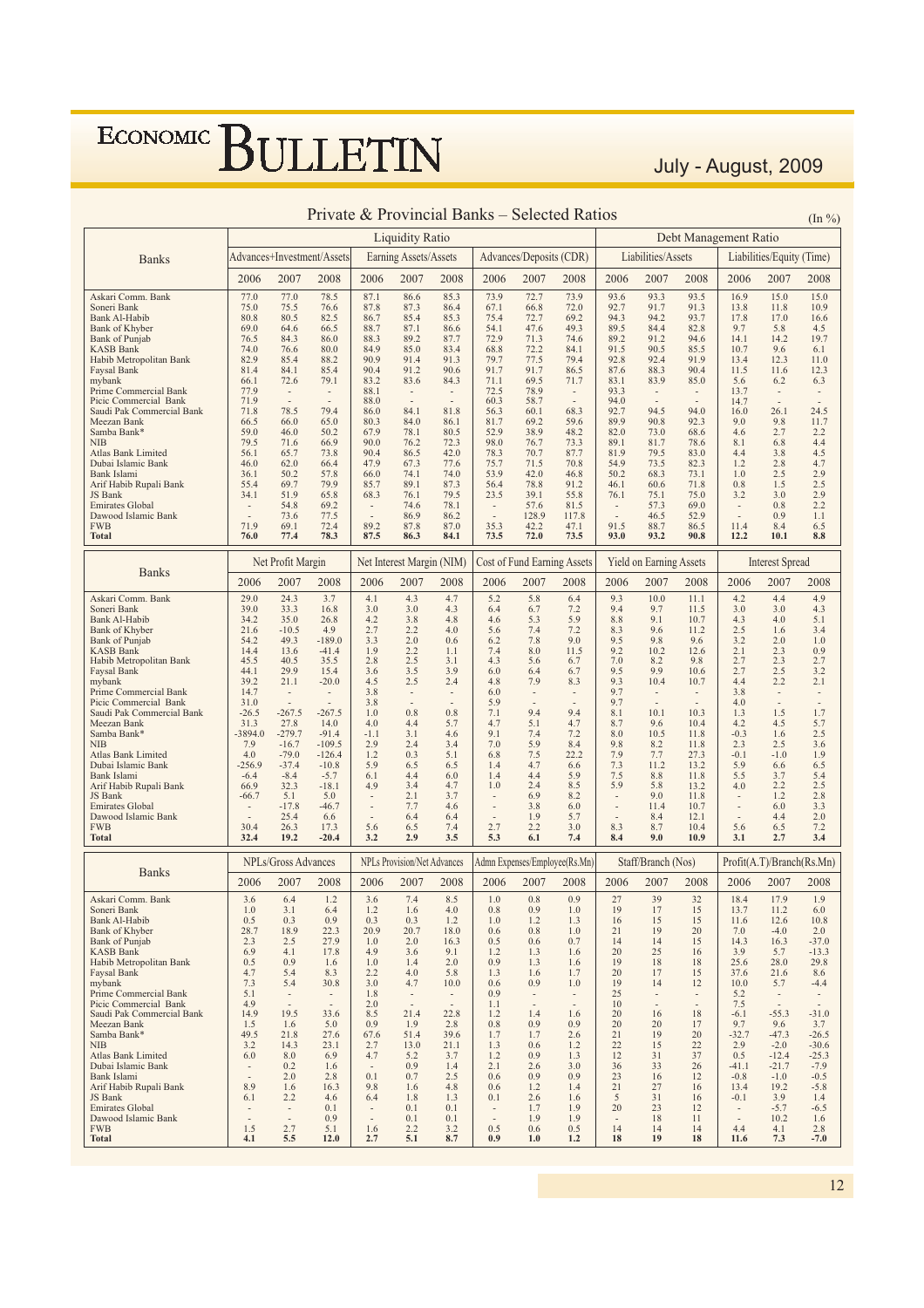July - August, 2009

Key Performance Indicators - Foreign Banks

|                          |        |                 | ISCY I CHOHIRAHOO INGIOACOTS |       |                          |       |        |                          | T OIVIGH DUIINS |                          |                          |        |                          |                          | (Rs. Mn) |
|--------------------------|--------|-----------------|------------------------------|-------|--------------------------|-------|--------|--------------------------|-----------------|--------------------------|--------------------------|--------|--------------------------|--------------------------|----------|
| <b>Banks</b>             |        | Assets          |                              |       | Equity                   |       |        | Deposits                 |                 |                          | Advances                 |        |                          | Investments              |          |
|                          | 2006   | 2007            | 2008                         | 2006  | 2007                     | 2008  | 2006   | 2007                     | 2008            | 2006                     | 2007                     | 2008   | 2006                     | 2007                     | 2008     |
| Royal Bank of Scotland*  | 123773 | 107536          | 108092                       | 8699  | 5089                     | 8276  | 93742  | 90289                    | 79103           | 71843                    | 64155                    | 67910  | 25609                    | 16444                    | 18983    |
| Citibank                 | 91288  | 92469           | 101652                       | 6069  | 6379                     | 9508  | 63104  | 68628                    | 65485           | 51289                    | 49068                    | 41857  | 21937                    | 21276                    | 9194     |
| HSBC**                   | 23387  | 32386           | 48394                        | 2416  | 2549                     | 4962  | 14714  | 25401                    | 36526           | 1202                     | 19260                    | 25303  | 197                      | 301                      | 1942     |
| Deutsche Bank            | 9312   | 17604           | 21730                        | 2768  | 3569                     | 4634  | 3326   | 5129                     | 10317           | 4175                     | 4699                     | 6335   | 1159                     | 3696                     | 999      |
| Oman International       | 2763   | 2694            | 3442                         | 2025  | 2034                     | 2712  | 618    | 460                      | 522             | 368                      | 220                      | 277    |                          |                          |          |
| Bank of Tokyo            | 6717   | 5481            | 10063                        | 2366  | 2454                     | 3957  | 1459   | 979                      | 1716            | 3776                     | 2621                     | 4093   | $\overline{\phantom{0}}$ |                          |          |
| Al Baraka Islamic Bank   | 18868  | 22077           | 24198                        | 2191  | 2447                     | 2400  | 13821  | 16965                    | 18336           | 9693                     | 12586                    | 14378  | 1167                     | 1154                     | 1124     |
| Barclays***              |        | $\qquad \qquad$ | 24602                        |       | $\overline{\phantom{0}}$ | 6330  |        | $\overline{\phantom{0}}$ | 14557           | $\overline{\phantom{a}}$ | $\overline{\phantom{0}}$ | 9679   | $\overline{\phantom{a}}$ | $\overline{\phantom{a}}$ | 9333     |
| <b>All Foreign Banks</b> | 276108 | 280247 342173   |                              | 26534 | 24521                    | 42779 | 190784 | 207851                   | 226562          |                          | 152346 152609            | 169832 | 50069                    | 42871                    | 41575    |

| <b>Banks</b>             |       | Interest Income |       |                          | <b>Interest Expense</b>  |       |                          | Net Interest Income      |       |                          | Non Interest Income |      |       | Revenue                  |          |
|--------------------------|-------|-----------------|-------|--------------------------|--------------------------|-------|--------------------------|--------------------------|-------|--------------------------|---------------------|------|-------|--------------------------|----------|
|                          | 2006  | 2007            | 2008  | 2006                     | 2007                     | 2008  | 2006                     | 2007                     | 2008  | 2006                     | 2007                | 2008 | 2006  | 2007                     | 2008     |
| Royal Bank of Scotland*  | 11108 | 11521           | 11490 | 5169                     | 5296                     | 5648  | 5939                     | 6225                     | 5842  | 2421                     | 2055                | 3753 | 8360  | 8280                     | 9595     |
| Citibank                 | 9017  | 10554           | 9944  | 4113                     | 5071                     | 4145  | 4904                     | 5482                     | 5799  | 2675                     | 3134                | 3548 | 7579  | 8616                     | 9345     |
| $HSBC**$                 | 1151  | 2151            | 4072  | 648                      | 1310                     | 2444  | 503                      | 841                      | 1628  | 217                      | 396                 | 850  | 720   | 1237                     | 2478     |
| Deutsche Bank            | 375   | 679             | 1041  | 139                      | 383                      | 400   | 236                      | 296                      | 641   | 483                      | 1062                | 1053 | 719   | 1358                     | 1694     |
| Oman International       | 47    | 38              | 40    | 41                       | 48                       | 50    | 6                        | $-9$                     | $-10$ | 6                        | $\overline{4}$      | 10   | 12    | $-5$                     | $\Omega$ |
| <b>Bank of Tokyo</b>     | 332   | 331             | 538   | 211                      | 243                      | 391   | 121                      | 87                       | 147   | 83                       | 61                  | 80   | 204   | 148                      | 227      |
| Al Baraka Islamic Bank   | 111.2 | 1493            | 1765  | 824                      | 1090                     | 1334  | 288                      | 403                      | 431   | 146                      | 264                 | 204  | 434   | 667                      | 635      |
| Barclays***              |       |                 | 833   | $\overline{\phantom{0}}$ | $\overline{\phantom{a}}$ | 335   | $\overline{\phantom{a}}$ | $\overline{\phantom{0}}$ | 497   | $\overline{\phantom{a}}$ | $\overline{a}$      | 28   |       | $\overline{\phantom{a}}$ | 525      |
| <b>All Foreign Banks</b> | 23142 | 26767           | 29723 | 11145                    | 13441                    | 14747 | 11997                    | 13325                    | 14975 | 6031                     | 6976                | 9524 | 18028 | 20301                    | 24499    |

| <b>Banks</b>             | Admn Expense             |                 | <b>Operating Profit</b> |                          | Provisions/Other Expenses |         |                          | Profit / Loss (BT)       |       |                          | Profit / Loss (A.T)      |         |                          |                          |        |
|--------------------------|--------------------------|-----------------|-------------------------|--------------------------|---------------------------|---------|--------------------------|--------------------------|-------|--------------------------|--------------------------|---------|--------------------------|--------------------------|--------|
|                          | 2006                     | 2007            | 2008                    | 2006                     | 2007                      | 2008    | 2006                     | 2007                     | 2008  | 2006                     | 2007                     | 2008    | 2006                     | 2007                     | 2008   |
| Royal Bank of Scotland*  | 3873                     | 5772            | 6499                    | 4487                     | 2508                      | 3096    | 917                      | 3875                     | 3655  | 3570                     | $-1367$                  | $-559$  | 2394                     | $-1565$                  | $-518$ |
| Citibank                 | 4053                     | 4807            | 5128                    | 3526                     | 3809                      | 4217    | 956                      | 2678                     | 4098  | 2570                     | 1131                     | 119     | 1645                     | 260                      | 800    |
| HSBC**                   | 480                      | 994             | 1949                    | 240                      | 243                       | 529     | $-8$                     | 17                       | 268   | 248                      | 226                      | 261     | 167                      | 126                      | 162    |
| Deutsche Bank            | 528                      | 573             | 814                     | 191                      | 785                       | 880     | 19                       | 9                        | 49    | 172                      | 776                      | 831     | 199                      | 504                      | 534    |
| Oman International       | 35                       | 44              | 57                      | $-24$                    | $-49$                     | $-57$   |                          | 43                       | $-16$ | $-25$                    | $-92$                    | $-41$   | $-2.5$                   | $-92$                    | $-41$  |
| <b>Bank of Tokyo</b>     | 65                       | 68              | 97                      | 139                      | 80                        | 130     | 0.1                      | 0.3                      | 6     | 138                      | 80                       | 124     | 122                      | 79                       | 78     |
| Al Baraka Islamic Bank   | 261                      | 335             | 573                     | 173                      | 332                       | 62      | $\overline{3}$           | 18                       | 141   | 170                      | 314                      | $-79$   | 144                      | 246                      | $-73$  |
| Barclays***              | $\overline{\phantom{0}}$ | $\qquad \qquad$ | 1700                    | $\overline{\phantom{a}}$ | $\overline{\phantom{0}}$  | $-1175$ | $\overline{\phantom{0}}$ | $\overline{\phantom{a}}$ | 34    | $\overline{\phantom{a}}$ | $\overline{\phantom{0}}$ | $-1208$ | $\overline{\phantom{0}}$ | $\overline{\phantom{a}}$ | $-809$ |
| <b>All Foreign Banks</b> | 9295                     | 12593           | 16817                   | 8733                     | 7708                      | 7682    | 1888                     | 6640                     | 8235  | 6843                     | 1068                     | $-552$  | 4646                     | $-442$                   | 133    |

\* Formerly ABN AMRO Bank

\*\* HSBC Bank Middle East Limited

\*\*\* The Bank commenced its operations on July 23, 2008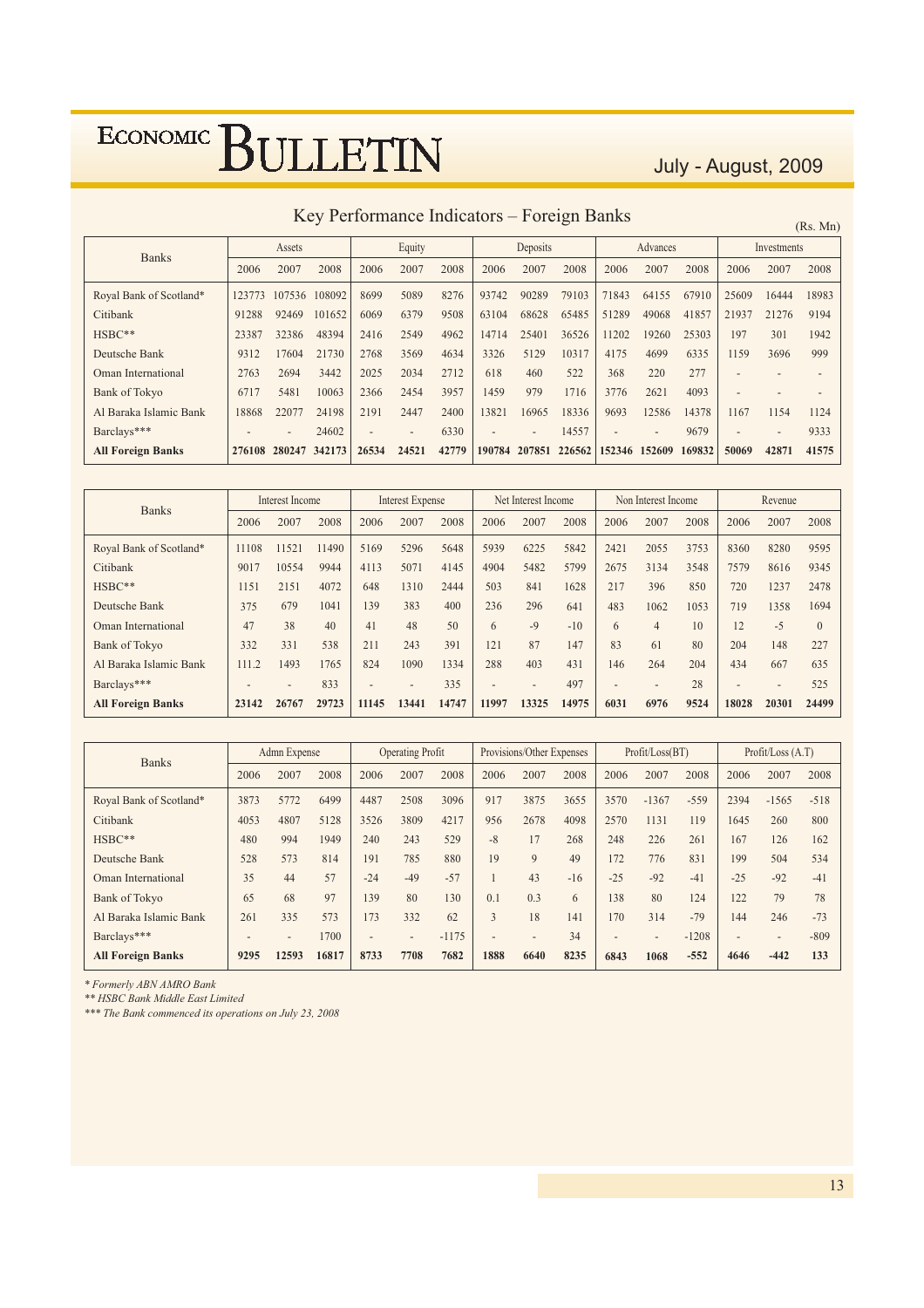July - August, 2009

|                                        |                  |                         |                | I VIVISII DUIMO |                            |               | <b>Delected Tratico</b> |                                    |                                                        |              |                            |                                  |                                 |                             | $(\ln \frac{9}{6})$ |
|----------------------------------------|------------------|-------------------------|----------------|-----------------|----------------------------|---------------|-------------------------|------------------------------------|--------------------------------------------------------|--------------|----------------------------|----------------------------------|---------------------------------|-----------------------------|---------------------|
| <b>Banks</b>                           |                  | Cost of Fund            |                |                 | <b>Intermediation Cost</b> |               |                         | Pre-Tax Margin                     |                                                        |              |                            | Non Interest Income Ratio (NIIR) |                                 | Gross Spread Ratio (GSR)    |                     |
|                                        | 2006             | 2007                    | 2008           | 2006            | 2007                       | 2008          | 2006                    | 2007                               | 2008                                                   | 2006         | 2007                       | 2008                             | 2006                            | 2007                        | 2008                |
| Royal Bank of Scotland                 | 6.3              | 5.1                     | 6.2            | 4.7             | 5.6                        | 7.1           | 26.4                    | $-10.1$                            | $-3.7$                                                 | 29.0         | 24.8                       | 39.1                             | 53.5                            | 54.0                        | 50.8                |
| Citibank                               | 5.7              | 6.6                     | 5.8            | 5.6             | 6.3                        | 7.2           | 22.0                    | 8.3                                | 0.9                                                    | 35.3         | 36.4                       | 37.9                             | 54.4                            | 51.9                        | 58.3                |
| <b>HSBC</b><br>Deutsche Bank           | 4.2<br>3.9       | 5.4<br>4.4              | 7.0<br>3.5     | 3.1<br>14.7     | 4.1<br>6.6                 | 5.6<br>7.1    | 18.1<br>20.0            | 8.9<br>44.6                        | 5.3<br>39.7                                            | 30.1<br>67.2 | 32.0<br>78.2               | 34.3<br>62.2                     | 43.7<br>62.9                    | 39.1<br>43.6                | 40.0<br>61.6        |
| Oman International                     | 5.5              | 7.1                     | 7.4            | 4.8             | 6.5                        | 8.5           | $-46.4$                 | $-219.0$                           | $-83.7$                                                | 50.0         | $-80.0$                    | $-900.0$                         | 12.8                            | $-23.7$                     | $-25.0$             |
| <b>Bank of Tokyo</b>                   | 6.3              | 6.7                     | 8.7            | 2.0             | 1.9                        | 2.2           | 33.3                    | 20.3                               | 20.1                                                   | 40.7         | 41.2                       | 35.2                             | 36.4                            | 26.3                        | 27.3                |
| Al Baraka Islamic Bank                 | 6.0              | 6.4                     | 6.9            | 1.9             | 2.0                        | 3.0           | 13.5                    | 17.9                               | $-4.0$                                                 | 33.6         | 39.6                       | 32.1                             | 25.9                            | 27.0                        | 24.4                |
| <b>Total</b>                           | 4.3              | 5.7                     | 6.1            | 3.6             | 5.4                        | 6.9           | 23.5                    | 3.2                                | $-1.4$                                                 | 33.5         | 34.4                       | 38.9                             | 51.8                            | 49.8                        | 50.4                |
|                                        |                  |                         |                |                 |                            |               |                         |                                    |                                                        |              |                            |                                  |                                 |                             |                     |
| <b>Banks</b>                           |                  | Cost / Income Ratio     |                |                 | Income Expense Ratio       |               |                         | <b>ROE</b>                         |                                                        |              | <b>ROA</b>                 |                                  |                                 | <b>ROD</b>                  |                     |
|                                        | 2006             | 2007                    | 2008           | 2006            | 2007                       | 2008          | 2006                    | 2007                               | 2008                                                   | 2006         | 2007                       | 2008                             | 2006                            | 2007                        | 2008                |
| Royal Bank of Scotland                 | 46.3             | 69.7                    | 67.7           | 1.5             | 1.2                        | 1.2           | 37.3                    | $-22.7$                            | $-7.8$                                                 | 2.6          | $-1.4$                     | $-0.5$                           | 3.4                             | $-1.7$                      | $-0.6$              |
| Citibank                               | 53.5             | 55.8                    | 54.9           | 1.4             | 1.4                        | 1.4           | 27.9                    | 4.2                                | 10.1                                                   | 2.0          | 0.3                        | 0.8                              | 2.8                             | 0.4                         | 1.2                 |
| <b>HSBC</b><br>Deutsche Bank           | 66.7<br>73.4     | 80.4<br>42.2            | 78.7<br>48.1   | 1.2<br>1.3      | 1.1<br>1.8                 | 1.1<br>1.7    | 7.2<br>8.0              | 5.1<br>15.9                        | 4.3<br>13.0                                            | 0.9<br>2.7   | 0.5<br>3.7                 | 0.4<br>2.7                       | 1.4<br>8.2                      | 0.6<br>11.9                 | 0.5<br>6.9          |
| Oman International                     | 295.8            | $-880.0$                | $-5700.0$      | 0.7             | 0.4                        | 0.4           | $-1.6$                  | $-4.5$                             | $-1.7$                                                 | $-1.1$       | $-3.4$                     | $-1.3$                           | $-4.5$                          | $-17.1$                     | $-8.4$              |
| <b>Bank of Tokyo</b>                   | 31.9             | 45.9                    | 42.7           | 1.5             | 1.3                        | 1.3           | 5.9                     | 3.3                                | 2.4                                                    | 2.2          | 1.3                        | 1.0                              | 10.0                            | 6.5                         | 5.8                 |
| Al Baraka Islamic Bank                 | 60.1             | 50.2                    | 90.2           | 1.2             | 1.2                        | 1.0           | 6.3                     | 10.6                               | $-3.0$                                                 | 0.9          | 1.2                        | $-0.3$                           | 1.2                             | 1.6                         | $-0.4$              |
| <b>Total</b>                           | 51.6             | 62.0                    | 68.6           | 1.3             | 1.0                        | 1.0           | 15.7                    | $-1.7$                             | 0.4                                                    | 1.5          | $-0.2$                     | 0.04                             | 2.1                             | $-0.2$                      | 0.1                 |
|                                        |                  |                         |                |                 | <b>Solvency Ratios</b>     |               |                         |                                    |                                                        |              |                            |                                  | Capital Risk Assets Ratio (CRA) |                             |                     |
| <b>Banks</b>                           |                  | Earning Assets/Deposits |                |                 | Capital Ratio              |               |                         | Deposit Time Capital               |                                                        |              | Equity Multiplier (Time)   |                                  |                                 |                             |                     |
|                                        | 2006             | 2007                    | 2008           | 2006            | 2007                       | 2008          | 2006                    | 2007                               | 2008                                                   | 2006         | 2007                       | 2008                             | 2006                            | 2007                        | 2008                |
| Royal Bank of Scotland                 | 110.2            | 107.9                   | 108.1          | 7.0             | 6.0                        | 6.2           | 11.1                    | 13.5                               | 11.2                                                   | 14.3         | 16.8                       | 16.1                             | 12.2                            | 10.1                        | 10.1                |
| Citibank<br><b>HSBC</b>                | 124.4<br>125.1   | 117.7                   | 110.1<br>106.5 | 7.0             | 6.8                        | 8.2<br>9.3    | 9.9<br>5.0              | 10.7                               | 8.7                                                    | 14.2<br>7.9  | 14.8<br>11.2               | 12.2                             | 13.0                            | 12.4                        | 17.5                |
| Deutsche Bank                          | 164.2            | 115.3<br>225.1          | 179.5          | 12.6<br>33.5    | 8.9<br>23.5                | 20.9          | 1.0                     | 8.1<br>1.3                         | 8.3<br>1.9                                             | 3.0          | 4.2                        | 10.8<br>4.8                      | 27.3<br>82.2                    | 16.3<br>71.4                | 16.9<br>74.3        |
| Oman International                     | 86.2             | 64.8                    | 59.0           | 66.7            | 74.4                       | 77.3          | 0.4                     | 0.3                                | 0.2                                                    | 1.5          | 1.3                        | 1.3                              | 344.4                           | 690.3                       | 954.9               |
| <b>Bank of Tokyo</b>                   | 270.0            | 287.9                   | 317.6          | 37.7            | 39.5                       | 41.2          | 0.6                     | 0.5                                | 0.4                                                    | 2.7          | 2.5                        | 2.4                              | 69.8                            | 75.3                        | 95.5                |
| Al Baraka Islamic Bank<br><b>Total</b> | 109.8<br>116.6   | 107.2                   | 107.7          | 13.5<br>9.6     | 11.3<br>9.2                | 10.5<br>10.8  | 5.3<br>7.3              | 6.6<br>7.8                         | 7.3<br>6.3                                             | 7.4<br>10.5  | 8.8<br>10.9                | 9.5<br>9.2                       | 26.6<br>18.3                    | 20.8<br>16.7                | 18.0<br>20.9        |
|                                        |                  |                         |                |                 |                            |               |                         |                                    |                                                        |              |                            |                                  |                                 |                             |                     |
|                                        |                  | 115.3                   | 108.6          |                 |                            |               |                         |                                    |                                                        |              |                            |                                  |                                 |                             |                     |
|                                        |                  |                         |                |                 | <b>Liquidity Ratio</b>     |               |                         |                                    |                                                        |              |                            | Debt Management Ratio (DMR)      |                                 |                             |                     |
| <b>Banks</b>                           |                  | Advances+Inv./Assets    |                |                 | Earning Assets/Assets      |               |                         | Advances/Deposits (CDR)            |                                                        |              | Avg.Liabilities/Avg.Assets |                                  |                                 | Liabilities/Equity (Time)   |                     |
|                                        | 2006             | 2007                    | 2008           | 2006            | 2007                       | 2008          | 2006                    | 2007                               | 2008                                                   | 2006         | 2007                       | 2008                             | 2006                            | 2007                        | 2008                |
| Royal Bank of Scotland                 | 78.2             | 77.1                    | 77.7           | 84.6            | 85.8                       | 84.9          | 74.4                    | 73.9                               | 78.1                                                   | 93.1         | 94.1                       | 93.0                             | 13.3                            | 15.8                        | 15.0                |
| Citibank                               | 78.8             | 78.1                    | 65.1           | 86.2            | 84.4                       | 76.1          | 77.8                    | 76.2                               | 67.8                                                   | 93.0         | 93.3                       | 92.1                             | 13.2                            | 13.8                        | 11.3                |
| <b>HSBC</b><br>Deutsche Bank           | 48.3<br>49.7     | 55.5<br>51.0            | 57.9<br>40.0   | 79.6<br>53.2    | 82.9<br>70.7               | 81.7<br>70.5  | 72.7<br>125.7           | 75.9<br>105.0                      | 72.0<br>71.4                                           | 87.4<br>66.6 | 91.1<br>76.5               | 90.7<br>79.2                     | 6.9<br>2.0                      | 10.2<br>3.2                 | 9.8<br>3.8          |
| Oman International                     | 19.4             | 10.8                    | 8.1            | 20.9            | 12.8                       | 9.4           | 79.8                    | 54.5                               | 50.6                                                   | 33.2         | 25.6                       | 22.7                             | 0.5                             | 0.3                         | 0.3                 |
| <b>Bank of Tokyo</b>                   | 54.0             | 52.4                    | 43.2           | 60.3            | 57.6                       | 55.1          | 241.4                   | 262.4                              | 249.1                                                  | 62.3         | 60.5                       | 58.8                             | 1.7                             | 1.5                         | 1.4                 |
| Al Baraka Islamic Bank                 | 54.6             | 60.1                    | 63.2           | 78.8            | 80.6                       | 82.2          | 70.9                    | 72.4                               | 76.4                                                   | 86.5         | 88.7                       | 89.6                             | 6.4                             | 7.8                         | 8.6                 |
| <b>Total</b>                           | 71.1             | 71.5                    | 65.4           | 82.0            | 82.6                       | 75.8          | 74.1                    | 76.5                               | 74.2                                                   | 90.4         | 90.9                       | 89.0                             | 9.5                             | 9.9                         | 8.2                 |
| <b>Banks</b>                           |                  | Net Profit Margin       |                |                 | Net Interest Margin (NIM)  |               |                         | <b>Cost of Fund Earning Assets</b> |                                                        |              | Yield on Earning Assets    |                                  |                                 | <b>Interest Spread</b>      |                     |
|                                        | 2006             | 2007                    | 2008           | 2006            | 2007                       | 2008          | 2006                    | 2007                               | 2008                                                   | 2006         | 2007                       | 2008                             | 2006                            | 2007                        | 2008                |
| Royal Bank of Scotland                 | 28.6             | $-18.9$                 | $-5.4$         | 7.7             | 6.3                        | 6.4           | 6.7                     | 5.3                                | 6.2                                                    | 14.3         | 11.6                       | 12.5                             | 8.0                             | 6.5                         | 6.4                 |
| Citibank                               | 21.7             | 3.0                     | 8.6            | 6.8             | 7.1                        | 7.9           | 5.7                     | 6.5                                | 5.6                                                    | 12.5         | 13.6                       | 13.5                             | 6.8                             | 7.0                         | 7.7                 |
| <b>HSBC</b>                            | 23.2             | 10.2                    | 6.5            | 3.4             | 3.6                        | 4.9           | 4.4                     | 5.7                                | 7.4                                                    | 7.9          | 9.3                        | 12.3                             | 3.7                             | 3.9                         | 5.3                 |
| Deutsche Bank<br>Oman International    | 27.7             | 37.1                    | 31.5           | 6.0             | 3.1                        | 4.6           | 3.5                     | 4.0                                | 2.9                                                    | 9.5          | 7.1                        | 7.5                              | 5.6                             | 2.7                         | 4.0                 |
| <b>Bank of Tokyo</b>                   | $-208.3$<br>59.8 | 1840.0<br>53.4          | 4100.0<br>34.4 | 1.3<br>3.7      | $-2.6$<br>2.5              | $-3.5$<br>3.4 | 8.6<br>6.4              | 13.7<br>6.9                        | 17.3<br>9.1                                            | 9.8<br>10.1  | 10.9<br>9.4                | 13.8<br>12.6                     | 4.3<br>3.7                      | 3.8<br>2.7                  | 6.4<br>3.8          |
| Al Baraka Islamic Bank                 | 33.2             | 36.7                    | $-11.5$        | 2.2             | 2.4                        | 2.3           | 6.2                     | 6.6                                | 7.0                                                    | 8.4          | 9.1                        | 9.3                              | 2.4                             | 2.6                         | 2.4                 |
| <b>Total</b>                           | 25.8             | $-2.2$                  | 0.5            | 4.7             | 5.8                        | 6.4           | 4.4                     | 5.8                                | 6.3                                                    | 9.1          | 11.6                       | 12.6                             | 4.8                             | 5.9                         | 6.5                 |
| <b>Banks</b>                           |                  | NPLs/Gross Advances     |                |                 |                            |               |                         |                                    | NPLs Provisons/Net Advances Admn Exp./Employee (Rs.Mn) |              | Staff/Banch                |                                  |                                 | Profit (A.T)/Branch (Rs.Mn) |                     |
|                                        | 2006             | 2007                    | 2008           | 2006            | 2007                       | 2008          | 2006                    | 2007                               | 2008                                                   | 2006         | 2007                       | 2008                             | 2006                            | 2007                        | 2008                |
| Royal Bank of Scotland                 | 2.8              | 6.6                     | 10.5           | 1.8             | 6.2                        | 8.3           | 1.7                     | 2.5                                | 3.5                                                    | 29           | 28                         | 24                               | 29.6                            | $-19.1$                     | $-6.6$              |
| Citibank                               | 1.1              | 2.1                     | 4.5            | 2.8             | 3.8                        | 4.3           | 4.1                     | 4.0                                | 5.0                                                    | 55           | 46                         | 40                               | 91.4                            | 10.0                        | 30.8                |
| <b>HSBC</b>                            | 0.6              | 0.4                     | 0.9            | 0.7             | 0.5                        | 1.1           | 1.8                     | 1.9                                | 2.9                                                    | 54           | 57                         | 74                               | 33.4                            | 14.0                        | 18.0                |
| Deutsche Bank<br>Oman International    | 4.1              | 19.9                    | 11.4           | 0.5<br>5.4      | 0.3<br>27.1                | 0.6<br>14.1   | 8.4<br>1.6              | 7.4<br>1.6                         | 9.7<br>1.6                                             | 32<br>11     | 26<br>14                   | 28<br>18                         | 99.5<br>$-12.5$                 | 168.0<br>$-46.0$            | 178.0<br>$-20.5$    |
| <b>Bank of Tokyo</b>                   |                  |                         | ÷,             | 0.0             | 0.0                        | 0.0           | 2.2                     | 2.2                                | 2.8                                                    | 29           | 31                         | 35                               | 122.0                           | 79.0                        | 78.0                |
| Al Baraka Islamic Bank<br><b>Total</b> | 2.5<br>3.7       | 1.8<br>3.7              | 5.9<br>6.4     | 1.9<br>4.3      | 1.6<br>4.0                 | 2.4<br>5.1    | 0.9<br>2.3              | 0.9<br>2.8                         | 1.3<br>3.6                                             | 28<br>33     | 20<br>32                   | 16<br>30                         | 13.1<br>38.7                    | 13.6<br>$-3.1$              | $-2.5$<br>0.8       |

#### Foreign Banks – Selected Ratios

 $14$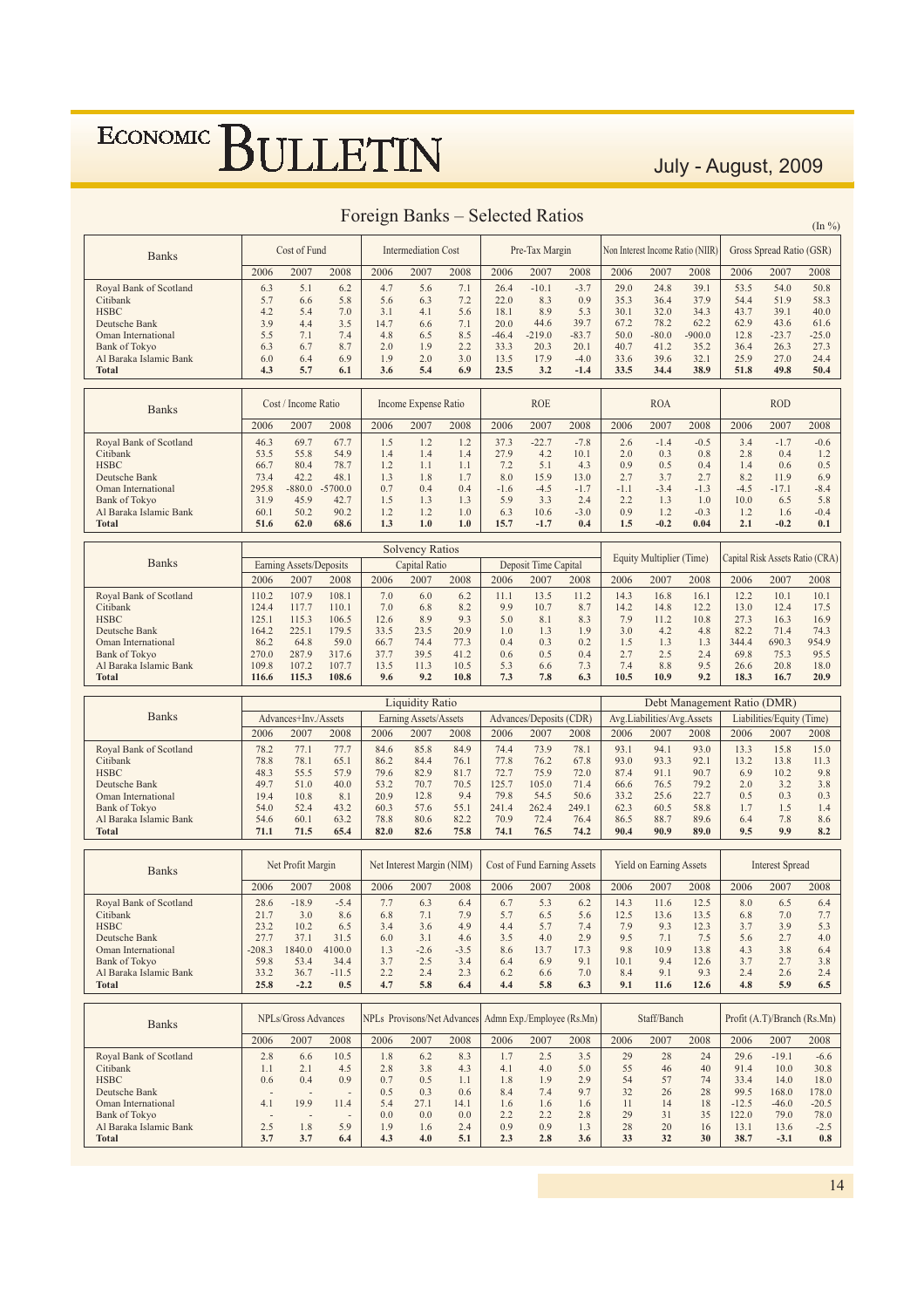July - August, 2009

 $(Nos.)$ 

| All Bank Employees and Branches |  |  |
|---------------------------------|--|--|

|                                  |                              | Employees                |                          | <b>Branches</b>          |                          |              |  |  |
|----------------------------------|------------------------------|--------------------------|--------------------------|--------------------------|--------------------------|--------------|--|--|
| <b>Banks</b>                     | 2006                         | 2007                     | 2008                     | 2006                     | 2007                     | 2008         |  |  |
| <b>NBP</b>                       | 14019                        | 14079                    | 15204                    | 1250                     | 1261                     | 1276         |  |  |
| <b>HBL</b>                       | 14572                        | 14461                    | 14038                    | 1477                     | 1489                     | 1508         |  |  |
| <b>UBL</b>                       | 9738                         | 9382                     | 8851                     | 1059                     | 1095                     | 1136         |  |  |
| <b>MCB</b>                       | 9179                         | 9760                     | 10207                    | 994                      | 1026                     | 1047         |  |  |
| <b>ABL</b>                       | 7204                         | 8236                     | 8427                     | 742                      | 757                      | 766          |  |  |
| Bank Al-Falah                    | 6543                         | 7371                     | 7584                     | 195                      | 231                      | 282          |  |  |
| <b>Standard Chartered</b>        | 3101                         | 3509                     | 3282                     | 117                      | 143                      | 174          |  |  |
| <b>Major Banks</b>               | 64356                        | 66798                    | 67593                    | 5834                     | 6002                     | 6189         |  |  |
| Askari Commercial Bank           | 3241                         | 5896                     | 6496                     | 122                      | 150                      | 200          |  |  |
| Soneri Bank                      | 1341                         | 1477                     | 1720                     | 72                       | 89                       | 117          |  |  |
| Bank Al-Habib                    | 2408                         | 2704                     | 3306                     | 152                      | 175                      | 225          |  |  |
| Bank of Khyber                   | 620                          | 660                      | 686                      | 29                       | 34                       | 34           |  |  |
| Bank of Punjab                   | 3681                         | 3859                     | 4156                     | 266                      | 272                      | 272          |  |  |
| <b>KASB Bank</b>                 | 694                          | 892                      | 1134                     | 35                       | 35                       | 73           |  |  |
| Habib Metropolitan Bank Ltd      | 1561                         | 1799                     | 1937                     | 82                       | 100                      | 110          |  |  |
| Faysal Bank                      | 1463                         | 1759                     | 1929                     | 75                       | 105                      | 129          |  |  |
| mybank                           | 969                          | 824                      | 930                      | 50                       | 60                       | 80           |  |  |
| Prime Commercial Bank            | 1693                         |                          | $\overline{\phantom{0}}$ | 69                       | $\overline{a}$           |              |  |  |
| <b>PICIC Commercial Bank</b>     | 1262                         |                          | $\overline{a}$           | 129                      | $\overline{a}$           |              |  |  |
| Saudi Pak Commercial Bank        | 1013                         | 901                      | 1182                     | 50                       | 55                       | 65           |  |  |
| Meezan Bank                      | 1228                         | 1959                     | 2801                     | 62                       | 100                      | 166          |  |  |
| <b>NIB</b>                       | 916                          | 3693                     | 5254                     | 41                       | 240                      | 244          |  |  |
| Atlas Bank                       | 247                          | 781                      | 1471                     | 20                       | 25                       | 40           |  |  |
| Dubai Islamic Bank               | 364                          | 553                      | 588                      | 10                       | 17                       | 23           |  |  |
| Bank Islami Pakistan             | 234                          | 563                      | 1188                     | 10                       | 36                       | 102          |  |  |
| Arif Habib Rupali Bank           | 150                          | 319                      | 541                      | $\tau$                   | 12                       | 33           |  |  |
| JS Bank                          | 18                           | 280                      | 610                      | $\overline{4}$           | 9                        | 39           |  |  |
| Emirates Global Islamic Bank     | 119                          | 233                      | 499                      | 6                        | 10                       | 40           |  |  |
| Dawood Islamic Bank Limited      | $\overline{\phantom{a}}$     | 89                       | 225                      |                          | 5                        | 21           |  |  |
| Samba Bank Limited**             | 378                          | 536                      | 571                      | 18                       | 28                       | 28           |  |  |
| <b>All Private/Prov. Banks</b>   | 23600                        | 29777                    | 37224                    | 1309                     | 1557                     | 2041         |  |  |
| FWB*                             | 531                          | 535                      | 540                      | 38                       | 38                       | 38           |  |  |
| <b>Total Private/Prov. Banks</b> | 24131                        | 30312                    | 37764                    | 1347                     | 1595                     | 2079         |  |  |
| Royal Bank of Scotland***        | 2326                         | 2319                     | 1860                     | 81                       | 82                       | 79           |  |  |
| Citibank                         | 998                          | 1200                     | 1032                     | $18\,$                   | 26                       | 26           |  |  |
| <b>HSBC</b>                      | 269                          | 517                      | 663                      | 5                        | 9                        | 9            |  |  |
| Deutsche Bank                    | 63                           | 77                       | $\bf 84$                 | $\sqrt{2}$               | 3                        | 3            |  |  |
| Oman International               | $22\,$                       | $28\,$                   | 35                       | $\sqrt{2}$               | $\overline{c}$           | 3            |  |  |
| <b>Bank of Tokyo</b>             | 29                           | 31                       | 35                       | $\mathbf{1}$             | $\mathbf{1}$             | $\mathbf{1}$ |  |  |
| Al Baraka Islamic Bank           | 306                          | 364                      | 455                      | 11                       | 18                       | 29           |  |  |
| <b>Barclays</b>                  | $\qquad \qquad \blacksquare$ | $\overline{\phantom{a}}$ | 529                      | $\overline{\phantom{a}}$ | $\overline{\phantom{a}}$ | 9            |  |  |
| <b>All Foreign Banks</b>         | 4013                         | 4536                     | 4693                     | 120                      | 141                      | 159          |  |  |
| <b>Grand Total</b>               | 92500                        | 101646                   | 110050                   | 7301                     | 7738                     | 8427         |  |  |

**Including FWB** 

\*\* Formerly Crecent Commercial Bank Limited

\*\*\* Formerly ABN Amro Bank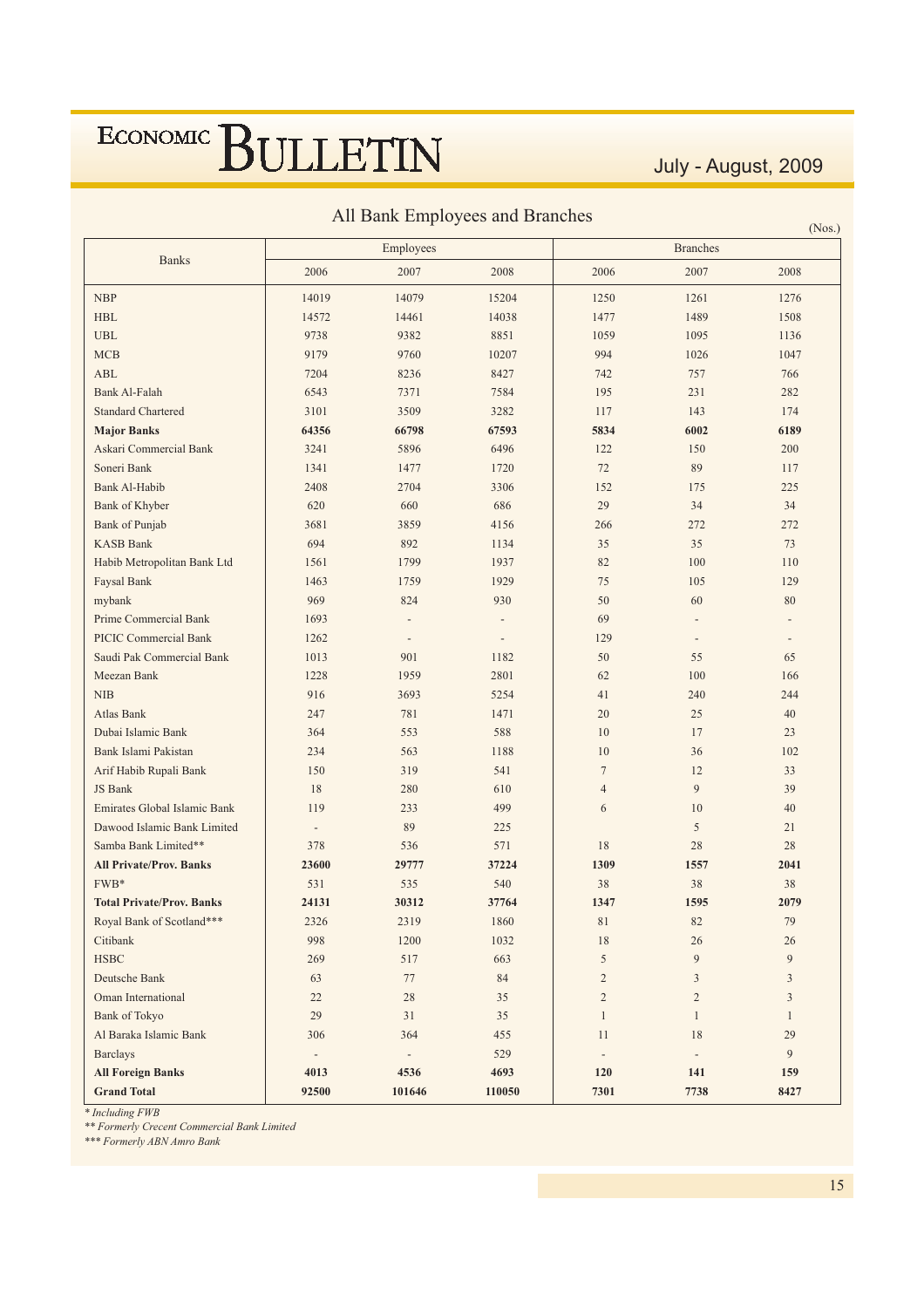July - August, 2009

#### **Trade Policy 2009-10 - Highlights**

- · In FY2008-09, Pakistan's export performance suffered as global recession adversely affected exporting countries. Exports declined to \$17.8 billion, as compared to previous year's exports of \$19.1 billion. Exports of textiles, which account for about 54 percent of Pakistan's total exports dropped to \$9.6 billion.
- Pakistan's share in the global market declined to 0.13 percent in 2009 from 0.21 percent in 1999.
- Competitor economies have enhanced their share in non-textile manufactured exports, whereas Pakistan's share has gone down to 17.3 percent in FY09 from 25.1 percent a year earlier.
- Export performance has suffered due to a general weakness in diversifying the exports product and market mix.
- The trade policy is set in a three years Strategic Trade Policy Framework (2009-12) and provides a road map to ensure continuity of policies for the revival of trade.
- To make exports competitive, the government plans to focus on the constraints like energy shortages, cost of capital and difficulties linked with adverse travel advisories.
- Textile policy is to be announced shortly.
- There is a strong need to diversify export markets.
- Promote trade in services, which globally have a more stable demand pattern and are less prone to external shocks seen in case of commodity trading.
- Undertake domestic commerce reform and development, where areas such as wholesale and retail trade, storage and warehousing, transport, regulatory environment need immediate focus.
- For achieving product diversification and acquiring greater market access the government has announced a number of measures.
- Similarly for enhancing export competitiveness a number of measures have been undertaken.
- During FY10, export growth is expected to remain sluggish, partly due to slowdown in global demand and because the measures announced in the Trade Policy would have a time lag before having an impact.
- Export growth targets have been set at 6 percent for FY10, and 10 and 13 percent for FY11 and FY12 respectively.
- During the three year period, the competitiveness ranking of Pakistan is expected to improve from 101 to 75.
- At times overseas buyers are reluctant to travel to Pakistan and exporters have to meet them in other countries. This increase cost of doing business. Apart from travel advisories that stop purchasers from coming to Pakistan. insurance companies refuse to cover the period of stay in Pakistan on usual rate of premium.

To overcome this problem a scheme would be launched to be funded from Export Investment Support Fund which would pick up the full cover for Pakistan for their valid insurance policies.

Sector specific initiatives have been announced to promote product diversification.

- A scheme to be launched to compensate inland freight cost to exporters of cement, light engineering, leather garments, furniture, soda ash, hydrogen peroxide, sanitary wares, including tiles, finished marble/granite/onyx products.
- Technology, Skill and Management Upgradation Fund of Rs3 billion to be established.
- Manufacturers of surgical instruments, sports goods and cutlery would be granted 25 percent support on brand development.
- A centre to be established for catering to the training, designing, research and development needs of surgical instruments sector in Sialkot.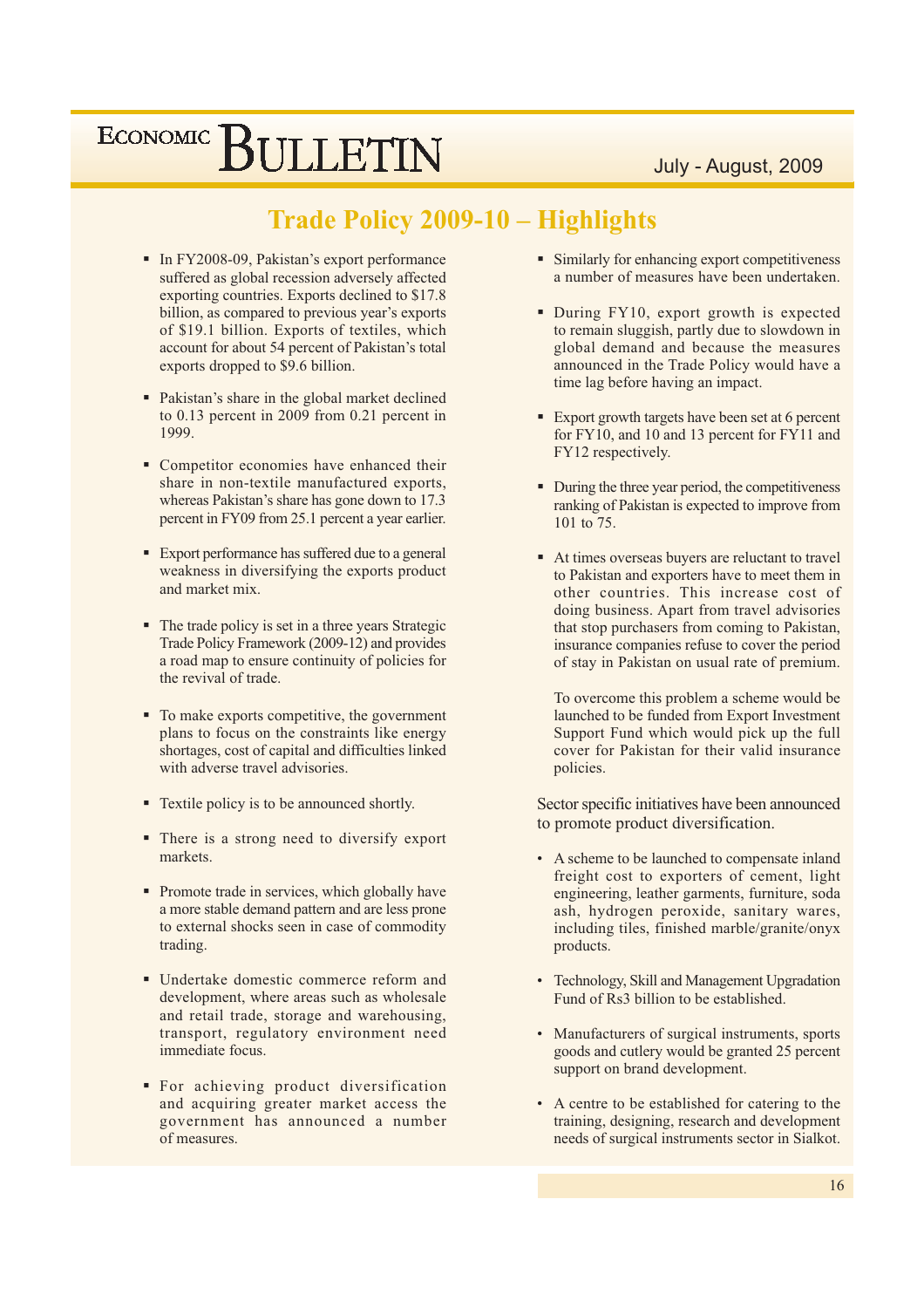- A special Fund of Rs2.5 billion is being created for product development and marketing of light engineering products.
- Expert advisory input to be provided for improving quality and efficiency of leather apparel industry.
- Leather sector to avail facilities from the Export **Investment Support Fund to encourage tanneries** to upgrade production and designing facilities and to set up effluent treatment plants.
- Grants from Export Investment Support Fund to be provided to district governments for installing flaying machines in slaughter houses.
- Government has decided to grant 25 percent freight subsidy if live seafood products are exported by air.
- To provide support to processed food exports, the Government would reimburse Research & Development costs  $\omega$  6 percent of the exports.
- A Services Export Development Fund would be set up to provide assistance to local service exporters for tendering or negotiating for international projects and for conducting prefeasibility studies for international projects.
- The Government plans to set up a Halal Certification Board to promote export of halal products. Till such time the Board is set up, the government would support the cost of certification by 50 percent.
- The government has decided to make exports completely zero rated. As determining and providing additional duty drawbacks to specified sectors may take sometime, interim relief has been given to certain sectors like, sports goods, footwear, surgical/medical, cutlery, onyx products, furniture, autoparts, handicrafts, carpets & rugs, pharmaceuticals among others.
- Specific measures have been introduced to reduce the cost of doing business. These include:

#### July - August, 2009

- There are certain restrictions on import of specialized machinery and transport equipment. The trade policy has allowed the import of specialized machinery by actual users in used condition provided they fulfill emission standards and have sufficient productive life irrespective of age.
- The government has allowed import of drilling rigs of upto 20 years old subject to Pre-Shipment Inspection Certification.
- It has been decided to allow industrial importers to import new, refurbished and upgraded machinery on the basis of trade in with their old, obsolete machinery. Likewise export of their old and obsolete machinery for trade in with new refurbished or upgraded machinery would also be allowed.
- The facility to remit \$10,000 per invoice, as advance payment for import of spare parts, and raw materials, which was discontinued would be restored by State Bank of Pakistan.
- For promotion of pharmaceutical exports, the limit for physician's samples is to be enhanced to 20 percent from the current limit of 10 percent at the time of launch with first shipment.
- Engineering units have been given the status of export oriented units on export of 50 percent of their production for the first three years. After that, the engineering units would be allowed this facility on export of 80 percent of their production.
- Currently, units that export 100 percent of their production enjoy the status of Export Oriented units and the benefits thereof.

The government would continue with successful existing initiatives and regulatory issues which require immediate attention would be looked into.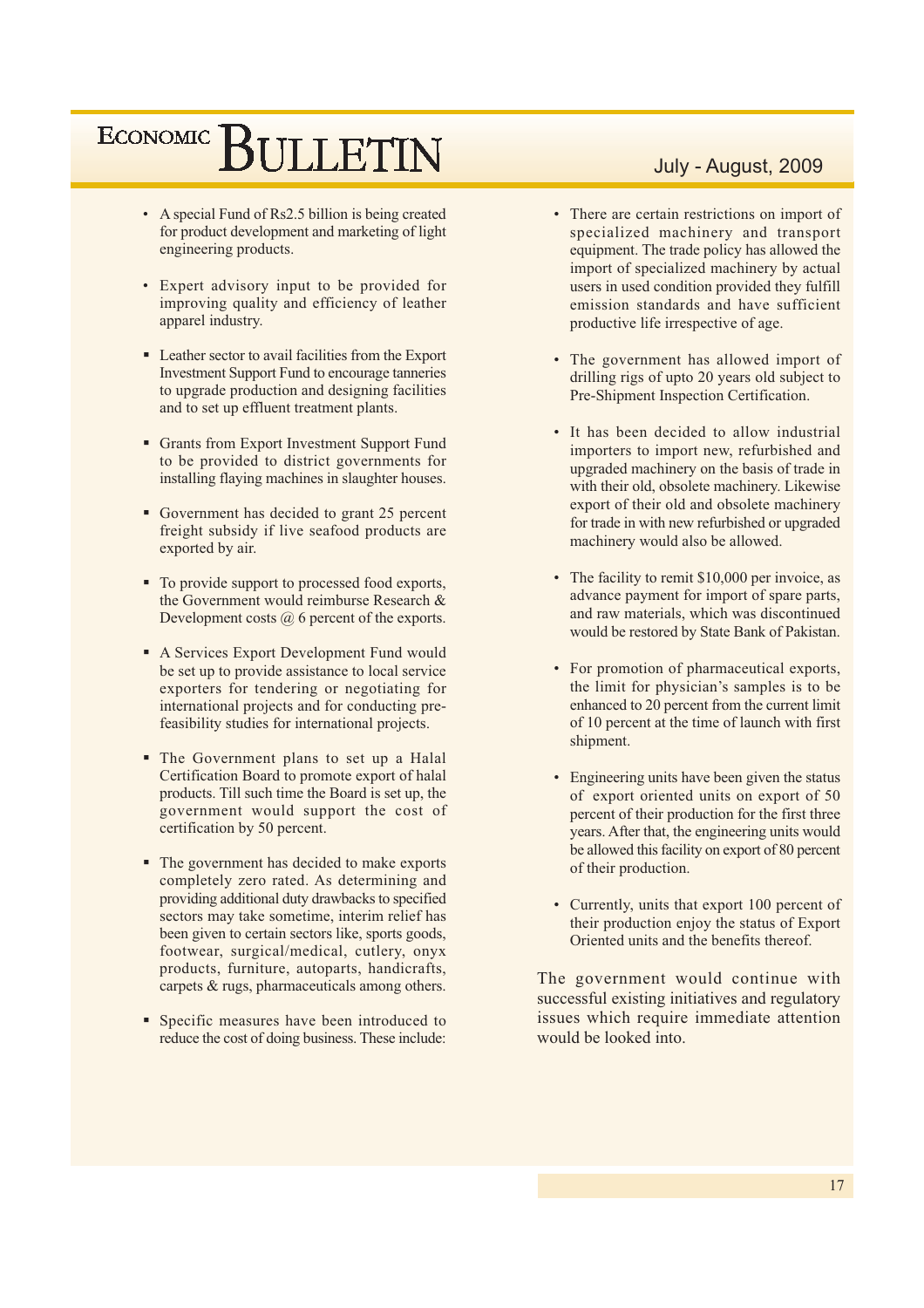#### **Market Analysis**

#### Market Review

The market performance was bullish for the period under review. The KSE-100 Index during the two-month period of July and August 2009 surged by 1,513 points to close at  $8,675$  on August 31, 2009. The average daily turnover during the period under review was 155.33m shares traded.

The market successfully broke out from the rut it was under during June to stage a moderate rally during July. The KSE-100 Index gained 558 points or about 7.8 percent during July 2009 to close at 7,720 while the KSE-30 Index improved by 624 points or 8.25 percent to 8,195. The average daily turnover during July was 159.95m shares compared to 110.77m shares during June 2009. The net inflow of foreign funds according to SCRA figures during July 2009 was US\$4.907m.

The KSE-100 Index experienced positive momentum throughout the first half of the month on the back of positive developments in the macroeconomic scenario and stock market related issues. On the macroeconomic front, the following events were a major driver in the positive momentum swing of the market:

- Reduction in the NSS rates in the major savings products announced on July 1;
- Kibor rates touching a 13-month low where the 6-month rate has dipped below 12 percent;
- The U.S. House of Representatives approved a US\$1.5bn aid package;
- Major • Record foreign remittances of US\$7.811bn drives in during FY09, a growth of 21 percent from the market **FY08:** 
	- The YoY inflation during June 2009 was recorded at 13.13 percent, continuing the declining trend of the last few months leading to expectations of another cut in the discount rate in the Monetary Policy Statement scheduled for July  $25$ ;
- The T-bill auction on July 15 reinforced investors' view that a rate is coming, as the 6month cut-off yield declined by 92 bps to 11.5151 percent, whereas the 12-month cut-off yield dropped by 70 bps to 11.5392 percent; and
- The current account deficit during FY09 was 36 percent lower than FY08 to US\$8.8bn due to surging remittances and significant drop in the trade deficit.

Some of the stock market related events that had a beneficial impact on the Index movement was:

- PTCL declaring an interim cash dividend of PKR1.50 per share at the beginning of the month;
- Fresh buying in selective stocks from the financial, cement, telecom and energy sectors;
- Despite the poor performance of the equity markets during FY09, NIT still managed to declare a dividend of PKR3.25 per unit for Non-LOC unitholders and PKR 3.05 per unit for LOC unitholders: and
- The KSE Board of Directors recommended to the SECP the re-launching of deliverable futures product in 10 stocks.

However, the market experienced a slump and technical correction from July 24 onwards. From the beginning of the month to July 23, the KSE-100 Index surged by around 10 percent to 7,863 and thus, some sort of technical correction was expected. Conversely, the slump may have been accelerated a bit by the announcement of the SBP on July 24 to postpone the Monetary Policy Statement for 1QFY10 to August 15.

The Index immediately dropped, as soon as this news was released. From July 23 to July 30, the KSE-100 Index slumped by 372 points to 7,491, but staged a rebound on the last day of the month due to a hint by the SBP Governor

Moderate rally in<br>july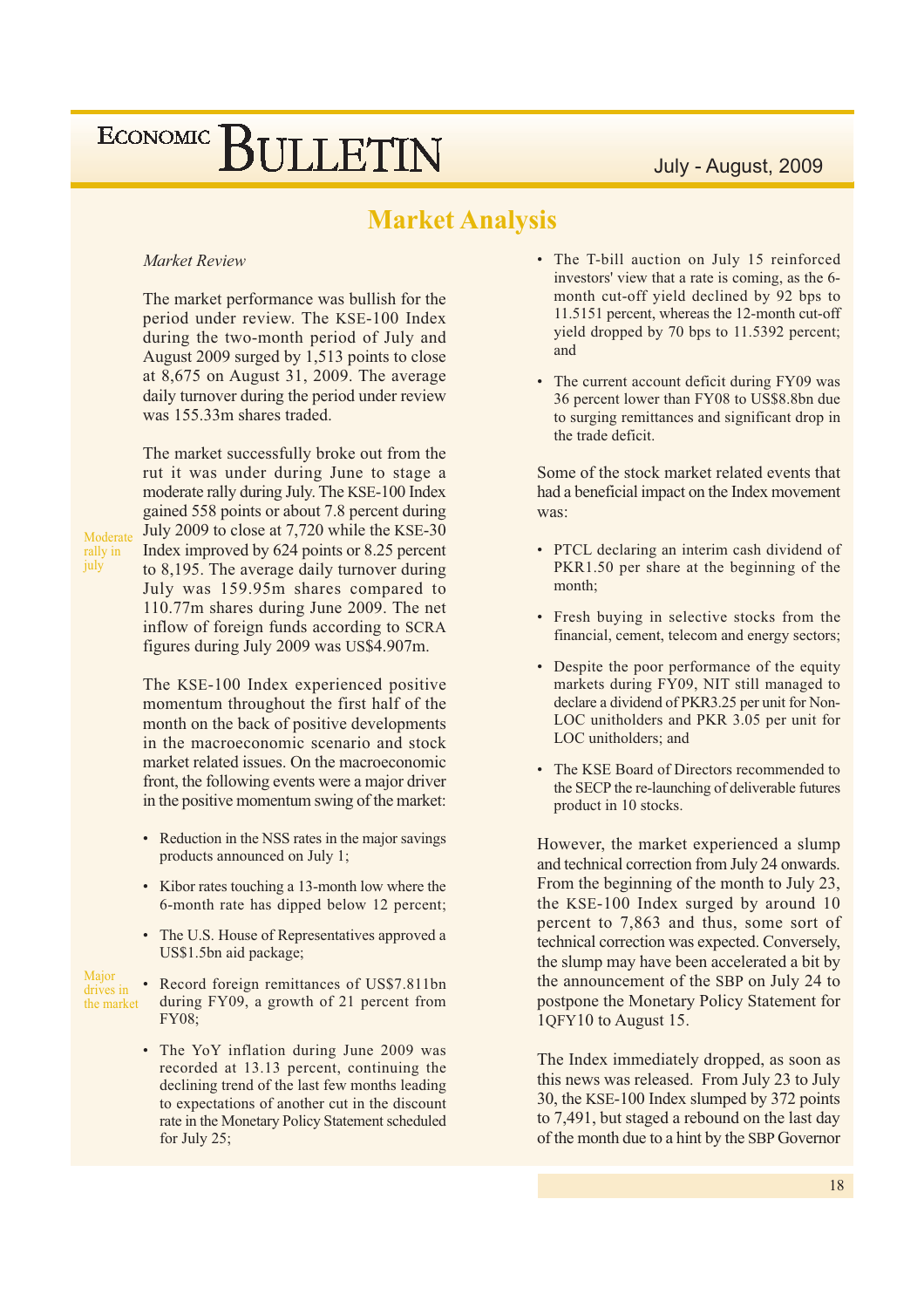of a rate cut in the upcoming monetary policy statement.

The market continued to rally on the back of foreign buying interest in selective large cap stocks. The KSE-100 Index jumped by 954 points or about 12 percent during August 2009 to close at 8,675 while the KSE-30 Index surged by 1,125 points or nearly 14 percent to 9,321. The average daily turnover during August was 155.27m shares compared to 159.95m shares during July 2009. The net inflow of foreign funds according to SCRA figures during August 2009 was US\$66.08m while the year-to-date net inflow was US\$71.05m.

The KSE-100 Index experienced a gradual climb towards the 8,000-plateau during the first 10 days of the month. The Index from the beginning of the month to August 10 gained 361 points or 4.7 percent to 8,082. Investors reacted positively to the following news/developments:

- MCB Bank's earnings and dividend payout for 2QCY09 was in line with expectations;
- Announcement of MCB Bank being the successful suitor for Royal Bank of Scotland's Pakistani operations;
- The July headline CPI of 11.17 percent continued to show a declining trend that began from April and so, reinforced investor's confidence in a possible rate cut in the upcoming monetary policy statement on August 15;

Positive develop-

ment

- The IMF approved the third tranche and additional funds of US\$3.2bn as insurance cover for the expected funds from the Friends of Democratic Pakistan group;
- Foreign inflow in the equity market; and
- The SECP approved a draft proposal for margin financing.

#### July - August, 2009

The market suffered some profit taking because of the rise in one-year T-bill yield in the August 12 auction causing some doubt over the possibility of rate cut by the SBP, the reported cut in cement prices and disappointing results/payout from Index heavyweights such as OGDC. On August 15, the SBP in its Monetary Policy Statement cut the discount **Discount** rate by 100 bps to 13 percent, which was the minimum expected by the market and thus, led to some profit taking across the board. From August 10 to 19, the KSE was lackluster. as the turnover dramatically dipped during this period and the KSE-100 Index shed 129 points to drop below the 8,000-plateau to 7,952.

rate cut

Looking<br>ahead

Fortunately, the market experienced a fight back due to buying activity in selective major Index stocks at lower levels and anticipation of the reintroduction of a margin-financing product. The first week of Ramadan saw a healthy rebound in the market in terms of gains and volumes. From August 19 to the end of the month, the KSE-100 Index surged by 722 points or 9 percent.

The Pakistan market PE at 7.16x is trading at a 49 percent discount to the regional average of 14.15x. The discount has slightly declined from the previous month. Based on dividend Regional valuation yield, Thailand is the most attractive at 6.80 percent as compared to the regional average of 3.07 percent, followed by Pakistan (6.33) percent) and Singapore (4.94 percent).

> One of the major economic events for next month is the monetary policy statement expected to be announced near the end of September could act as a key driver. However, there is uncertainty regarding the action to be taken by the central bank in light of the recent report by the IMF advocating no further cuts in the policy rate until core inflation declines significantly. The probability of this happening is likely low due to the month of Ramadan that is currently taking place.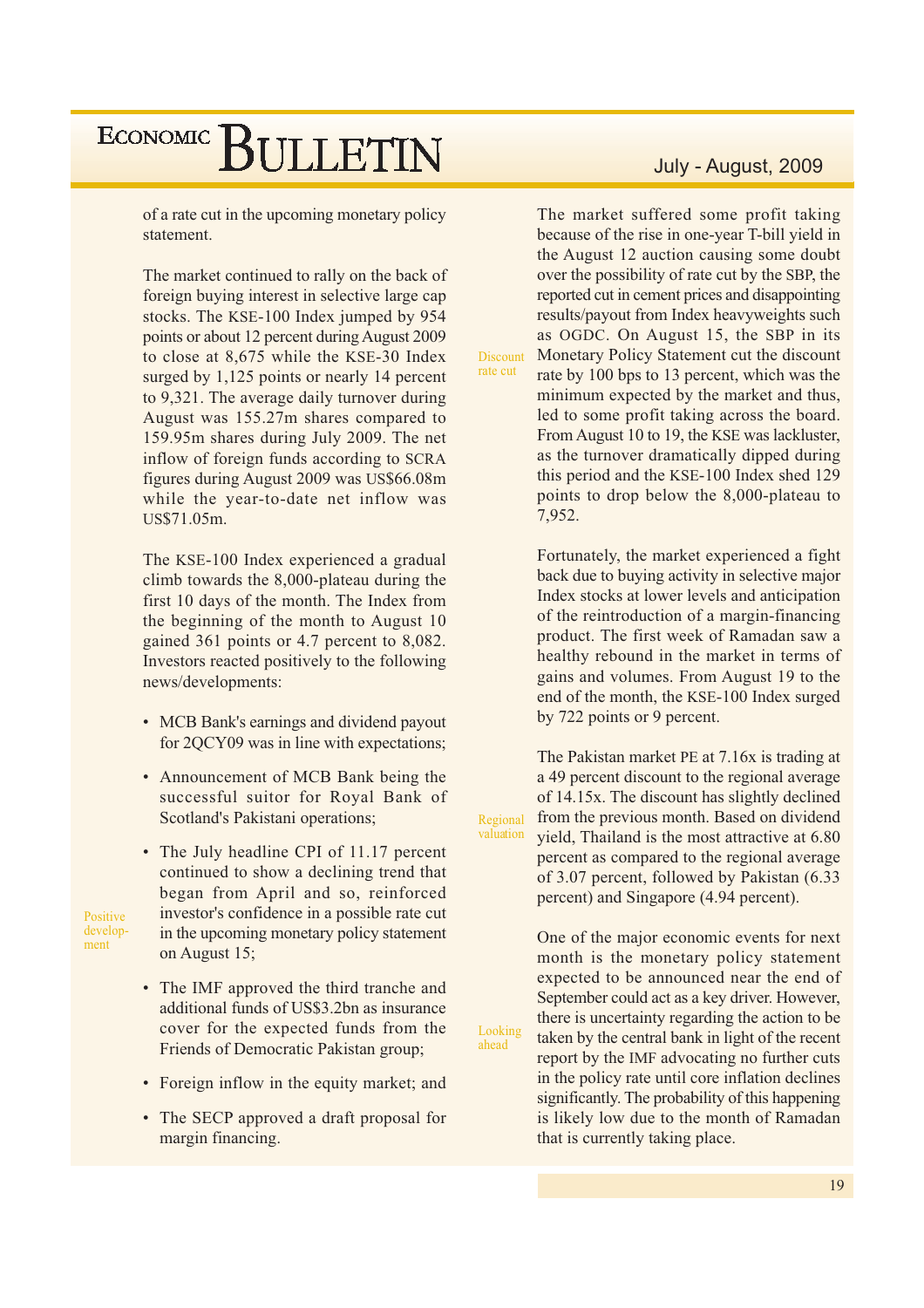The introduction of a leverage product in September could also boost activity and sentiments. The KSE trading affairs committee recently rejected the margin-financing product proposed by the SECP and instead recommended the reintroduction of a CFS type system.

On the domestic political front, the situation is heating up slightly due to a war of words taking place between some of the major political parties. So far, it has not impacted the capital markets, however, if the current acrimony continues to a dangerous level causing instability to the current setup, then the market might take notice.

The Friends of Democratic Pakistan is expected to meet near the end of September in which President Obama and UK Prime Minister Brown will co-chair this meeting. It will be interesting to note the type of assistance that will be pledged to Pakistan

#### July - August, 2009



| $\check{ }$ |            |                    |
|-------------|------------|--------------------|
|             | 12m F      | 12m F              |
| Country     | <b>PEx</b> | Dividend Yield (%) |
| China       | 18.21      | 1.21               |
| Hong Kong   | 14.86      | 2.51               |
| India       | 14.11      | 1.27               |
| Indonesia   | 13.57      | 2.43               |
| Malaysia    | 14.26      | 3.95               |
| Pakistan    | 7.16       | 6.33               |
| Philippines | 12.22      | 3.46               |
| Singapore   | 11.91      | 4.94               |
| South Korea | 11.11      | 1.23               |
| Taiwan      | 20.58      | 2.88               |
| Thailand    | 10.63      | 6.80               |
|             |            |                    |

Source: Thomson One Analytics, Date: August 20, 2009

(Contributed by Taurus Securities Ltd, a subsidiary of National Bank of Pakistan)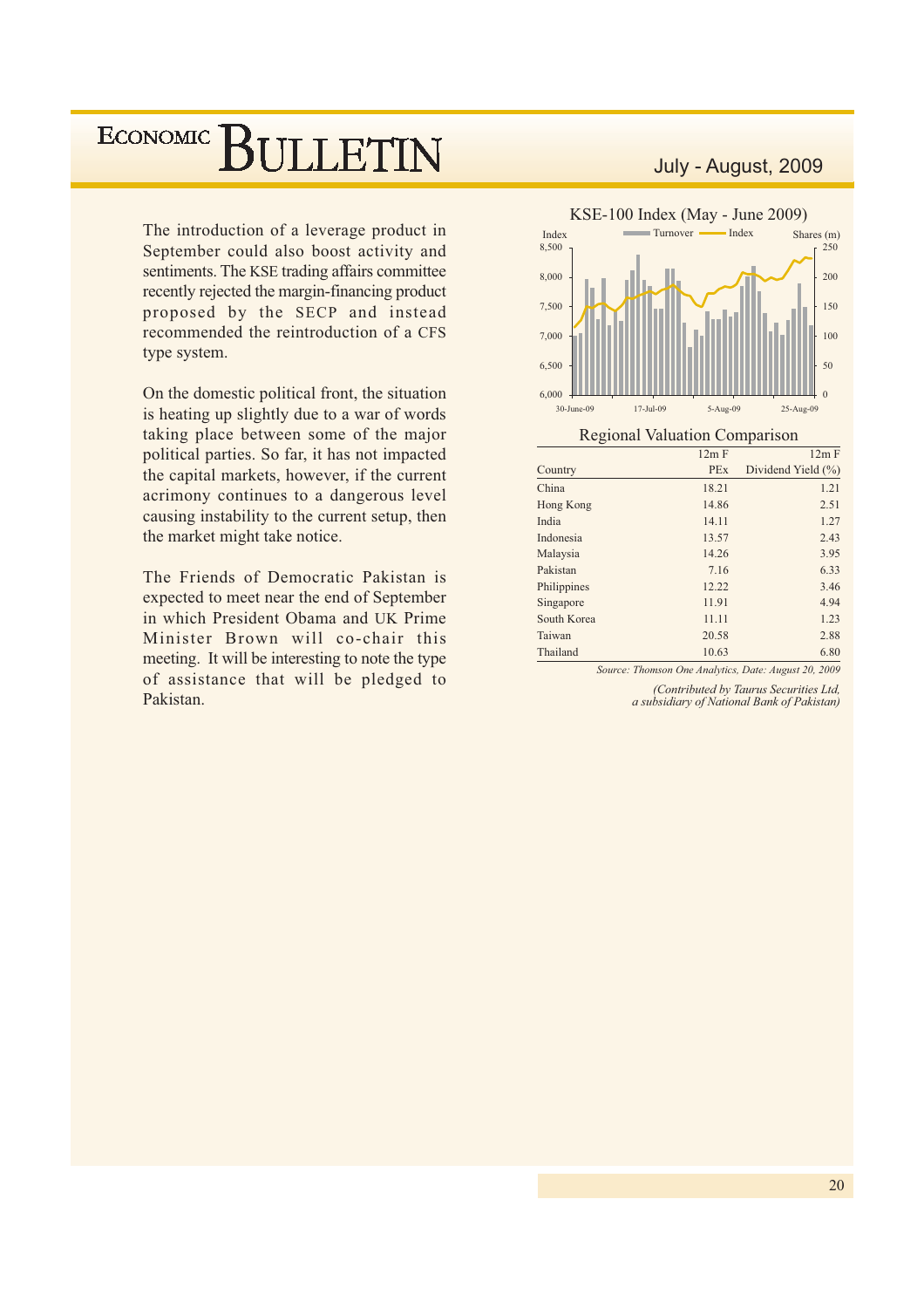#### **Book/Report Reviews**

Powering Pakistan: Meeting Pakistan's Energy Needs in the 21st Century Edited by Robert M. Hathaway and Michael Kugelman Oxford University Press, 2009

Pakistan is in the grip of a full fledged energy crisis. Power outages and load shedding have disrupted industrial production, exports and households. Though Pakistan has ample potential supplies of hydropower and coal, these are largely underutilised and it depends on import of oil to meet the growing energy needs.

Woodrow Wilson International Centre for Scholars, one of Washington DC's leading institutes of advanced research had hosted a conference in June 2006 to look at Pakistan's energy needs over the next 25-30 years. This volume is an updated, expanded and reorganized edition of the 2007 Wilson Centre report. It is a compilation of 13 essays which deals with Pakistan's energy issues: some essays give an overview of the situation, the challenges, while others consider the issue from a poverty reduction angle, the issues on the demand side, promoting private sector participation etc.

The papers in the book discuss the energy challenges facing Pakistan, the need for an integrated energy development plan, the development of indigenous energy resources, better management etc. Shahid Javed Burki, in his paper The Weight of History: Pakistan *Energy Problem, observes, by 2030, energy* demand in Pakistan will be almost 64 percent greater than projected supply. Unless Pakistan moves to address this shortfall, the country will inevitably pay a large cost.

The authors Vladislav Vucetic and Achilles G. Adamantiades in their article provide a troubling assessment of the state of Pakistan's electricity sector — demand is approaching maximum production capacity, while institutional capacity for policy development and implementation remains low. Failing to resolve these problems may cause investment

delays and hamper Pakistan's economic growth.

Some of the articles have shown how lack of access to modern energy services is linked to poverty and how Pakistan's energy policy have failed to respond to poverty reduction needs. Few of the essays show the role of the private sector in the energy field, the interest of foreign investors. It offers a number of recommendations for moving Pakistan in the direction of meeting its energy needs.

The Unplanned Revolution Observations on the Processes of Socio-economic Change in Pakistan Arif Hasan Oxford University Press, 2009

The book talks about the socio-economic changes that have taken place in Pakistan since its inception. Some of these have affected the Pakistani society. The broad changes are; migration from India in 1947, the introduction of green revolution technologies, urbanization and migration to the Middle East, Islamization during the Zia era, globalization and structural adjustment and more recently the government's devolution plan.

The book has been divided into six parts; The Mountains, The Central Indus Plain, The Desert, The River in Sindh, The Coast and the City. The section on the mountains describes the socio and economic changes taking place in the region due to a change from a barter to a cash economy, the demise of the artisanal and caste system, the development of a remittance economy and the introduction of urban values and education. Forests are disappearing, agriculture is being abandoned, jobs are scarce for the educated youth and tourism and urbanization have created severe environmental problems.

In the Indus Plains, social and economic changes has been far greater than anywhere else in the country mainly due to urbanization, commercialization of agriculture, industrialization and the 1947 migration from India.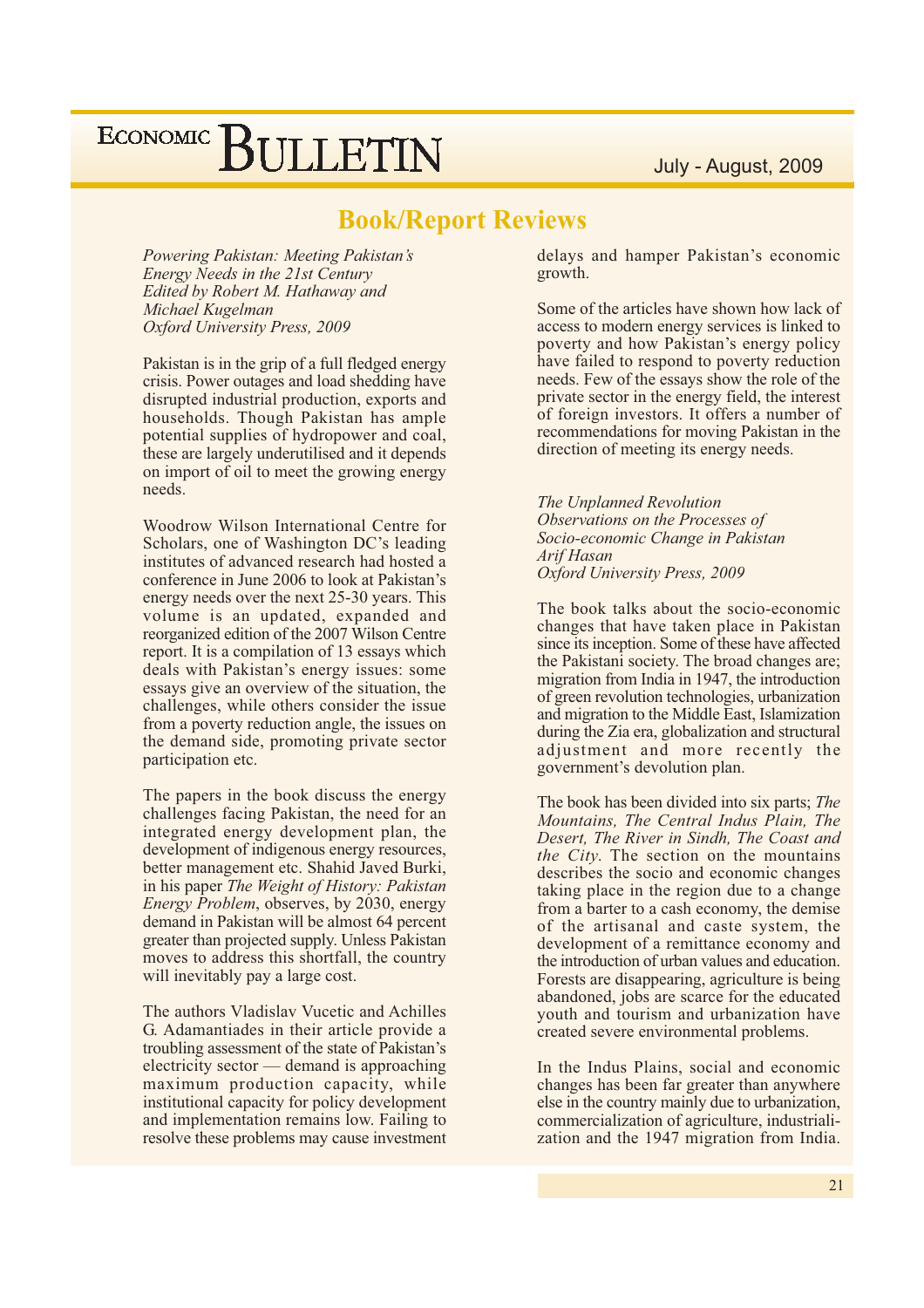Major changes that have taken place in Tharparkar during the period 1987 and 1992 and those taken place in the coastal areas of Balochistan and Karachi have been discussed. In case of Karachi, its coastal villages are underdeveloped and poor as compared to most other poor settlements. The Fishermen Forum has been active on issues related to the fishing industry.

Urbanization has taken place. Majority of the urban population lives in katchi abadis. Government agencies have failed to service the physical and social needs of these settlements. As a result, communities have organized to manage certain aspects of development and the informal sector has supported them in the provision of water, jobs, solid waste management and health and education services. Major social and demographic changes have taken place in Karachi, these trends have been identified and they are also seen, though to a lesser extent, in other major town of Pakistan.

Human Development in South Asia 2008 Technology & Human Development in South Asia **Oxford University Press** 

The Human Development Report 2008 looks at the technological advancement in the South Asian region. Has it improved the lives of many people who have been left behind – those who are illiterate, out of school, in poor health, in poor areas and without income. The Report examines ways in which technology can be used for greater human development.

There are many ways in which technology can assist countries for achieving better human development. Better medical care, fighting malnutrition and hunger, provision of adequate public services to its citizens, innovative ways to improve the availability and access to both health and education, improving productivity of labour and raising agricultural yields to reduce poverty are some of the ways technology can work for human development.

The first three chapters of the book show how technology has increasingly become essential

#### July - August, 2009

for not only economic growth but also human development in South Asia.

By enhancing the productive potential of all factors of production, technology has a great potential to increase overall economic growth and reduce poverty. Empirical evidences exists which suggests that one of the major reasons why some countries find themselves in poverty traps is differences in the endowment of knowledge and in the capability of poor countries to absorb new knowledge. Only by adopting technology through a technically trained and highly educated manpower can the poor break away from poverty.

**Information and Communication Technologies** (ICTs) are powerful tools for stimulating economic growth and social change. Bangladesh has a National ICT policy and India has witnessed a phenomenal increase in the use and penetration of ICT in the country. Today it provides IT outsourcing services. A chapter in the Report deal exclusively with Technology & Human Development in India and another with Bangladesh.

South Asia lags behind other regions and countries, in the use of technology. Initiatives such as telemedicine and the use of technology to monitor and administer public service delivery are still few and far between. It also lacks adequate telecommunication infrastructure and technically qualified personnel to operate ICT properly.

#### Pakistan

The Dawning Metaphor Crafting a future for your Investment Published by The Financial Daily

This publication is a result of the collective efforts of Karachi Stock Exchange, the Central Depository Company and the Financial Daily. It highlights investment opportunities and serves as a business guide for international investors.

Part-I of the book discusses issues from the perspective of the investor, while Part-II gives key data of blue chips companies operating in various sectors of the economy.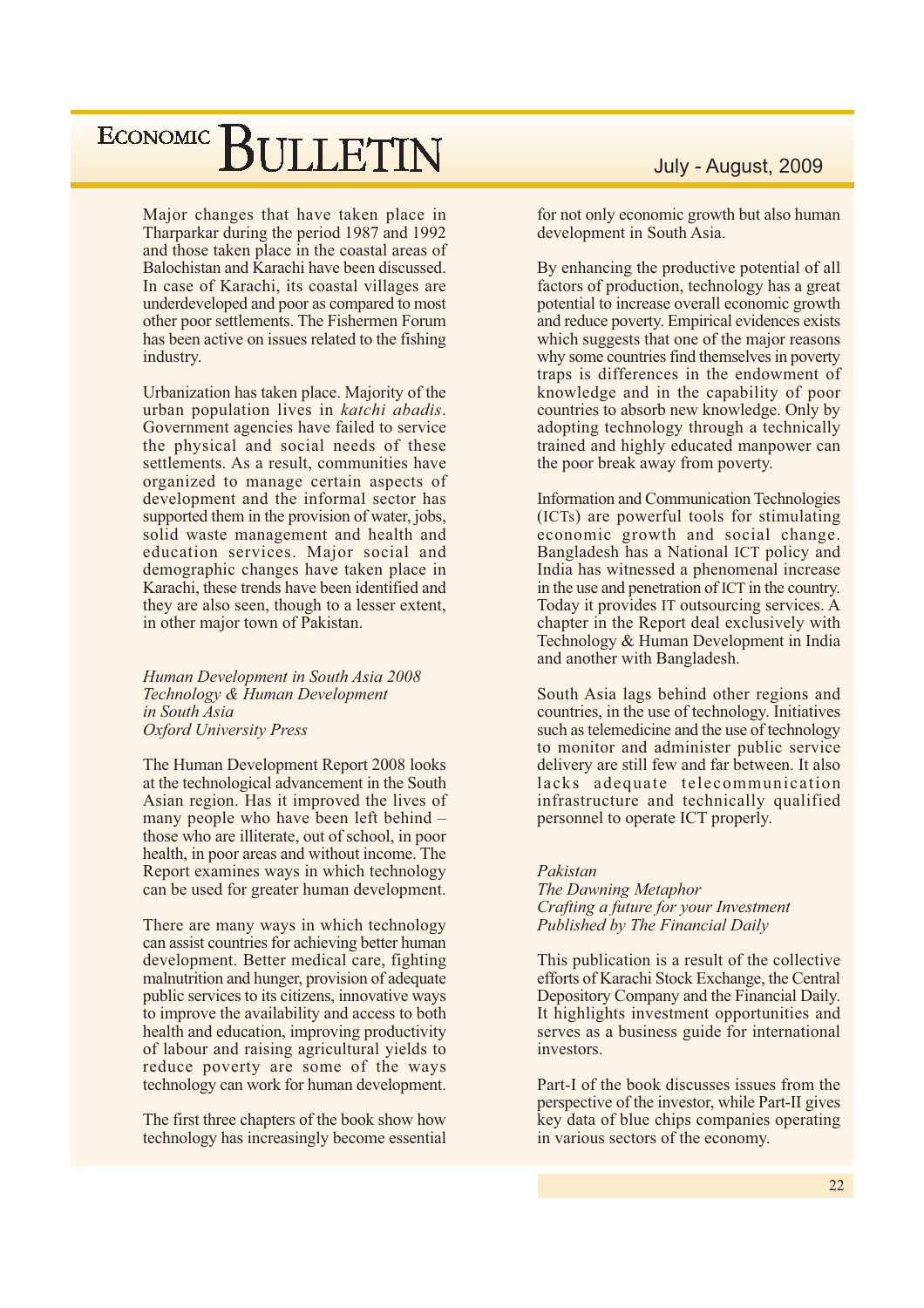July - August, 2009

|                                | акізіан Есоноту      | rey     |         | <i><b>ECONO</b></i> | mic     | <i>Endicators</i> |         |         |                   |
|--------------------------------|----------------------|---------|---------|---------------------|---------|-------------------|---------|---------|-------------------|
|                                | Unit                 | 2001-02 | 2002-03 | 2003-04             | 2004-05 | 2005-06           | 2006-07 | 2007-08 | 2008-09           |
| <b>Output and Prices</b>       |                      |         |         |                     |         |                   |         |         |                   |
| <b>GNP</b> Size                | \$ bn                | 72.1    | 85.0    | 100.1               | 111.7   | 129.8             | 145.6   | 167.7   | 171.3             |
| <b>GDP</b> Size                | \$ bn                | 71.7    | 82.4    | 97.9                | 109.4   | 127.3             | 143.0   | 164.4   | 166.1             |
| Income Per Capita              | $\mathbb{S}$         | 504     | 579     | 669                 | 732     | 835               | 927     | 1042    | 1046              |
| Real Growth                    | $(\%)$               |         |         |                     |         |                   |         |         |                   |
| <b>GNP</b>                     |                      | 5.1     | 7.9     | 6.4                 | 8.3     | 5.6               | 6.7     | 4.1     | 2.6               |
| <b>GDP</b>                     |                      | 3.1     | 4.7     | 7.5                 | 8.6     | 5.8               | 6.8     | 4.1     | 2.0               |
| Agriculture                    |                      | 0.1     | 4.1     | 2.4                 | 6.7     | 6.3               | 3.7     | 1.1     | 4.7               |
| Manufacturing                  |                      | 4.5     | 6.9     | 14.0                | 12.6    | 8.7               | 8.2     | 4.8     | $-3.3$            |
| <b>Services Sector</b>         |                      | 4.8     | 5.2     | 5.8                 | 8.0     | 6.5               | 7.6     | 6.6     | 3.6               |
| Prices                         |                      |         |         |                     |         |                   |         |         |                   |
| Consumer Price Inflation*      | $(\%)$               | 3.5     | 3.1     | 4.6                 | 9.3     | 7.9               | 7.8     | 12.0    | $21.5^{\dagger}$  |
| Wholesale Price Inflation*     | $(\%)$               | 2.1     | 5.6     | 7.9                 | 6.8     | 10.1              | 6.9     | 16.4    | $19.7^{\dagger}$  |
| Food Inflation*                | $(\%)$               | 2.5     | 2.8     | 6.0                 | 12.5    | 6.9               | 10.3    | 17.6    | $25.1^{\dagger}$  |
| Non Food Inflation*            | $(\%)$               | 4.2     | 3.3     | 3.6                 | 7.1     | 8.6               | 6.0     | 7.9     | $18.7^{\dagger}$  |
| Core Inflation*                | $(\%)$               | 2.0     | 2.5     | 3.8                 | 7.2     | 7.5               | 5.9     | 8.4     | $17.8^{\dagger}$  |
| Gold Tezabi                    | $\frac{$}{10}$ grams | 95.5    | 109.0   | 127.2               | 138.3   | 172.2             | 208.2   | 267.1   | 312.7             |
| Motor Gasoline Premium         | Rs/Ltr               | 31.60   | 33.08   | 33.91               | 40.75   | 55.21             | 56.09   | 57.83   | 57.83             |
| Kerosene oil                   | Rs/Ltr               | 18.58   | 22.48   | 24.95               | 29.11   | 36.19             | 39.09   | 43.44   | 43.44             |
| <b>Light Speed Diesel</b>      | Rs/Ltr               | 16.70   | 21.15   | 22.72               | 26.50   | 36.45             | 38.40   | 40.97   | 40.97             |
| <b>GDP</b> Deflator            | $\%$                 | 2.49    | 4.42    | 7.74                | 7.02    | 9.20              | 7.80    | 16.21   | 22.62             |
| <b>Savings and Investment</b>  |                      |         |         |                     |         |                   |         |         |                   |
| National Savings               | $%$ GDP              | 18.4    | 20.6    | 17.9                | 17.5    | 18.2              | 17.4    | 13.5    | 14.3              |
| <b>Domestic Savings</b>        | $%$ GDP              | 17.9    | 17.4    | 15.7                | 15.4    | 16.3              | 15.6    | 11.5    | 11.2              |
| <b>Gross Capital Formation</b> | $%$ GDP              | 15.5    | 15.3    | 15.0                | 17.5    | 20.5              | 20.9    | 20.4    | 18.1              |
| Public                         | $%$ GDP              | 4.1     | 3.9     | 4.0                 | 4.3     | 4.8               | 5.6     | 5.4     | 4.9               |
| Private                        | %GDP                 | 11.2    | 11.2    | 10.9                | 13.1    | 15.7              | 15.4    | 15.0    | 13.2              |
| <b>Public Finance</b>          |                      |         |         |                     |         |                   |         |         |                   |
| <b>Revenue Receipts</b>        | $%$ GDP              | 14.0    | 14.8    | 14.2                | 13.8    | 14.1              | 14.9    | 14.8    | 14.6              |
| <b>Tax Revenue</b>             | $%$ GDP              | 10.7    | 11.4    | 10.8                | 10.1    | 10.5              | 10.3    | 10.2    | 11.3              |
| <b>Total Expenditure</b>       | $%$ GDP              | 18.5    | 18.8    | 16.5                | 16.8    | 18.4              | 20.8    | 22.1    | 18.6              |
| <b>Fiscal Deficit</b>          | $%$ GDP              | 4.3     | 3.7     | 2.4                 | 3.3     | 4.3               | 4.3     | 7.4     | 4.3               |
| Domestic Debt                  | Rs.bn                | 1718    | 1854    | 1979                | 2150    | 2322              | 2601    | 3266    | 3884              |
| Funded                         | % Domestic Debt      | 53.9    | 51.0    | 54.6                | 59.4    | 62.0              | 63.9    | 68.8    | 67.7              |
| Non Funded                     | % Domestic Debt      | 46.1    | 49.0    | 45.4                | 40.6    | 38.0              | 36.1    | 31.2    | 32.3              |
| FBR Tax Collection             | Rs.bn                | 404     | 461     | 521                 | 590     | 713               | 847     | 1001    | 989               |
| <b>Direct Taxes</b>            | $%$ share            | 34.9    | 33.0    | 31.7                | 31.0    | 31.6              | 39.4    | 38.3    | 36.5              |
| <b>Indirect Taxes</b>          | $%$ share            | 65.1    | 67.0    | 68.3                | 69.0    | 68.4              | 60.6    | 61.7    | 63.5              |
| <b>Monetary Sector</b>         |                      |         |         |                     |         |                   |         |         |                   |
| Net Domestic Assets (NDA)**    | Rs.bn                | 1531    | 1539    | 1903                | 2329    | 2697              | 3080    | 4022    | 4395 <sup>†</sup> |
| Net Foreign Assets (NFA)**     | Rs.bn                | 231     | 540     | 583                 | 637     | 710               | 985     | 667     | $372^{\dagger}$   |

#### angania Indian  $D<sub>1</sub>$ .

\* Period Average \*\* End-June Stocks <sup>†</sup> July-May